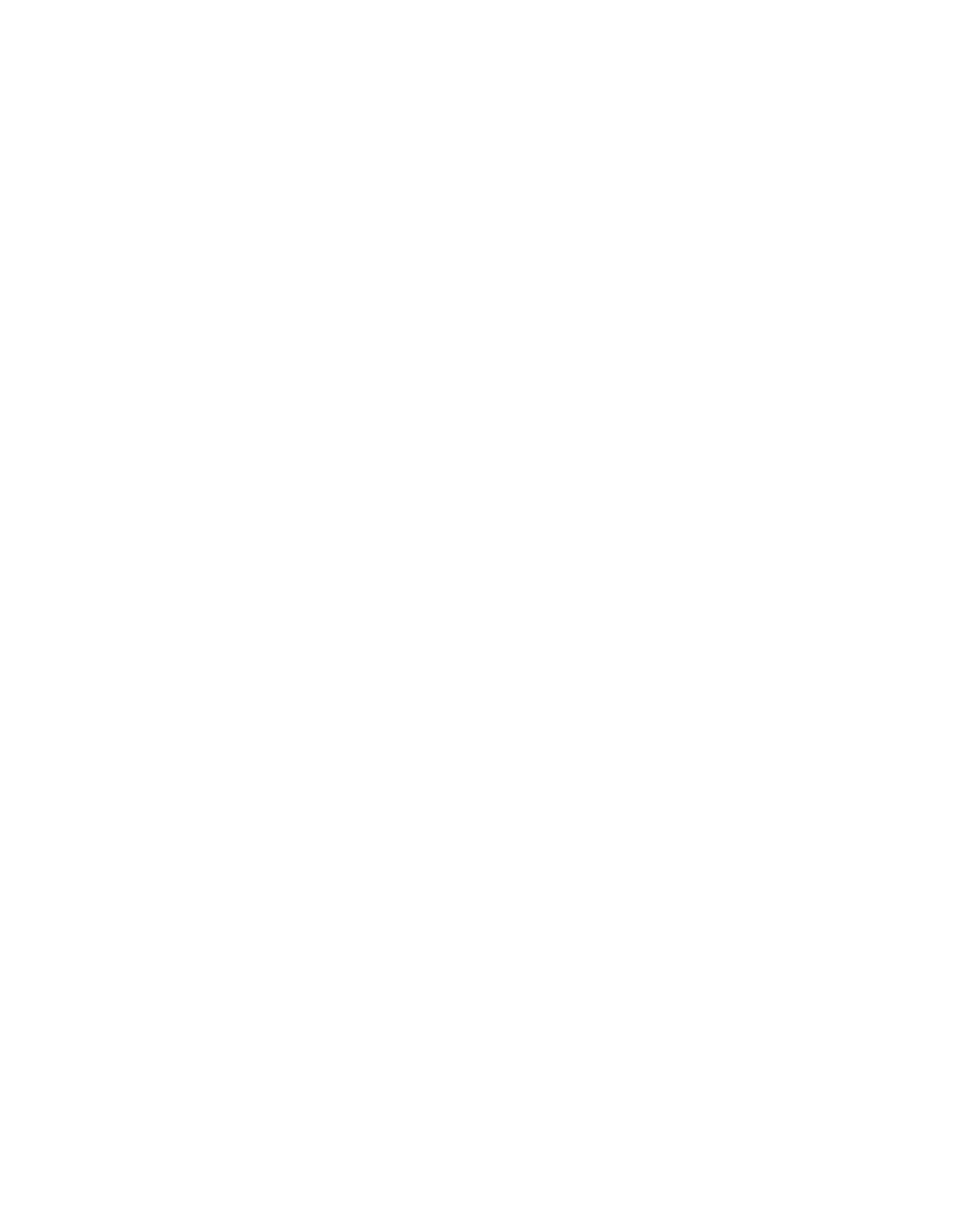

3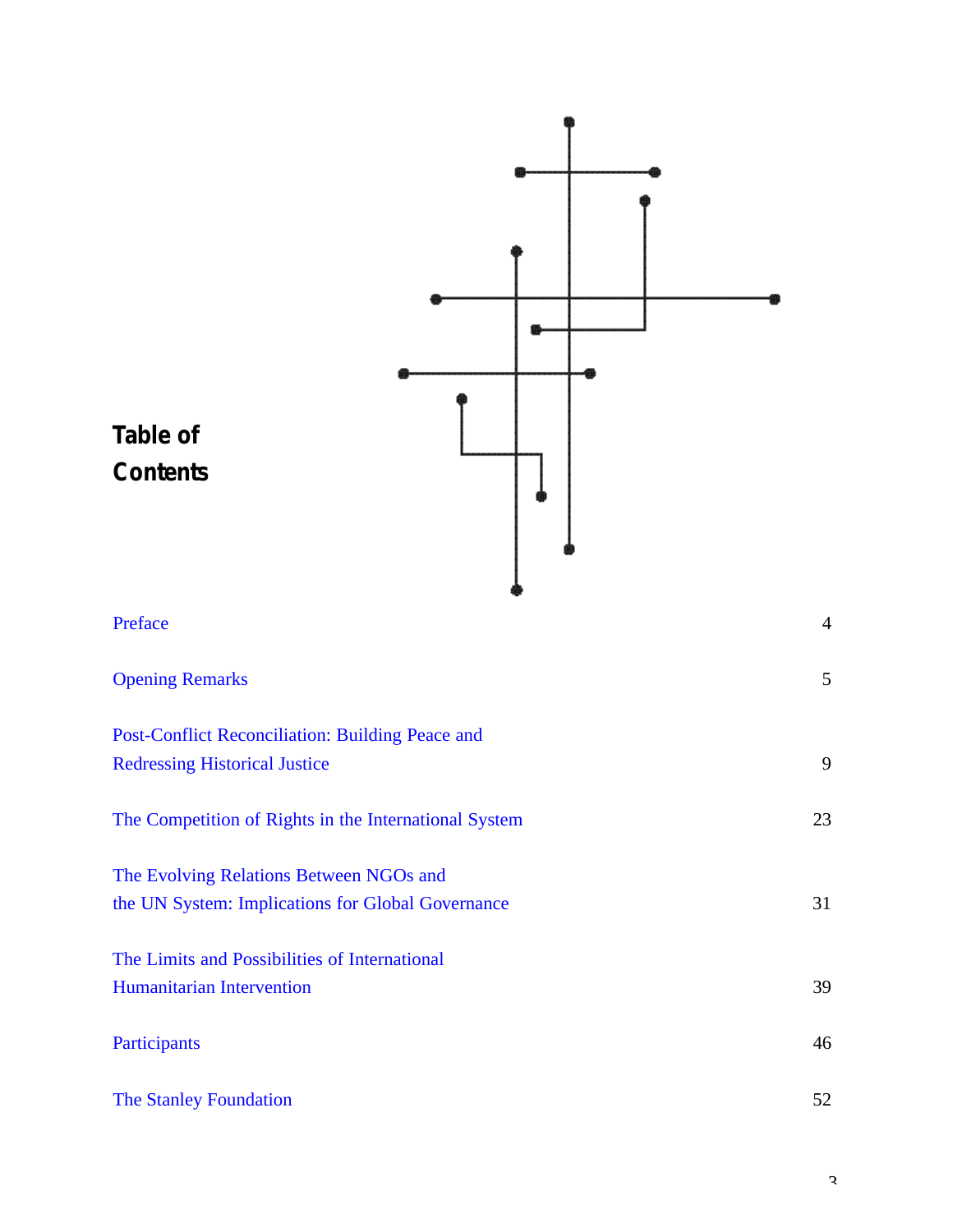<span id="page-3-0"></span>

S If trategy for Peace, the Stanley Foundation's US foreign policy conference, annually assembles a panel of experts from the public and private sectors to assess specific policy issues and to recommend future direction.

The seventy-five participants who met at Airlie Center were drawn together in four concurrent round-table discussions to examine the current state of relations and recommend elements of a strategy for peace.

All sessions were informal and off the record. In preparing this document following the conference, the rapporteurs tried to convey the areas of consensus and disagreement and the conclusions of the discussion. It contains her or his interpretation of the proceeding and is not merely a descriptive, chronological account.

The participants neither reviewed nor approved the reports. Therefore, it should not be assumed that every participant subscribes to all recommendations, observations, and conclusions.

Production: Amy Bakke, Margo Schneider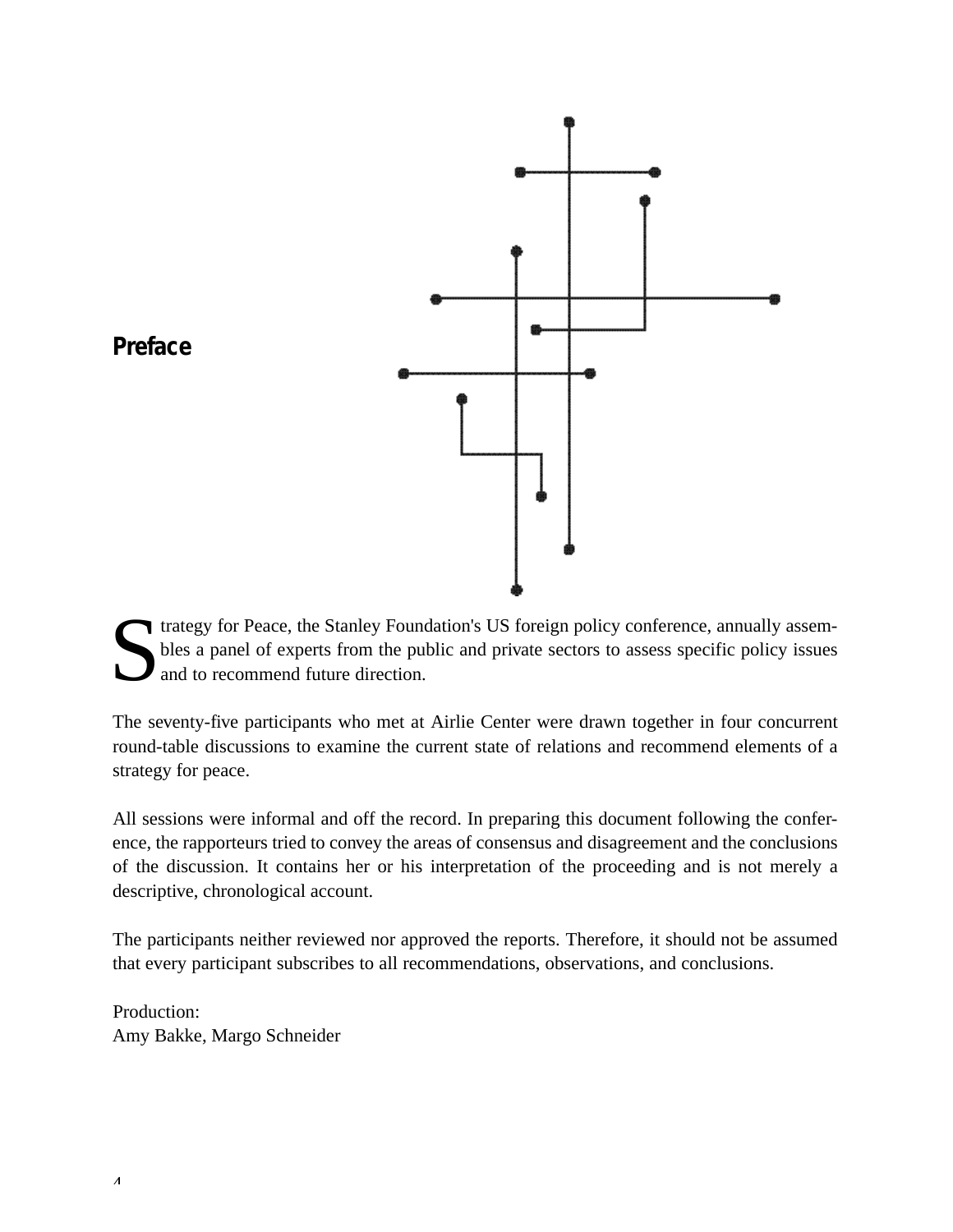

*Richard H. Stanley President*

W elcome to the Stanley Foundation's fortieth Strategy for Peace Conference. This conference series, which began in 1960, is our longest running conference series. Except for the first one, all of these conferences have be elcome to the Stanley Foundation's fortieth Strategy for Peace Conference. This conference series, which began in 1960, is our longest running conference series. Except for the first one, all of these conferences have been held here at Airlie Center. In fact, still being completed and the paint was still damp.

<span id="page-4-0"></span>**Opening Remarks**

The Stanley Foundation has used this forum to explore international issues of both contemporary and lasting concern to the United States. While the topics have changed over the years, the focus of this conference and our work at the foundation has been on sharpening US foreign policy and on finding ways to manage global problems better. We have sought to create a space for provocative and productive dialogue among important and interested participants in the broad international relations community on critical issues that threaten world peace and security. We believe that such dialogue clarifies positions, produces greater common ground, and often increases the possibilities and opportunities for solutions.

This year's conference is, at heart, about how the United States can best help to achieve a more peaceful world. Each topic we will be discussing has been promoted as at least a part of a necessary strategy for peace. Yet, it is increasingly apparent that these strategies can themselves be a source of conflict and dissention. Their application raises a whole new set of questions and concerns.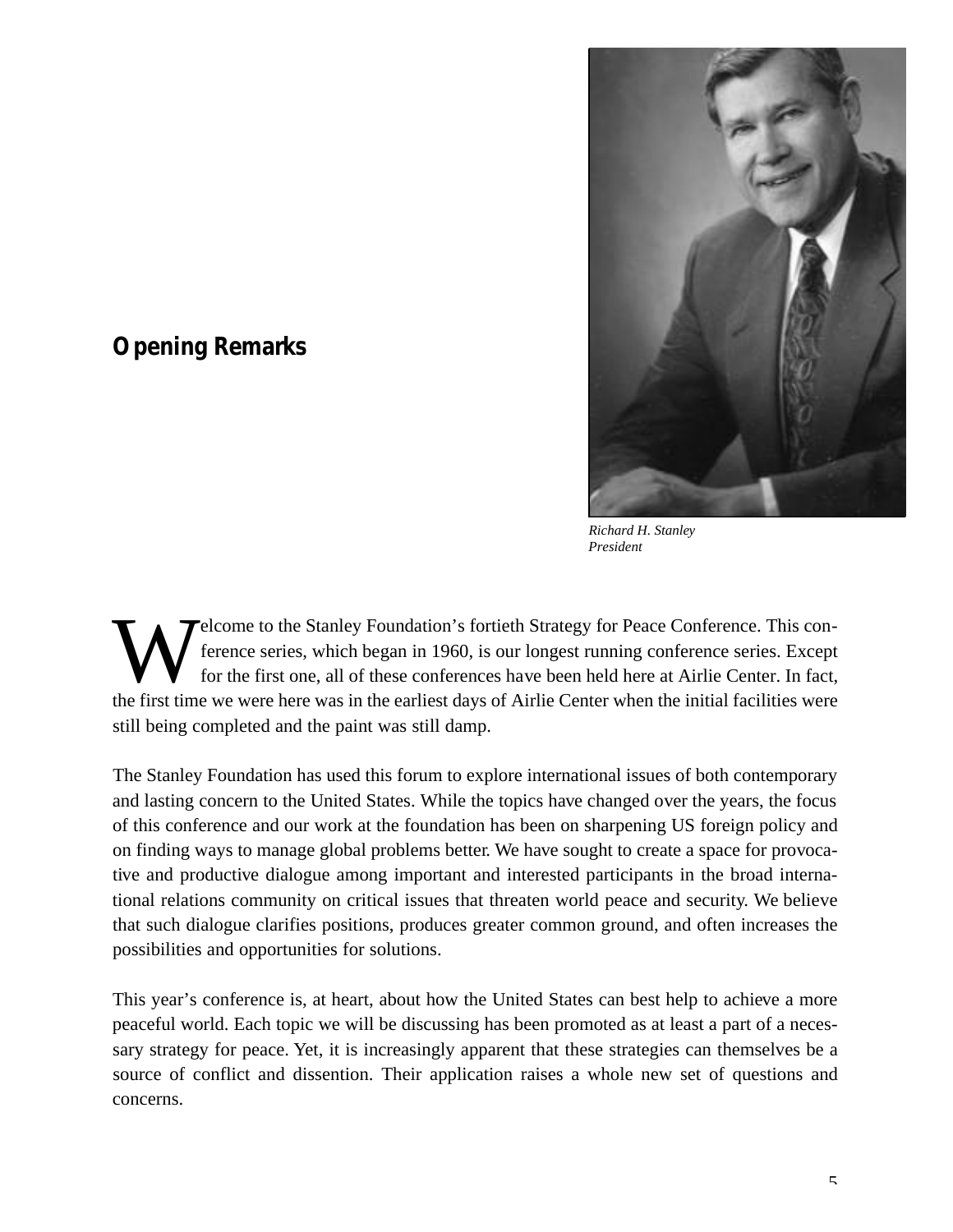This year we will explore together four issues of concern and controversy to all actors in the international system:

- Evolving relations between nongovernmental organizations (NGOs) and the UN system and the implications this has for global governance
- Balancing the rights of nation-states, groups, and individuals in the international system
- Humanitarian intervention
- Post-conflict reconciliation and justice

We have chosen these topics because they are interrelated and also because they are emerging separately as crucial issues in world politics. For example, although scholars and policy analysts noted the increasing role of NGOs and humanitarian intervention more than two decades ago, it is primarily since the end of the Cold War that we have begun to see dramatic evidence of a new shape of global politics. These four issues now hold a central place on the international agenda and are sometimes seen as the result of and sometimes as a cause of increasing tensions and conflicts throughout the world. On all these topics there is, in general, a divide between the global North and South. Although this divide is neither sharply defined nor fixed, there is an asymmetry of views that merits our attention.

Our focus in each of these meetings is on the role of the United States in the newly emerging global politics. The Stanley Foundation has long argued that US power should be used, along with that of its fellow nation-states, to build a more peaceful, safe, and cooperative world. We have encouraged robust multilateralism as the best means of achieving a rule of law rather than of force. The ability of the United States and the world community to create this world has become more difficult and complicated as security threats now come from all levels: from weapons of mass destruction and arms races, economic and political instability, ethnic conflicts, environmental degradation, and resource competition. Neither the United States nor the world can be safe while nuclear weapons proliferate, while arms sales continue to soar, while countries and peoples remain divided and at war, and while nations compete rather than cooperate in working toward solutions to common problems.

As we will examine here, it has long been argued that a healthy civil society is necessary to temper the centralizing and dominating tendencies of governments, and is conducive to developing peaceful solutions to conflicts. But any attempt to extend this model to the global level raises questions that go to the heart of where we think the international community is headed. Can there be a vibrant and contributing global civil society when global governance itself is ill-defined? And, how can the international community promote democracy at the global level without privileging media-wise and well-funded groups and individuals over others? Does the international community risk listening only to the resource rich groups of the global North and not to the more isolated and struggling groups of the global South? More immediately, how do various countries differ on this issue? How does this difference in views contribute to different visions of the future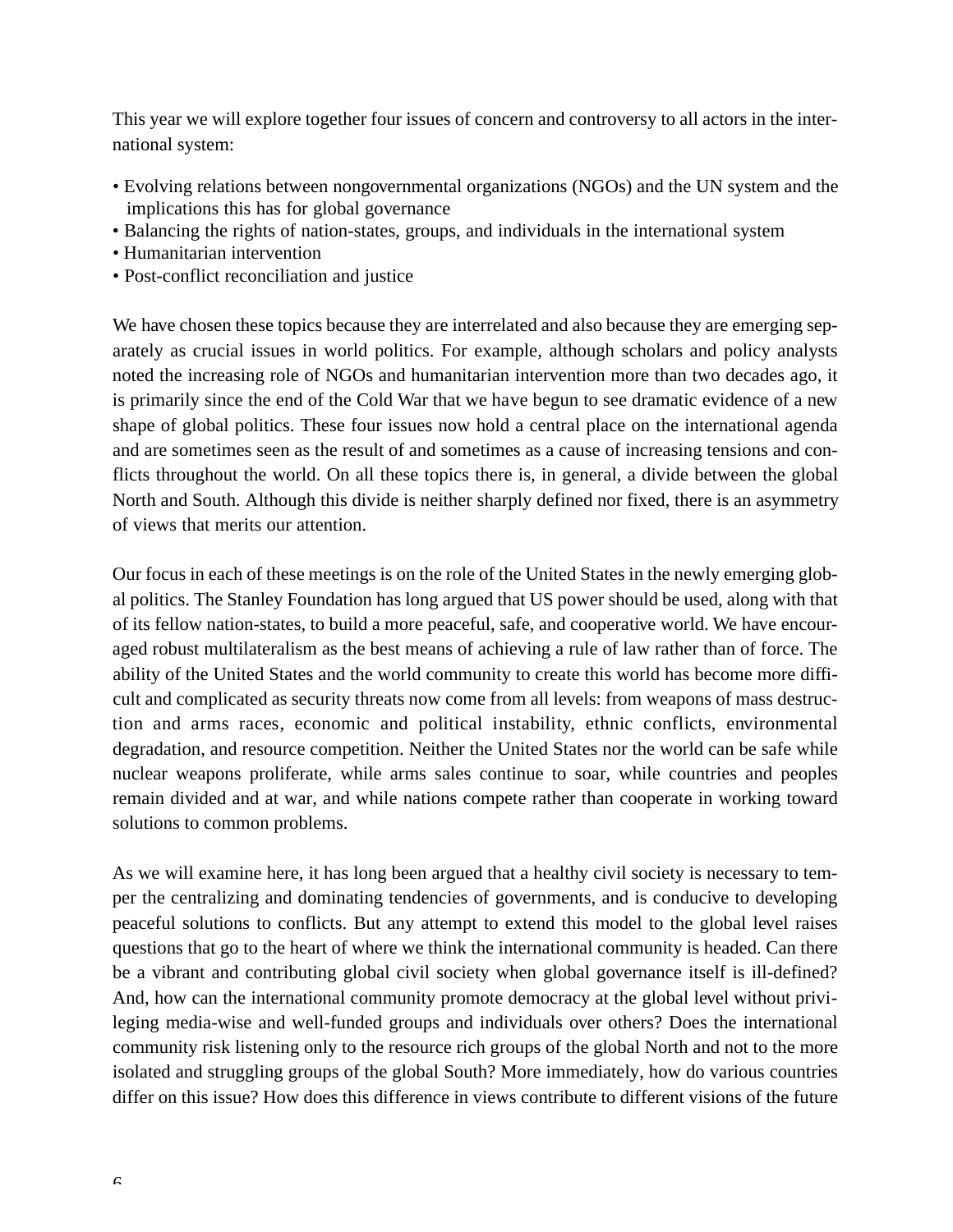of the international system? Do these competing visions contribute to conflict between countries and within countries? How can we address this source of conflict? These questions remind us that our multilateral institutions are still struggling to define themselves and their relationships not only to the community of nations but also to the community of peoples.

On our second topic, we are keenly aware that the UN Declaration of Human Rights and its accompanying covenants have highlighted growing international and cross-cultural concern with protecting individuals and for creating common standards and goals for all nations to achieve. Yet, a little more than fifty years after the original document, battles over rights and the interpretation of rights have moved to center stage at the United Nations and other multilateral forums. This issue has created sharp divides, particularly between the G-7 countries and the rest of the world. What relative weight should be given to political and civil rights, as compared to economic and social rights? To what extent should specific rights be considered absolute and to what extent must they be tempered, at least in the short term, as a result of conflicting or complementary rights demands. Many countries and groups of peoples perceive the promotion of certain rights by others to be a form of cultural imperialism. At the same time, the international community struggles to sort out competing demands between the rights of individuals and the rights of groups and nations. What is the current balance of these rights in international society? How do countries vary in their view of this balance? Can a better balance be struck? How can we protect the sovereignty of weak or small states? How about minority groups? How does this balancing contribute to conflict between countries and within countries? These questions emphasize that our search to define a more peaceful and safe international community is complicated by the multiple cultures and viewpoints that have to cooperate to create that future.

We also want to examine what happens when conflict arises and powerful groups oppress the weak, resulting in violence—even genocide—which leads to calls for intervention into countries on humanitarian grounds. This presents the world community with yet another tangle of complicated questions, including how to define the grounds for intervention? When and under what circumstances should the international community intervene? Who decides? And what organization or organizations should have the right to intervene? In some quarters, humanitarian intervention itself is often viewed as something quite different from a tool for peace and justice, sometimes even as a new form of oppression and an imposition of values. The role of the United States in this area is extremely complicated. Almost never can the United States avoid making an impact whether it participates or not. As we have seen most recently in East Timor, the United States may or may not be the world's "policeman" but the United States is certainly too significant a political and military power to be ignored. The international community clearly expects the United States to be involved when intervention is needed.

Violence begets more violence, and few conflicts of the post-Cold War era are truly new, as illustrated by the former Yugoslavia, the Horn of Africa, and the Subcontinent, among others. If we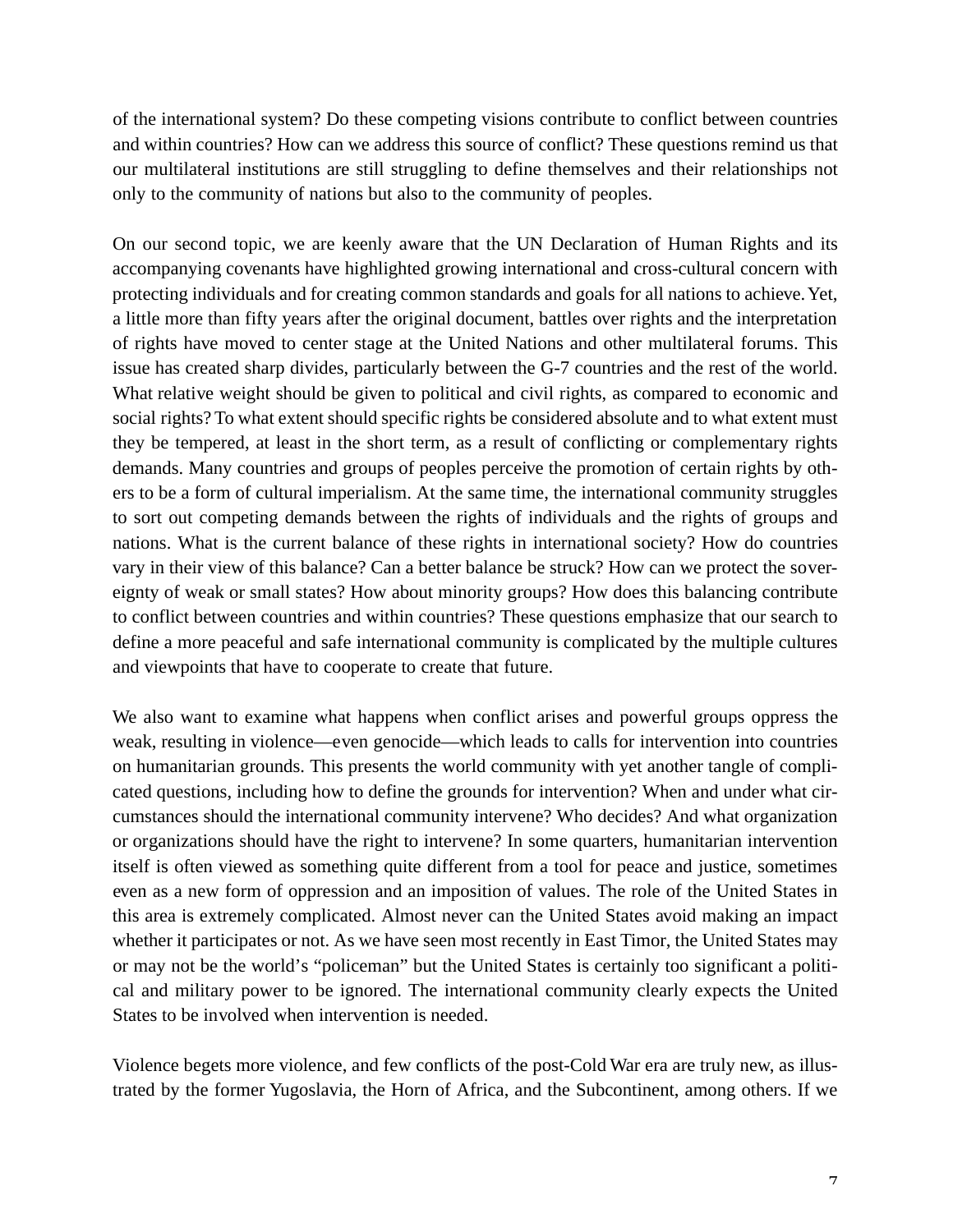hope to end wars and prevent new ones, then learning how to craft real and lasting post-conflict reconciliation and justice is perhaps the most crucial strategy for lasting peace. But this means grappling with serious questions. What is required for post-conflict reconciliation? What are the best mechanisms for it? Are demands for justice themselves a source of conflict? How should the need for peace and reconciliation be balanced with the demand for justice?

A central theme in all of the round tables is how the United States can most effectively and responsibly use its power in a fragmented world faced with continuing threats to peace. I would argue that the only workable solution is for the United States to operate multilaterally and through international organizations. We cannot hope to ensure our own security, let alone contribute to a secure peace with freedom and justice, by going it alone or relying primarily on military might. Strengthening and sustaining forums and institutions to address the causes of war and working for cooperation and peaceful resolution of conflicts are our best hope as a nation and as a people among other peoples that share a common planet and destiny.

What does this mean in practical terms? Let me make a few pitches. Paying our bill at the United Nations. Cooperating with our allies and listening to those with whom we disagree. Investing energy and resources to build robust multilateral relationships. Supporting and participating in the ongoing development of the United Nations and other institutions of global governance that are essential as a democratic means of dealing with complex issues like those we are exploring here. Signing and ratifying the new International Criminal Court treaty as a means of moving toward accountability for crimes against individuals and groups. Recognizing that we are in an era of globalization. Educating our own public about these and other pressing global issues. Perceiving that we are safer when our world is safer for everyone.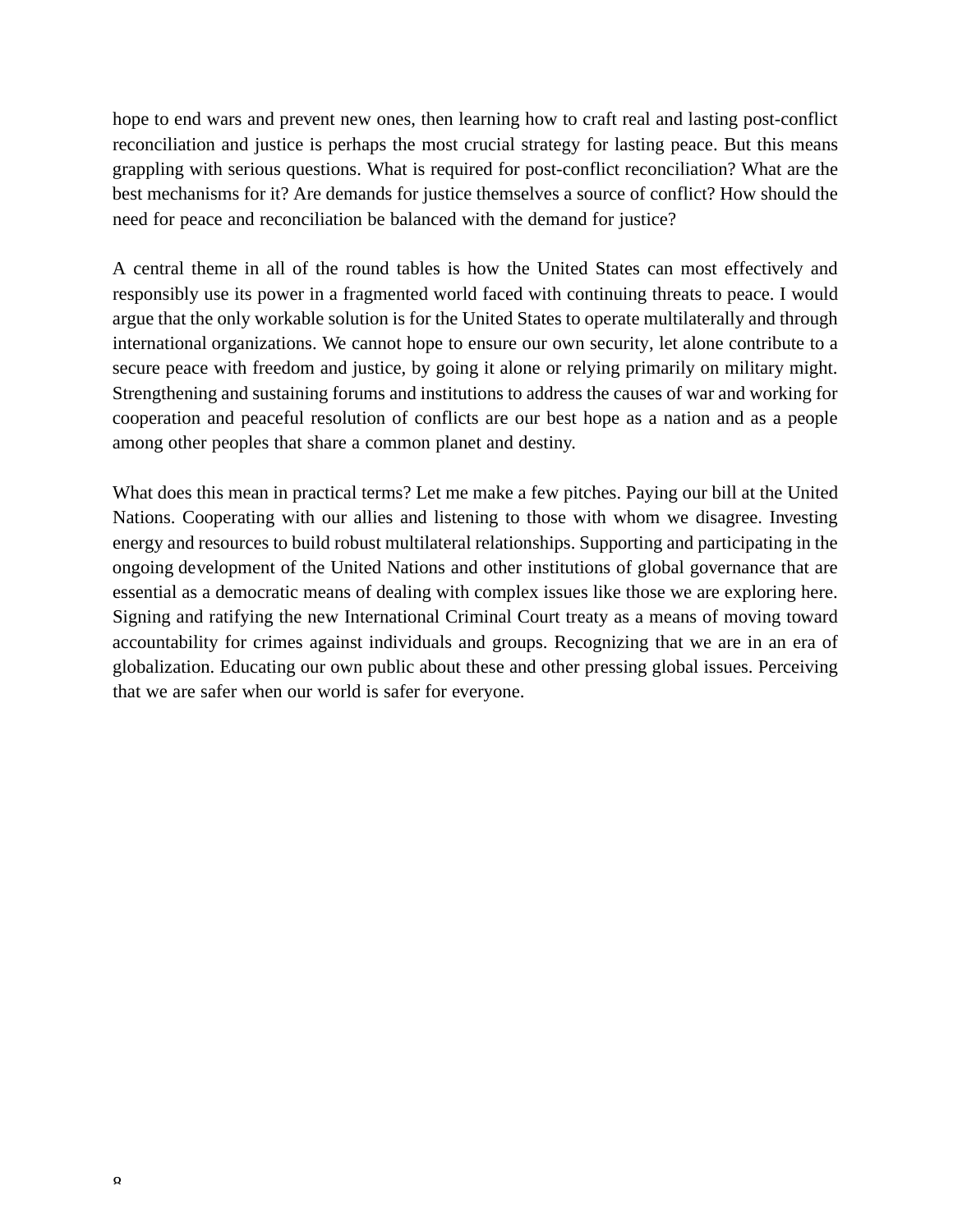<span id="page-8-0"></span>**Post-Conflict Reconciliation: Building Peace and Redressing Historical Justice**



*Chair Pauline H. Baker and rapporteur Dorothy Shea*

#### **Introduction**

I ow should the often competing objectives of peace, justice, and reconciliation be balanced in post-conflict situations? What approaches have worked in the past, and why?<br>What lessons can be drawn for contemporary post-co ow should the often competing objectives of peace, justice, and reconciliation be balanced in post-conflict situations? What approaches have worked in the past, and why? What lessons can be drawn for contemporary post-conflict societies, whether in Kosovo, ered at a Strategy for Peace conference October 21-23, 1999, to consider these questions. The group discussed various tools for abating and preventing the recurrence of violent conflict and mass human rights violations, focusing on five key areas: mechanisms to protect civilians, accountability measures, reconciliation mechanisms, political arrangements, and economic recovery tools.

The group drew heavily on its members' practical experiences with a variety of post-conflict situations. Considering the varying degrees of success these tools have had in a number of different scenarios, the group attempted to draw lessons that might be of benefit to practitioners as they wrestle with contemporary and future post-conflict situations. With the aim of developing policy recommendations for post-conflict sustainable security, peace, and justice, the group reflected on who is responsible for implementing which tools and under what legal authority. The group also discussed whether certain conditions lend themselves to the successful application of the various tools, taking into consideration the roles of local culture, institutions, and leadership and whether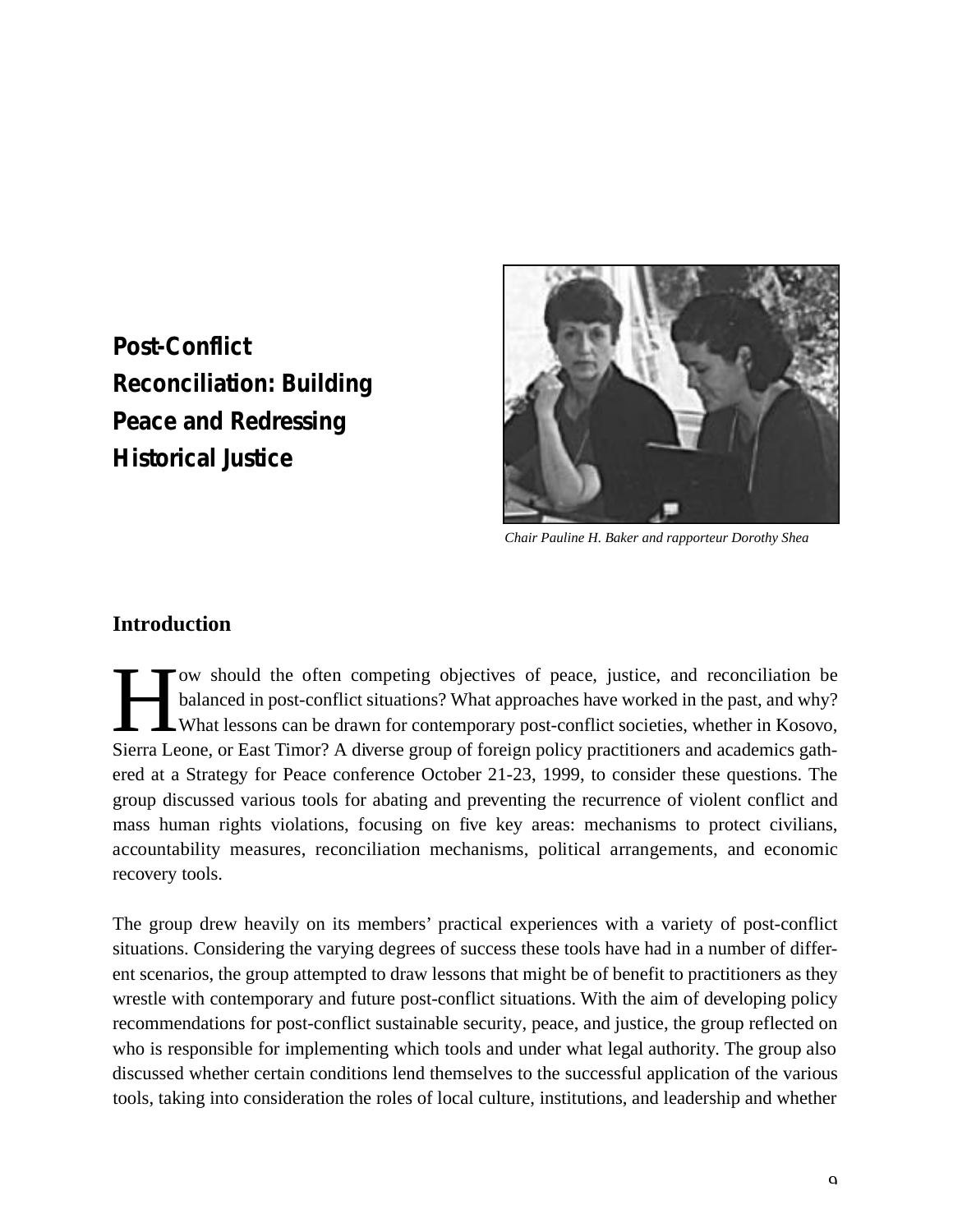particular sequencing should be followed in the application of the available mechanisms. In addition, the group also considered the question of how to measure the effectiveness of these tools.

### **What is Post-Conflict Reconciliation?**

In defining the parameters of the discussion, the group grappled with the inherent definitional questions that framed the conference: What is post-conflict reconciliation? With some hesitation, the group agreed to focus on the *post* phase of conflicts; some participants felt that strategies to prevent the initial outbreak of conflicts merited examination as well. In addition, the post-conflict objective of "reconciliation" struck several participants as "laden," considering that some conflicts are resolved through distinctly nonreconciliatory measures like partition. Ultimately, in the interests of keeping discussion focused, the group agreed to limit its deliberations to post-Cold War cases in which, following a spasm of violence, a fragile peace has been imposed. The group keyed its discussion to measures that could help prevent a recurrence of violence and achieve a sustainable peace in such post-conflict environments.

In discussing how the international community can use post-conflict tools to prevent future outbreaks of violence, the group was aware of the existence of many variables over which little, if any, control can be exercised. For example, what is the percentage of male youths (15 to 19 years old) in the country? What kinds of arms are locally available? Are there ongoing regional wars, or skirmishes? Participants acknowledged that such factors could impact the sustainability of peace, the dispensing of justice, and the prospects of reconciliation.

The group's discussion was enriched and informed by the participation of several members who had taken part in previous Stanley Foundation conferences on post-conflict justice issues. In April 1997 the Stanley Foundation convened a conference on "Post-Conflict Justice: The Role of the International Community," and the 38th Strategy for Peace conference later that year focused on "Accountability and Judicial Response: Building Mechanisms for Post-Conflict Justice." Out of these conferences, a proposal for an "International Legal Assistance Consortium" (ILAC) was



*Participants in the post-conflict discussion group.*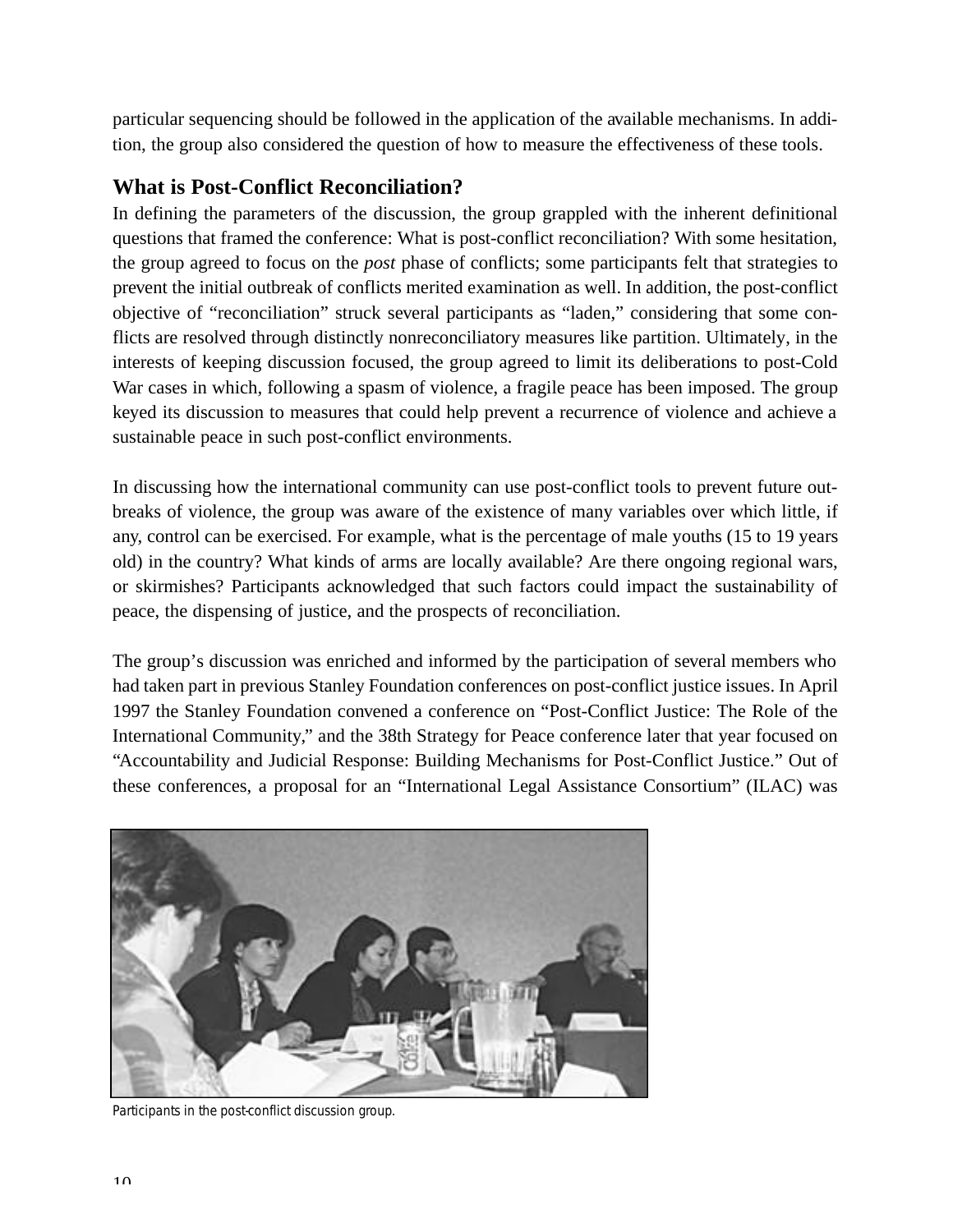conceived. Participants who have been involved in the development of this proposal briefed the group on the concept, still being refined, of a judicial rapid-response group of experts that could be called upon in post-conflict environments to work in coordination with nongovernmental organizations (NGOs), the United Nations, and governments to promote accountability and rehabilitate shattered judicial systems. Endorsing this notion, the group sought to add value to the existing literature and body of knowledge on these issues by probing the inherent tensions between peace, justice, and reconciliation—consciously drawing from actual cases in which nontraditional approaches to post-conflict situations have been employed.

Several members of the group, while seeing the utility of drawing general conclusions, emphasized that not all tools would be applicable in every situation. There was general agreement that those who are charged with applying these tools must be prepared to tailor them to particularities in each situation. There was also a strong feeling that, while there may sometimes be a need for international experts to "parachute in" and jump-start these mechanisms in post-conflict situations, the international community should always seek to empower local actors both to ensure public ownership and sustainability of the processes put into play.

#### **Mechanisms to Promote Security**

The group agreed that, as a general rule, the first priority when a country is coming out of conflict is to sustain the cessation of hostilities and establish a secure environment for civilians. Often, this will involve disarmament and demobilization of fighters, including irregular or militia forces. Some participants advocated a more proactive approach—to include the transformation of militia groups, such as in Kosovo—where some members of the Kosovo Liberation Army are being recruited into the Kosovo Protection Corps, a kind of police reserve unit. In South Africa and Rwanda, fighters were assimilated into a new national defense force. Members of the group accepted that, in some cases, providing security might also necessitate cantonment. The baseline measure of effectiveness for such measures is whether they indeed keep the peace and end political violence. As one member commented, however, even in peace, conflict may well simmer. The goal, then, is to prevent that conflict from breaking out into mass violence.

Usually the implementation of such measures requires effective international military intervention. Some members of the group were reluctant to endorse the legitimacy of specific interventions. But the group as a whole decided to take the existence of such multilateral military action as a given and to focus on what should happen in its aftermath to promote sustainable peace and reconciliation. Often the legal authority for multilateral peacekeeping or peace enforcement operations derives from the United Nations, but there can also be coalitions of the willing, as in Kosovo. These coalitions presume a capable lead state; e.g., United States in Haiti, or Australia in East Timor.

Several members of the group commented that, regardless of who is in the lead, "effective" is the operative word in this equation: The international community relied on unarmed police in East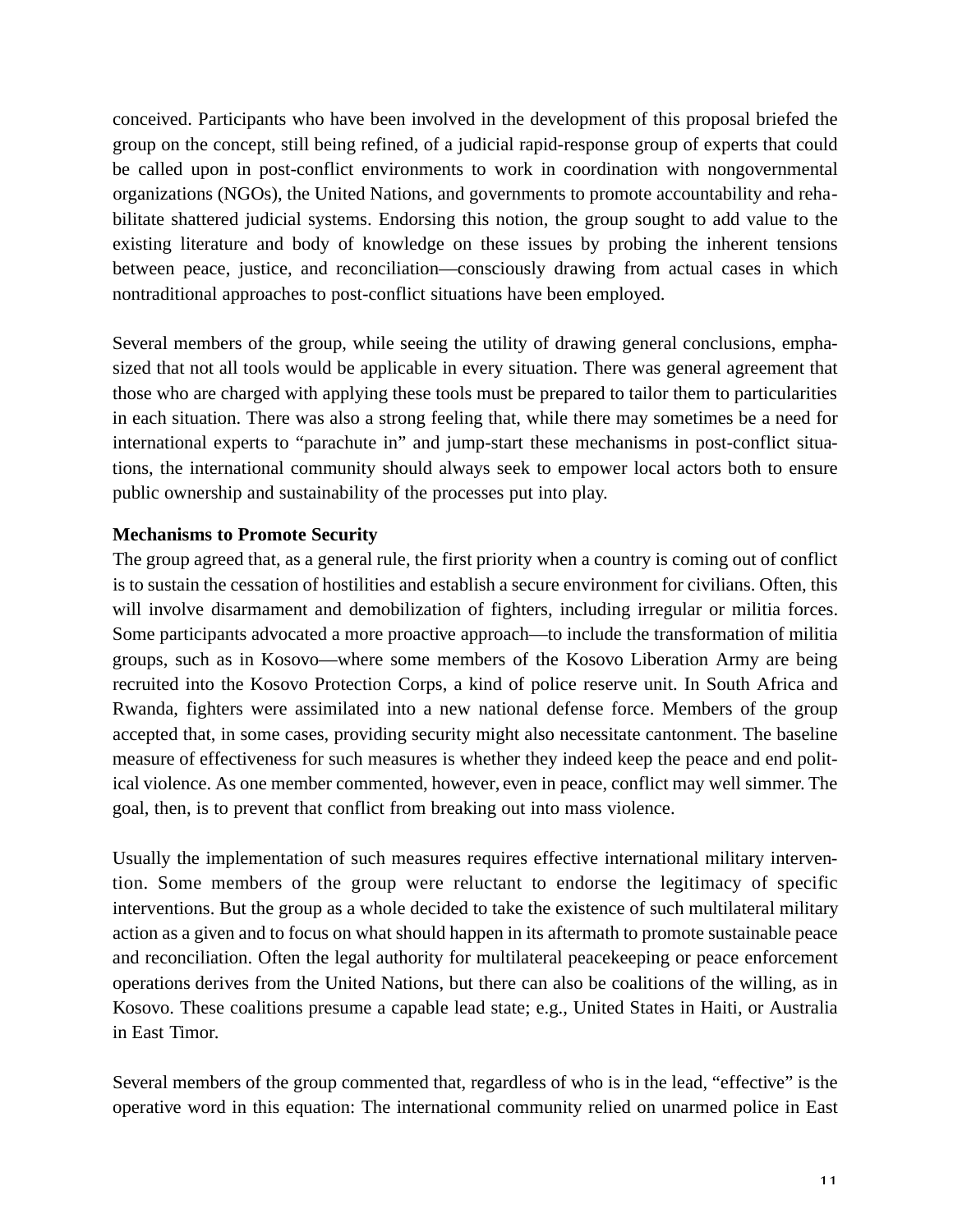Timor, for example, an approach that one member of the group called "ludicrous." In Sierra Leone the military intervention launched by the Economic Community of West African States Cease-Fire Monitoring Group (ECOMOG) was marred both by charges of ECOMOG partisanship and by unclear boundaries between the regional organization and the United Nations. One lesson cited from Bosnia and other operations was that, regardless of whether the authority for a military intervention derives from the United Nations or a regional body, it is imperative that there be a unified military command and political leadership. This lesson has been applied in Kosovo by putting Organization for Security and Cooperation in Europe (OSCE) officials under UN command.

Participants agreed that, of the "three pillars of public security"—police, courts, and prisons prisons have been the most likely to get short shrift in post-conflict situations. The group concurred that all three institutions must be built up simultaneously. One participant recommended that the ILAC concept should be complemented by coordinated efforts to ensure that police and penal systems also be adequately developed. The police component, commented one participant, entails not only armed police but also civilian border guards, and sometimes a *gendarmerie*. The group acknowledged that shoring up these pillars of security will not come cheaply. This is a reality that the international community must accept.

Several participants focused on improving the existing structures within the UN system to provide security. A few participants suggested, for example, that the group endorse the suggestion that the United Nations maintain a roster of fully trained, immediately deployable civilian police. This would mitigate against the inherent weaknesses of the United Nations' current ad hoc approach whereby diverse officers who do not speak the same language are given as little as one week predeployment training. Other members of the group felt that the question of sustainability must also be addressed: What happens when the international civilian police force departs? One participant suggested that those entities involved in creating security (i.e., training domestic civilian police) also be involved in sustaining security. But the group was not unanimous on this point. An alternative approach would be to build up a local police force simultaneously. One member expressed concern that, in formulating recommendations, the group should not rely too much on the United Nations, an organization criticized as bureaucratic and inefficient. The point was illustrated with the following anecdote: The United States offered to send a large number of desperately needed civilian police to Kosovo, and the United Nations turned down the offer explaining that its first priority was to deploy police that came from developing countries, but they were not yet ready. The United Nations, in short, has internal political requirements to satisfy that may impede prospects for effective actions.

Participants agreed that the international community must not overlook the importance of also rebuilding a capable civil society, including an independent media to serve as a watchdog for the security structure and to publicize failures if and when necessary. The importance of civil society to the success of the range of post-conflict mechanisms was underscored as discussion progressed.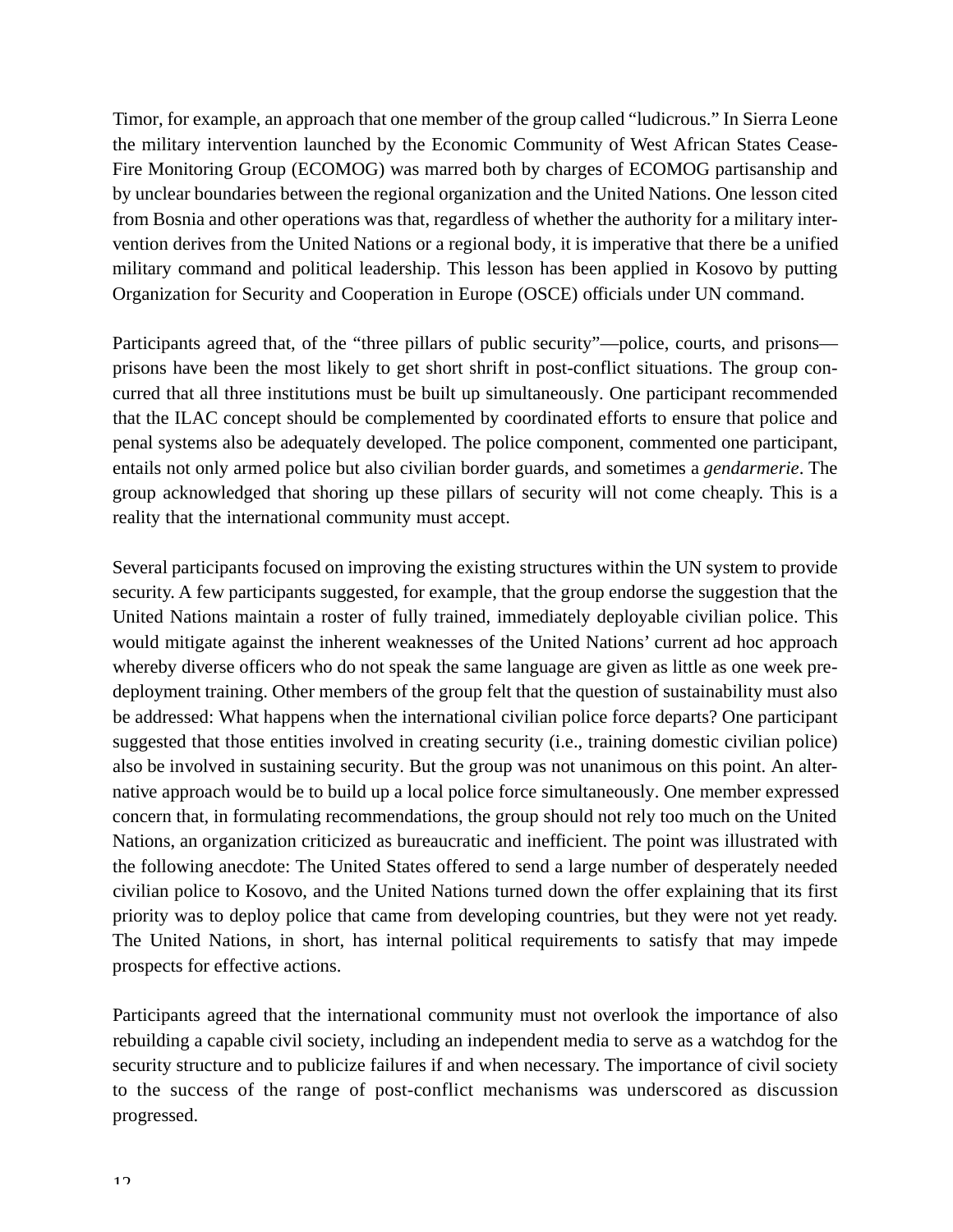#### **Accountability: Mechanisms to Deal With Past Atrocities**

The group discussed the inherent tensions in post-conflict situations between the immediate imperative of saving human lives and stopping atrocities by promoting power-sharing and the longer-term goal of preventing recurring cycles of violence by holding perpetrators of atrocities accountable for their crimes. Participants maintained that the international community must not lose sight of the fact that accountability mechanisms can *also* help to save lives and, therefore, should not be given short shrift. The group agreed that measuring the effectiveness of accountability mechanisms could be determined by the extent to which the truth about past atrocities is presented, disseminated, and accepted by the population. In addition, one can evaluate the degree to which these mechanisms have put an end to a culture of impunity, whether this is accomplished by some kind of judicial process, leading to punishment, or by the glare of public light. The group recommended that the international community should not overlook the many existing mechanisms that can be taken advantage of to accomplish the latter. For example, several thematic rapporteurs and working groups report to the UN Commission on Human Rights on issues ranging from extrajudicial killing, to torture, to sexual violence. In addition, many countries have truth commissions, national human rights commissions, and/or human rights ombudsmen, which can play an important role in spotlighting abuses that might otherwise go unrecognized or unrecorded for posterity.

As the group sought to flesh out specific recommendations for accountability mechanisms, it became clear that participants had different views about their underlying objectives. In the words of one participant, "Those who work in this field tend to assume that they are working toward the same objectives, but their fundamental approaches are different." Hence the need for coordination—whether through ILAC or another coordinating body. One important area of divergence, for example, concerned the degree to which these mechanisms should be victim-oriented. Some participants felt strongly that the first responsibility of accountability mechanisms should be to achieve justice for the victims and their families. A primary measure of effectiveness, then, would be the extent to which such victims felt that they had recourse to a fair process to air their grievances and seek redress. One participant raised an important question in this regard: "Who speaks for the victims?" The group acknowledged that victims must be given a voice so their interests are heard both when the peace is being negotiated and in the post-conflict stage. One indicator to look for might be the existence of pressure groups that lobby on behalf of victims' interests.

Others in the group felt that a standard whereby each individual victim has to be satisfied goes too far. "Satisfying victims cannot be the bottom line. There will always be a residual group that wants revenge." Rather than catering to victims'interests, this participant suggested that the focus should be on broader societal objectives. Although there was disagreement on the degree to which victims'needs should be prioritized, there was general acknowledgment that those responsible for crafting accountability mechanisms must consider victims' needs for redress, which will differ according to circumstances but may include apology, prosecution, restitution, and constitutional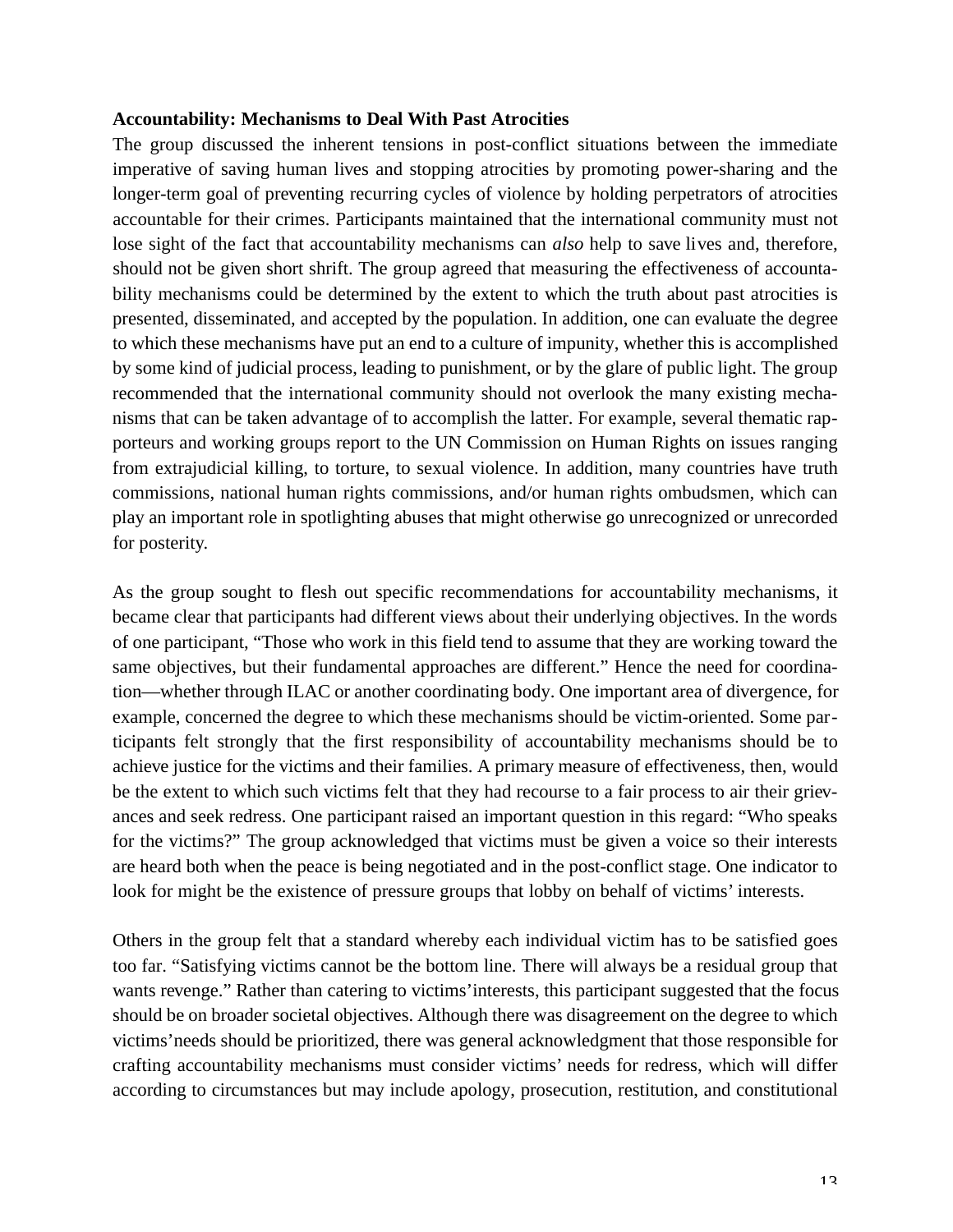guarantees or safeguards against a recurrence of violence. Referring to the familiar metaphor of reconciliation as mending a frayed social fabric, one participant noted "victims of conflict will constitute many of the threads of the social fabric we're trying to reweave." Another participant countered that mending social fabric sometimes requires pulling the deviant member of the group back in.

The group acknowledged that typically, in transitioning societies, the political leadership would prefer the "forgive and forget" approach. One participant noted that there seems to be a presumption that "moving on" is not an acceptable objective. This participant questioned whether it was fair, however, to write off the concerns of the political leadership, especially one that is still in the process of consolidating power. The group acknowledged that political interests are bound to put pressure on any post-conflict accountability mechanism. For that reason, the group recommended that these mechanisms—and the values that underlie them—be incorporated into the peace accords themselves, as was the case in South Africa. Doing so can help bolster such mechanisms when the inevitable political challenges are brought to bear.

There was general agreement among the group that the principal advantage of prosecution for wartime atrocities is that it allows individuals to be held accountable for their criminal conduct. Rebuilding the rule of law regime may be a precondition if prosecutions are to be handled domestically. In addition, several participants pointed out that prosecutions—whether domestic or international—could have tremendous educational value. But this requires the courts to effectively communicate to the public what they are about. Participants agreed that both the International Criminal Tribunals for the former Yugoslavia and Rwanda have missed opportunities in this regard. In the absence of effective public education campaigns, the field has been open to detractors of the tribunals to exploit perceived biases.

Several participants expressed the view that the number of people prosecuted (and convicted) is not as important as the imperative of abating the problem of collective guilt. Others questioned this conventional wisdom: Recognizing that only a select few perpetrators will be prosecuted in most cases; those who espoused this school of thought were troubled with the reality that not all those who are guilty would be prosecuted. "Why should we accept that justice be done in only a few circumstances?" One participant expressed frustration at the international community's overindulgence on settling scores, surmising that this was a reflection of Western litigious tendencies. Others defended this approach, noting that even if the judicial system becomes an institutionalized mechanism to settle scores, at least it is a nonviolent mechanism.

Several participants agreed that, however accountability is handled, the population must not be left with the impression that prosecutions were all political. Criminal prosecutions that fail to observe due process and the rights of the accused would risk leaving that impression. One participant observed that one key benchmark for evaluating such mechanisms would be that they not be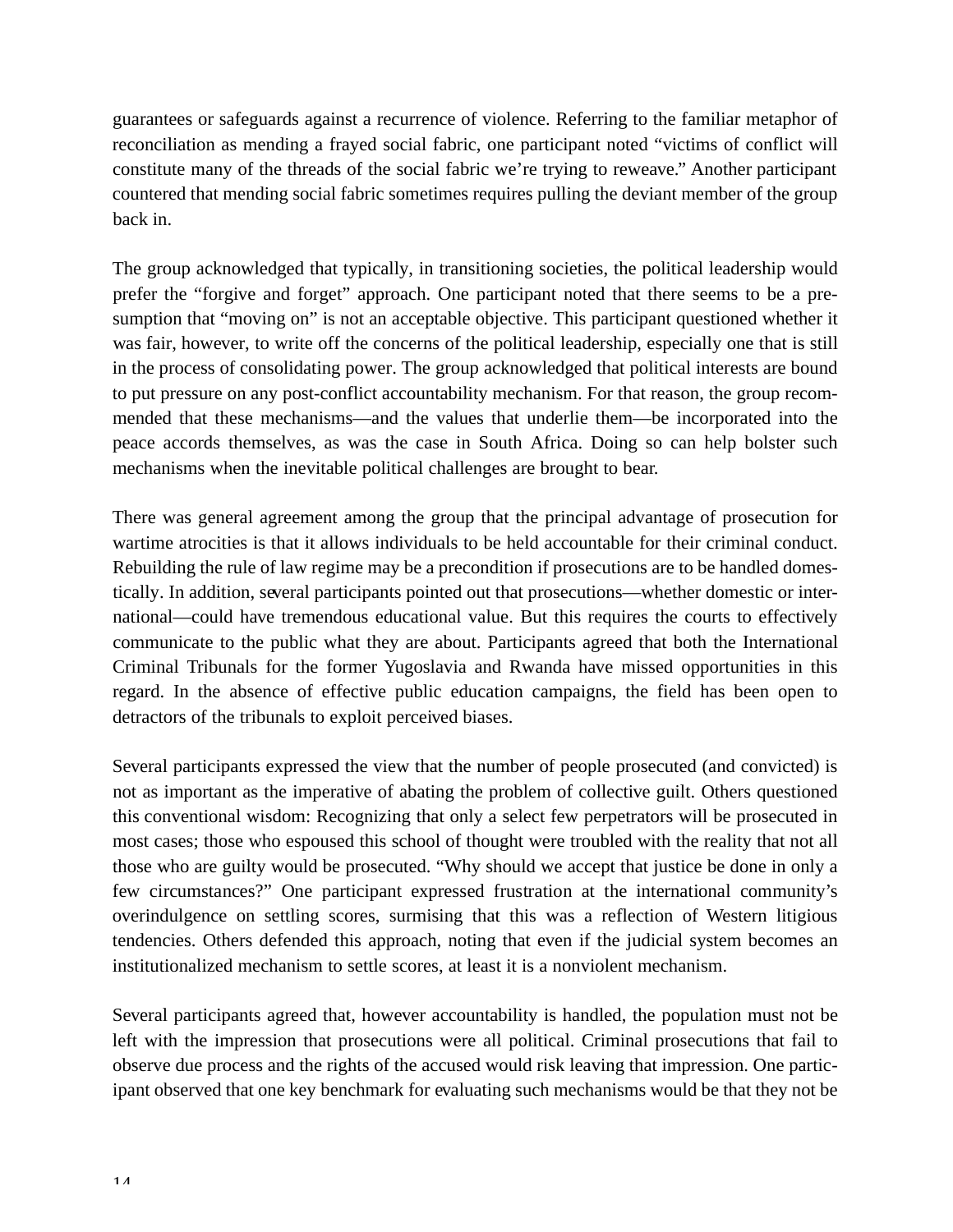seen as perpetuating injustice. Another participant echoed this sentiment noting that, if that perception is present, there is increased likelihood of violence and vigilantism.

Several participants made the point that, rather than relying on any one accountability tool, it may be more appropriate to utilize a package of accountability mechanisms or modify them to suit individual circumstances. For example, several participants noted that in the former Yugoslavia there is a risk of overreliance on the international tribunal, but the reality is that other mechanisms, including a possible truth commission, are also possible and could indeed address different needs. Other participants echoed this point, noting that the South African Truth and Reconciliation Commission "toolbox" incorporated not only amnesty, but amnesty conditioned on accurate and public truth-telling, with the threat of criminal prosecution for those who did not come forward. Other possible tools include public apologies, disqualification of perpetrators of atrocities from holding public office (lustration), loss of rank, or loss of pension/benefits. In addition, the international community can launch investigations and may choose to impose economic or noneconomic sanctions. Neither the international community nor domestic actors should latch onto one tool to the exclusion of others.

#### **Reconciliation Mechanisms**

The group considered a variety of reconciliation mechanisms that can help bridge the gap between the need for justice, on the one hand, and the need to mend the social fabric and sustain peace, on the other hand. As one participant pointed out, there is often a psychological and/or cultural component to these tools. There was consensus that a neutral outside party can be very effective in jump-starting these kinds of initiatives, but to be sustainable and effective such programs usually must be homegrown and locally driven. The group's discussion of these mechanisms included consideration of two case studies of the promotion of reconciliation (and accountability) through indigenous, community-based mechanisms—"*Gacaca*" in Rwanda and traditional healing rituals in Mozambique.

One controversial tool sometimes used to promote reconciliation is the offer of amnesty to perpetrators of abuses. Amnesties are sometimes offered in exchange for peace or in exchange for stepping down from government. Most members of the group found trade-offs such as these repugnant because amnesties—especially blanket amnesties—can encourage a sense of impunity, thus undermining reconciliation and inviting recurrence of violence. On the other hand, one participant noted that amnesties could be both backward- and forward-looking, opining that those that address the past only do so at great risk. The forward-looking message is: We will not seek revenge when the tables turn; i.e., when our former enemies are vulnerable. There were mixed views among the group on whether this forward-looking principle of forgiveness was indeed appropriate. In the case of Sierra Leone, for example, amnesty for the rebels was a precondition for ending hostilities. One participant suggested that, difficult and unpalatable as the notion of amnesty is, most Sierra Leoneans believe it was an acceptable trade-off, the only way to stop the fighting. Others were quick to point out that the UN representative who signed the Sierra Leone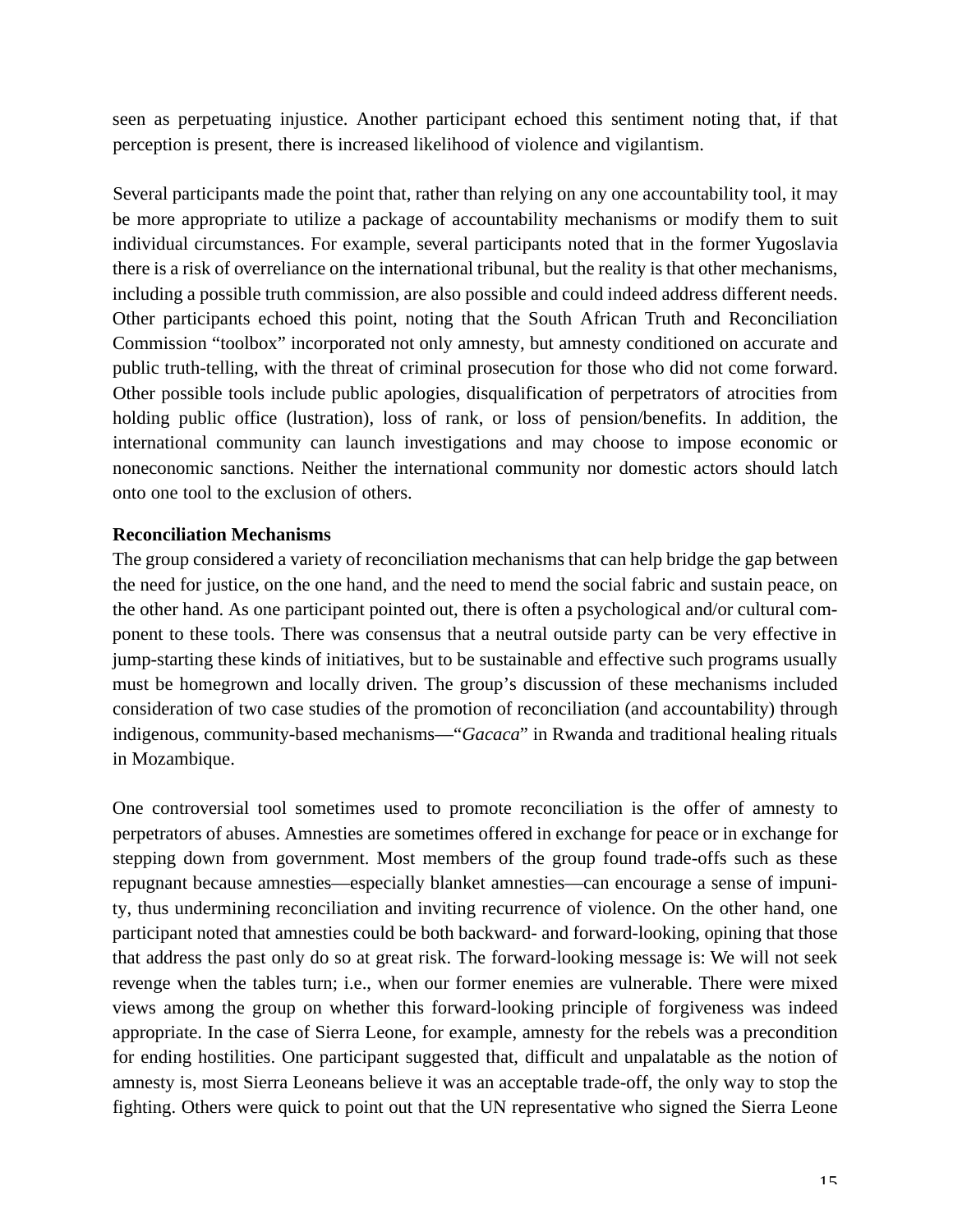peace accord put an asterisk by the amnesty provision, noting that the United Nations did not consider itself bound by it. Several members of the group argued that the international community should reserve the right to exercise the "Pinochet option" to bring those responsible for atrocities in Sierra Leone to justice.

Reparations to victims are another potential tool, but delivery of reparations can easily become politicized and can also provoke ill will against the recipients. Cross-community dialogues, in which a neutral group brings people together to openly confront their differences, may also be considered. Such dialogues, once the actors move beyond initial distrust, can serve as catalysts for broader social change. One participant cautioned that a broader societal change is not guaranteed, however: "There is no other place in the world where there are more dialogue groups than Israel, and yet Middle East peace is still elusive." In addition, post-conflict societies may wish to reevaluate and rewrite historical and educational materials. In particular, programs to reverse exclusionary policies and the demonization of particular groups may be appropriate, as could training programs in, for example, tolerance issues. There have also been some cases where new legislation has been passed prohibiting certain abuses associated with the past regime, for example, the anti-Nazi laws of post-World War II Germany.

In terms of sequencing, various participants expressed the view that victims' needs must be addressed before society can realistically expect them to embrace reconciliation. In South Africa there was an attempt to meet the victims' need to establish the truth about what had happened to loved ones, in addition to create a public record of the nature, causes, and extent of past abuses. One participant pointed out, however, that until reparations are delivered to victims of gross human rights violations, and absent any significant change in the socioeconomic circumstances of the majority of South Africans, the cards would be stacked against genuine reconciliation.

### *Gacaca***: Rwanda's Village-Based Dispute Resolution Mechanism**

Post-genocide Rwanda, as one participant noted, presents an "interesting prism to look at a number of post-conflict accountability and reconciliation issues." Innumerable defendants participated in the 1994 genocide in which up to a million people were slaughtered in one hundred days. The conflict left fewer than twenty lawyers in the country, and most of those who survived had no interest in public service. Recognizing that Rwanda was devoid of the robust, functioning civil society sector upon which most reconciliation mechanisms rely, the new Rwandan government initially favored a top-down criminal justice approach rather than bottom-up reconciliation measures.

But the Rwandan justice system has been incapable of coping with the massive caseload associated with the genocide. As a result, five years later, 130,000 people are still being held in prison space built to hold 20,000. Some participants felt the Rwandan justice system deserved credit for having dealt with 1,500 cases so far, particularly given that no other society has ever processed so many genocide cases. Nonetheless, there was general recognition that the domestic judicial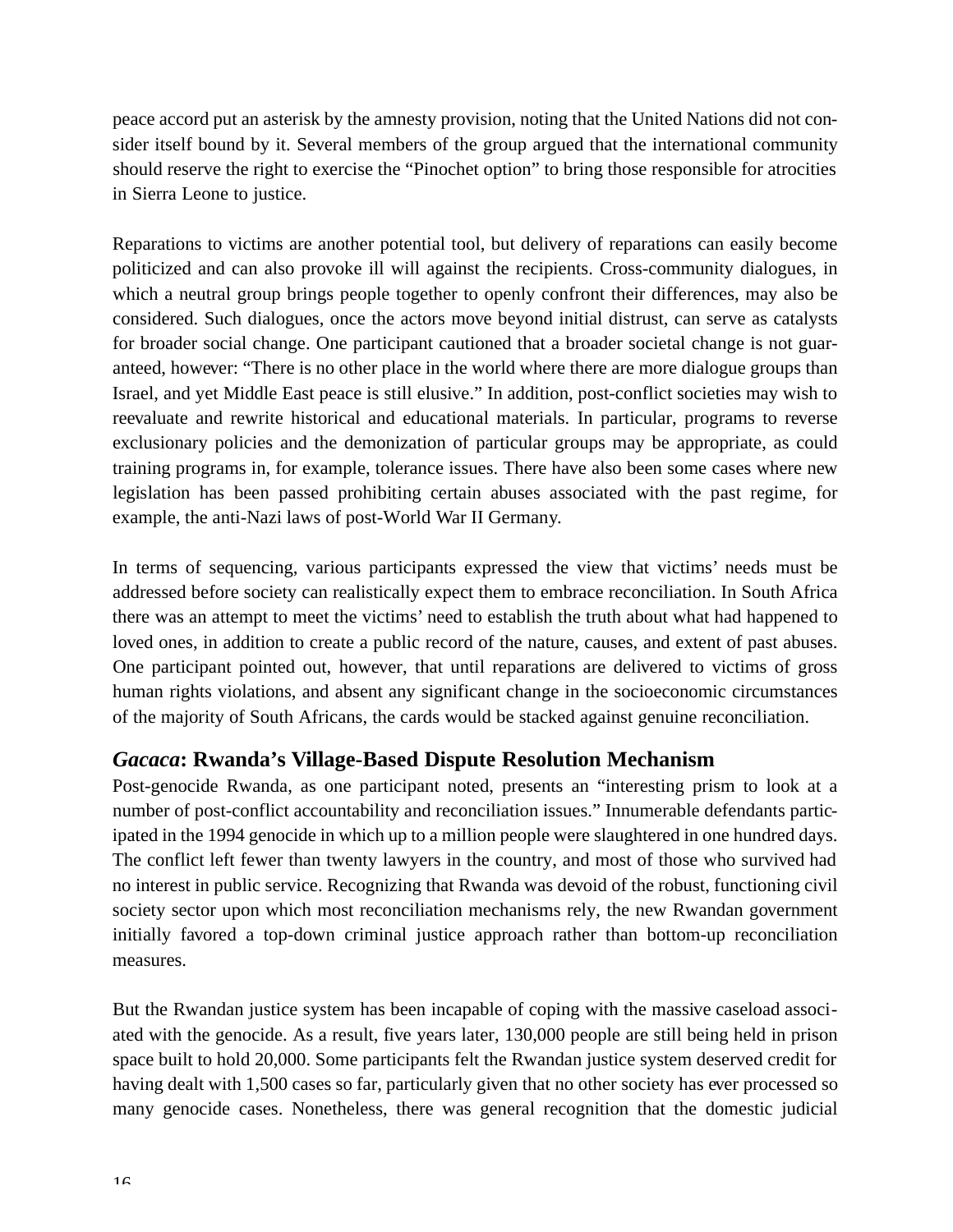system is not up to the task of delivering justice—at its current rate, it would take the Rwandan government two hundred years to process the remaining cases. There was disagreement in the group over who is to blame for this failure; while some participants chalked it up to circumstances that would plague any post-conflict society, let alone one that has endured full-blown genocide, others blamed the failure on a lack of political will. One participant who held this view opined that the Organic Law (which governs domestic prosecution of genocide cases) was "doomed to failure by the intentional neglect" of hard-line factions in the Rwandan government.

Indeed, the Rwandan government itself has acknowledged that its criminal justice system has been inadequate. So it is now moving to a new accountability and reconciliation model— *Gacaca*—a village-based dispute resolution mechanism from the precolonial era. Traditionally, under the *Gacaca* system, when there was a dispute, village elders would convene the people of the village to air their grievances. The person charged with the offense would ask for forgiveness. The elders would seek to reconcile the disputing parties, utilizing symbolic gestures—in case of murder, for example, there might be a mock execution—and rehabilitation through community service. The reconciliation would be sealed with the sharing of food and drink.

Members of the group differed on the appropriateness of this mechanism for dealing with genocide. Many participants welcomed *Gacaca* as a creative alternative to the strictly judicial path Rwanda initially developed. In doing so, several participants bemoaned the impulse to impose Western notions of accountability in post-conflict situations. One participant asked rhetorically, "Is justice alone what one needs in this situation?" Rwanda needs a system to address the need for reconciliation and rehabilitation, the group agreed. Another participant wondered whether there was there a *Gacaca*-like analog in Sierra Leone.

"Fish cannot survive in pure water," one participant noted, drawing on the Chinese expression to illustrate the point that it is not always possible to achieve 100 percent justice. Taking the analogy one step further, this participant pointed out that, for human consumption, impure water could be boiled. We do what we can to remove impurities, but it still is not pure water. This analogy resonated with most members of the group. "Maybe rough justice is the best we can hope for in an imperfect world," commented one member. Several participants agreed that post-conflict governments often have to choose between stability and "judicial gratification." Another participant suggested that one should evaluate *Gacaca* as an alternative in the context of the reality that it will be impossible to prosecute all the genocide cases. It is not acceptable to leave suspects in overcrowded prisons, and a blanket clemency scheme would perpetuate impunity. This participant favored *Gacaca*, arguing that at least the perpetrators will be held accountable in a proceeding that involved the entire society.

The group was not unanimous on this point, however. One participant opined that applying *Gacaca* to the genocide was "nefarious," pointing out that the system was originally designed to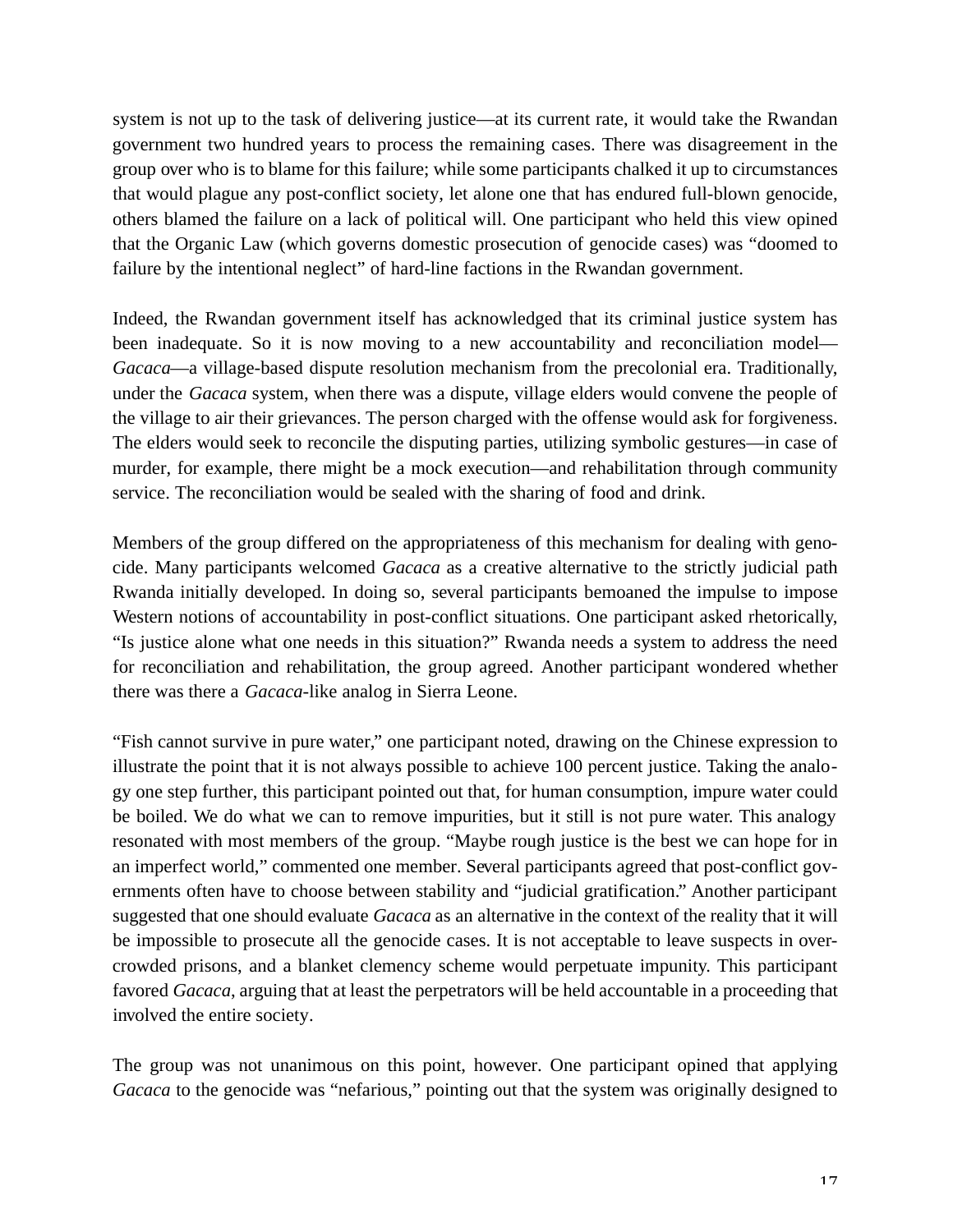mend relatively minor tears in society's social fabric, as compared to genocide, which effectively eviscerated the entire society. "There is no social fabric left to mend." *Gacaca* is only "a charade of justice with a patina of traditional mechanisms," this participant said. Speculating that the international community may be reluctant to criticize this form of "traditional African justice," this participant suggested that it should nonetheless be mindful that genocide—that most extreme of crimes against humanity—does not necessarily lend itself to classical mechanisms of justice or accountability.

Other participants focused their skepticism on more operational aspects of *Gacaca*. One participant noted that those who are elected to serve on the envisioned 10,000 *Gacaca* panels would not have legal training. Neither would defendants be represented by legal counsel before the panels. The group acknowledged that some difficult questions remain to be answered: Will there be common rules of evidence? How thorough will the investigations be? Some members were concerned that popularly elected panels will reflect demographics, a reality that could be problematic both in areas where Tutsis predominate—"Will this legitimate lynching committees?—and in places where Hutus are in the majority—"Will the result be impunity panels?"

The *Gacaca* system is expected to be operational in 2000. *Gacaca* panels will not sentence perpetrators directly but will make recommendations to the judiciary. One participant suggested that the judicial role would be limited to a rubber-stamping function, however. Participants had varying degrees of discomfort with unanswered questions about how *Gacaca* will be operationalized, but there was general agreement that the international community should seek to take advantage of indigenous solutions to post-conflict reconciliation needs when appropriate.

One participant noted how traditional conflict management mechanisms often presume the existence of community. In Rwanda, this sense of community must be rebuilt. Participants noted that it is important to consider whether *Gacaca* is part of the process of rebuilding community. Are there other processes that will reintegrate people into normal life? The group took note that there is an implied need for community trust in institutions, particularly if groups are to put their collective interests above individual justice.

**Traditional Healing Rituals in Mozambique**. The theme of community carried over into the group's discussion of post-conflict Mozambique where, as one participant explained, forgiveness became a model for reconciliation. This participant noted that the important role of community extends to peace talks, as well as post-conflict reconciliation. Mozambique's peace talks were facilitated by Saint Egidio, an association of Catholic religious lay workers and clergy based in Rome. Saint Egidio had a natural entrée to the predominantly Catholic population in Mozambique. A number of other factors also contributed to a successful peace process in Mozambique, not the least of which were the end of the Cold War and the demise of apartheid in South Africa. The Mozambique peace process was also bolstered by considerable UN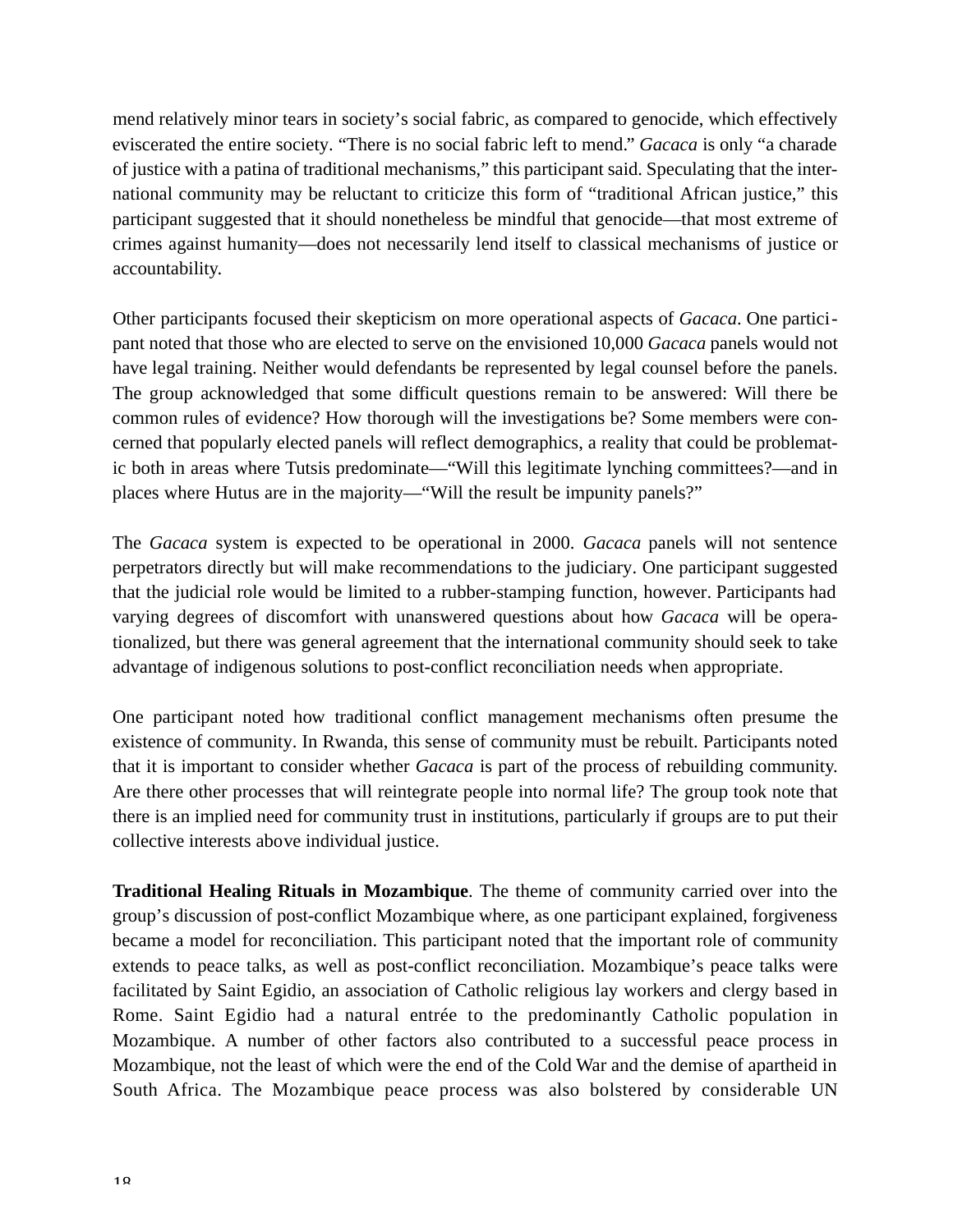involvement. The peace process culminated in free and fair elections, the outcome of which the opposition accepted. There was agreement among the group that fortuitous and favorable circumstances such as these cannot be presumed in future scenarios. But when the circumstances are favorable, a successful peace process can provide much needed momentum behind reconciliation.

One participant described how village elders in Mozambique used local religious traditions and healing ceremonies to absolve fighters who had committed brutal atrocities in the course of the war. According to one participant, this kind of reconciliation mechanism was possible, and indeed appropriate, largely because many of those who had committed atrocities were child soldiers. Furthermore, in contrast to Rwanda, the sense of community in Mozambique had not been destroyed. Adults were willing to forgive these children because it was well known that children had been forcibly conscripted, and there was a tremendous amount of intimidation. Whether the same will hold true in Sierra Leone where, according to one participant, 50 percent of the frontline troops were child soldiers, remains to be seen.

#### **Political Arrangements**

The group discussed a variety of political arrangements that can create a permissive environment for post-conflict reconciliation, peace, and justice. Typically, these arrangements are built into a negotiated peace accord to end hostilities. As a result, political arrangements must address the short-term necessity of satisfying opposing groups that their needs for security will be met. Ideally, however, they will do so without damaging the long-term prospects of moving beyond conflictual group feelings to mend the fabric of society.

Participants agreed that, in considering what political arrangements will best serve a particular post-conflict society, it is important to ask: Who decides? In attempting to address this issue, the group debated the question of where states derive sovereignty. Referring to Francis Deng's "earned sovereignty" theory<sup>1</sup>, and Boutros Boutros-Ghali's writings on sovereignty residing with the people, most participants agreed that sovereignty is increasingly viewed as a function of domestic political legitimacy. Some participants disputed this notion, arguing that sovereignty is primarily a function of territorial control. The group acknowledged, however, that the international community is increasingly taking its cue on sovereignty questions from internal actors.

Among the possible post-conflict political arrangements are the tools of classical democracy. But the group was unanimous that the international community must distinguish between democracy 's form (elections) and function (meaningful participation in decision making through representative institutions). The international community has learned from its past overreliance on elections as a benchmark to evaluate democratic development. One participant commented, for

*<sup>1</sup>Francis Deng has coauthored and edited a number of works on this subject. Among them are* African Reckoning: A Quest for Good Governance *(Brookings, 1998) and S*overeignty as Responsibility: Conflict Management in Africa *(Brookings, 1996).*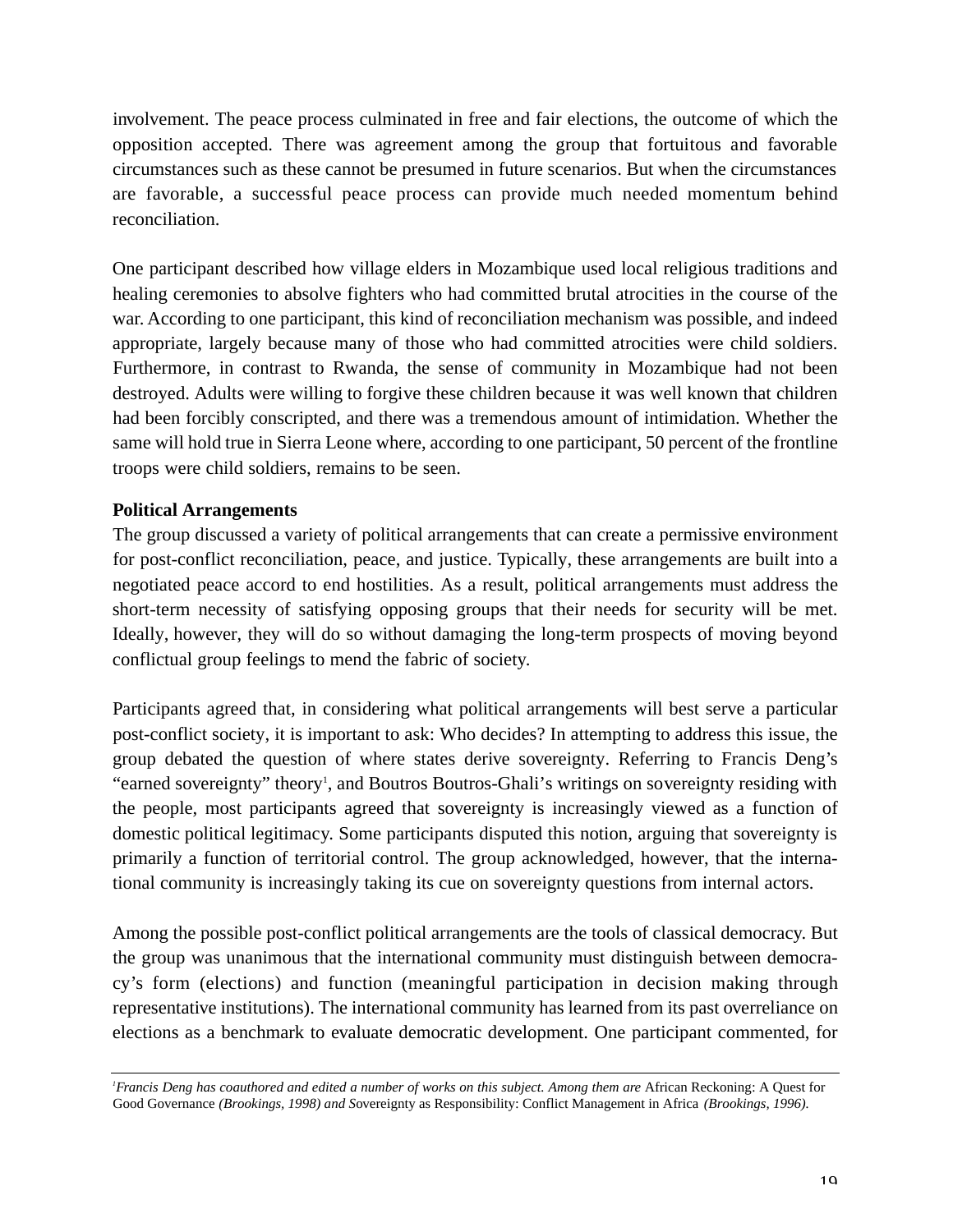example, on the international community's posture vis-à-vis elections when negotiating the Lusaka Peace Accord for Angola: "We were naive; we believed that elections would get us there. We were wrong." The group was unanimous in its rejection of elections as an appropriate measure of effectiveness of post-conflict political arrangements. Paraphrasing the Mayor of Tuzla, one participant commented, "Elections are the roof of democracy. You have to build all the supporting structures before you apply the roof." Furthermore, participants cautioned that the international community must refrain from relying on elections as an "exit strategy" from multilateral peacekeeping operations.

Rather, participants agreed that the real challenge of post-conflict political arrangements is to build political institutions to address conflict, so that conflicts can be resolved without resorting to violence. If these institutions are to be effective, the citizens—regardless of affiliation—must perceive them as legitimate. Such institutions might include domestic human rights commissions and/or human rights ombudsmen. Participants recommended that human rights issues—including the role of international and domestic human rights commissions and inquiries—warrant continued attention as an element of reconciliation dialogues.

One participant opined that a key indicator for effective institutions is the existence of a professional civil service, sufficient to protect human rights, as set forth in the Universal Declaration of Human Rights. Participants applauded peace accords that enshrine these values. The group acknowledged that sometimes the international community does not have sufficient leverage to ensure quality control in such negotiated peace accords, but participants also pointed out that sometimes it is a question not so much of the absence of leverage but of the failure to exert it.

There was also general agreement that "first-past-the-post" or "winner-take-all" electoral systems may not be the instruments of democracy best suited for post-conflict situations. For example, in Rwanda and Burundi, the prospect of majority rule terrifies the Tutsi minority. Even proportional representation can play into group insecurities. More nuanced forms of power-sharing—for example, structures that mandate representation of all groups in government—may help address lingering feelings of insecurity in vulnerable groups. The danger of such mechanisms, however, as several participants pointed out, is that they will perpetuate problems by reinforcing group identity. It is not unusual under such circumstances, for example, for political parties to develop solely on an ethnic basis. Other possible political arrangements include federation, confederation, and autonomy. Participants agreed that, rightly or wrongly, groups that have been oppressed in the past often reject anything short of self-determination. Formal separation—whether by secession or partition—may also be an appropriate post-conflict political arrangement. One participant pointed out that partition can pose difficult problems when it comes to the preservation of cultural rights—a point that was illustrated by Serbian monasteries coming under attack in Kosovo and mosques that were bombed in Bosnia.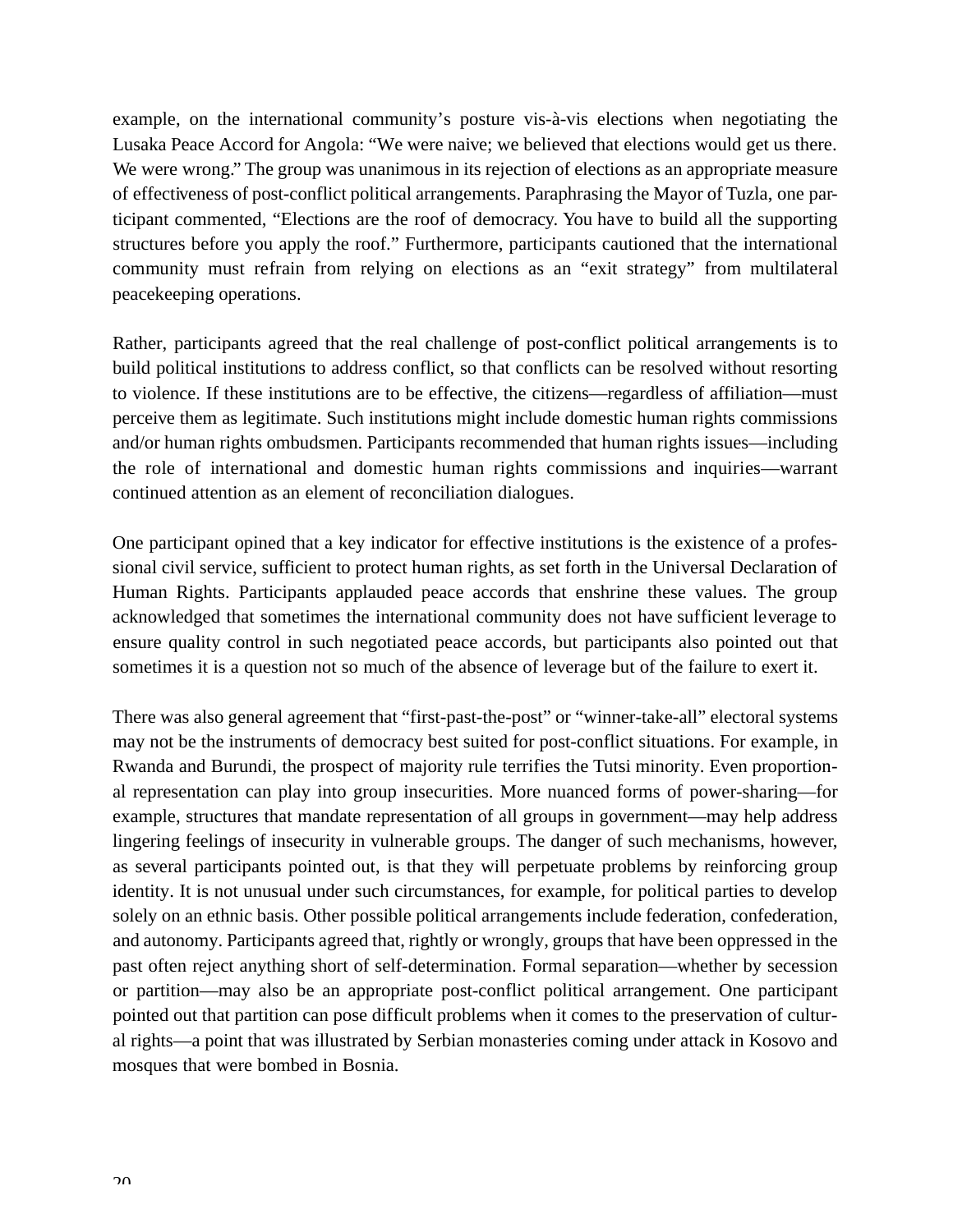#### **Economic Recovery Tools**

The group agreed that it is critical to improve the social and economic conditions of those who have lived through conflict—to give them a sufficiently high stake to not return to violence. In the words of one participant, the objective is "to restore hope through economic means." Addressing the problem of how difficult it is to reconcile formerly conflicting groups, several participants indicated that the challenge is fundamentally a development one, particularly given the massive unemployment and displacement that are often caused by conflict. There is generally a need for poverty relief and infrastructure restoration. Participants discussed a variety of tools that could contribute to this process. Post-conflict situations usually require programs to reintegrate armed forces and militias, for example. Possible mechanisms include skills training and microenterprise credit for demobilized fighters. Some participants also advocated more radical economic tools, such as land reform and income redistribution, though the group acknowledged that these mechanisms are not appropriate in all situations. Most of these tools presume a resumption of foreign investment and development assistance—both bilateral and multilateral.

As one participant pointed out, the private sector has a very important role to play. Several participants predicted that if the legitimate private sector does not become engaged in postconflict societies, the illegitimate private sector would fill the void. Fragile peace accords are particularly vulnerable to this kind of exploitation. In addition to setting the stage for corruption and poor governance, a thriving black market can be a formula for the perpetuation of conflict because the temptation will exist to use fungible resources like narcotics or diamonds to finance armed conflict.

One participant briefed the group on the War to Peace Business Council, a nascent coalition between the United Nations, the World Bank, NGOs, the private sector, and a number of governments to support post-conflict nation-building and economic reconstruction. Participants agreed that this kind of innovative partnering in furtherance of post-conflict economic recovery is precisely the kind of activity that needs to be encouraged. Another participant advocated the idea of investment tax credits for businesses that invest responsibly in post-conflict countries. Participants noted that there has been a tendency to rely on the bilateral donor community to underwrite postconflict economic recovery. But the problem with this approach is that bilateral donors do not always have the capability to inject immediate infusions of cash. In addition, one participant dispelled the prevailing myth of debt relief as a reward for countries that successfully navigate their way into the post-conflict phase. The reality, this participant pointed out, is that debt relief is usually only offered to highly indebted countries after multiple years of good economic behavior.

Participants agreed that the measures of effectiveness of economic recovery tools are readily available in publications like the World Bank's annual development report and other published economic indicators. The group noted, however, that it is important to consider not only the gross figures, like growth rates, but also income distribution. In addition, socioeconomic indicators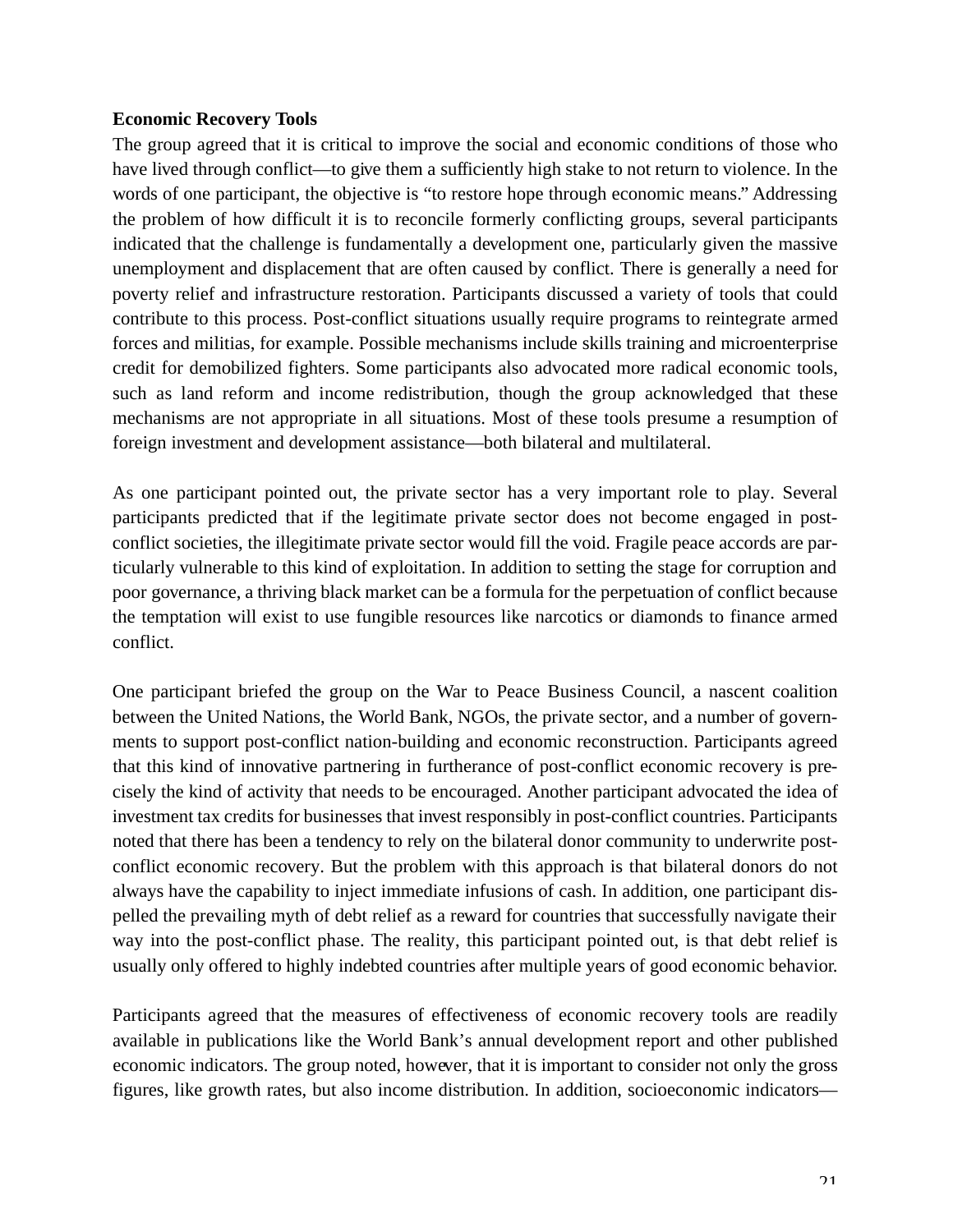such as access to education; literacy rates; and distribution of electricity, running water, and permanent housing—should also be examined.

### **Conclusion**

The international community has at its disposal a variety of tools with which to promote post-conflict peace, accountability, and reconciliation. Used effectively, these tools can help sustain a fragile peace while also achieving some measure of accountability for past abuses. Recognizing that there are numerous actors employing a variety of tools, the international community would do well to make sure that these efforts are thought through in terms of who is responsible for employing which mechanisms and under what legal authority. In addition, it is important to consider whether there is a permissive environment for the successful application of particular tools. Coordination of these efforts, whether through ILAC or some other mechanism, would undoubtedly be helpful.

In addition, it is important to keep in mind that international funding of these often competing mechanisms is a zero-sum equation. International donors, therefore, must weigh very carefully the financial assistance they provide to one mechanism if it is at the expense of others. In the case of Rwanda, for example, international donors must decide whether to support the international tribunal, domestic prosecutions, *Gacaca*, or some combination. In addition, in an era of decreasing budgets for international assistance programs, international donors would be well advised to take advantage of opportunities for creative partnerships. Finally, prospects for sustainability are vastly improved, not only when efforts to promote post-conflict reconciliation are well coordinated among external donors but also to the extent that they draw on indigenous initiatives and empower local actors. Peace, in short, is a complex enterprise, and it cannot be obtained "on the cheap."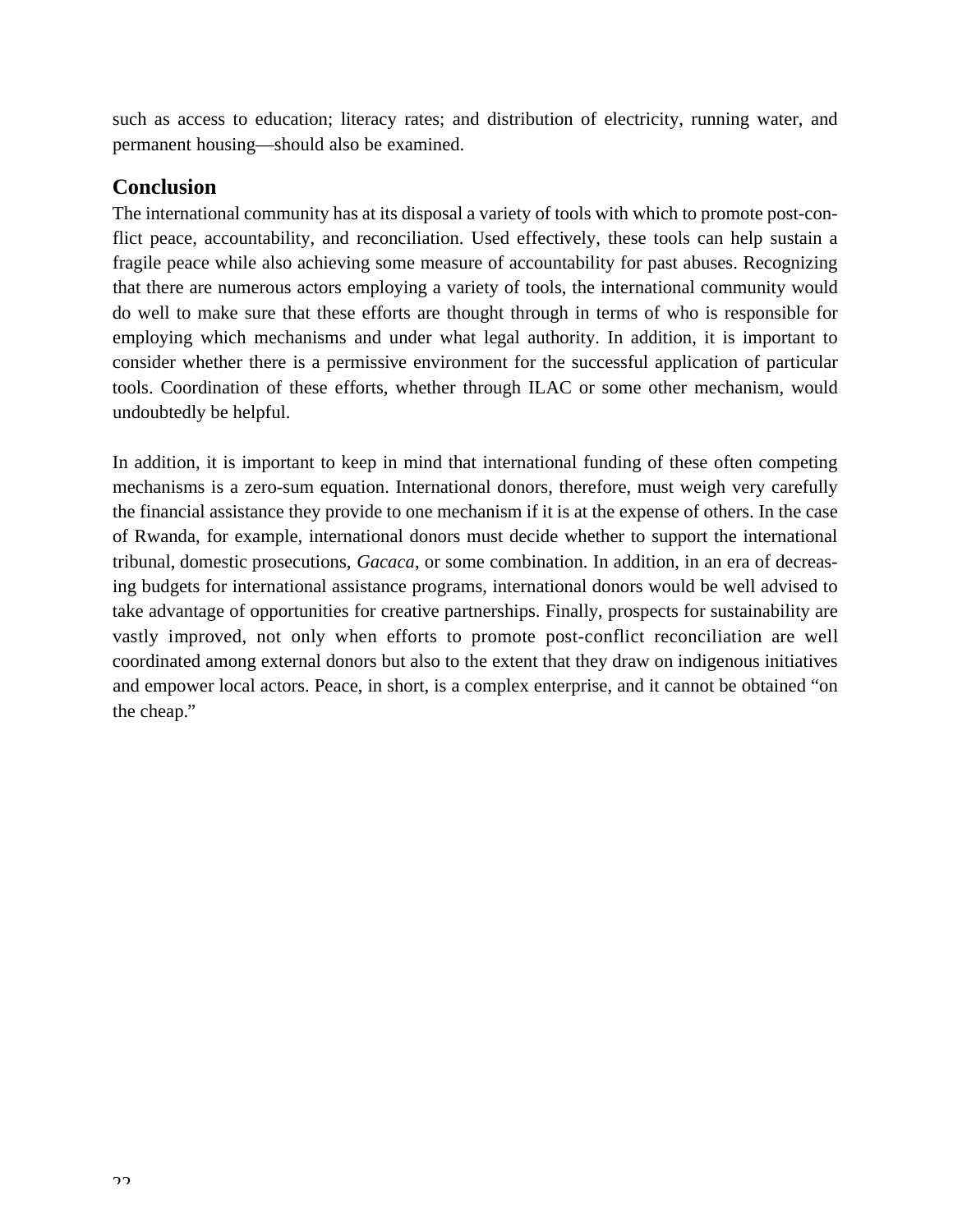# <span id="page-22-0"></span>**The Competition of Rights in the International System**



*Chair Marcella David and rapporteur Jennifer Fried*

### **Introduction**

<sup>s</sup> we approach the twenty-first century, human rights are increasingly subjected to international scrutiny. Many states now address human rights issues in their foreign policies or through membership in intergovernmental s we approach the twenty-first century, human rights are increasingly subjected to international scrutiny. Many states now address human rights issues in their foreign policies or through membership in intergovernmental organizations. Nonstate actors organizations respond to human rights violations in many ways, including monitoring, imposing economic sanctions, and conducting armed intervention. This heightened international involvement has resulted in competing views on the best way to prioritize and vindicate a wide range of human rights.

The group discussed the definition and scope of human rights and the compatibility of universal human rights standards with maintaining respect for cultural differences among nations and national sovereignty. In addition, the group considered various criticisms of recent responses (by states, intergovernmental organizations, and NGOs) to human rights abuses and ultimately suggested an improved mechanism.

### **Defining Human Rights**

The group agreed that all humans are entitled to certain rights. However, they were unable to agree which rights should enjoy this universal status. Some felt that any attempt to reach such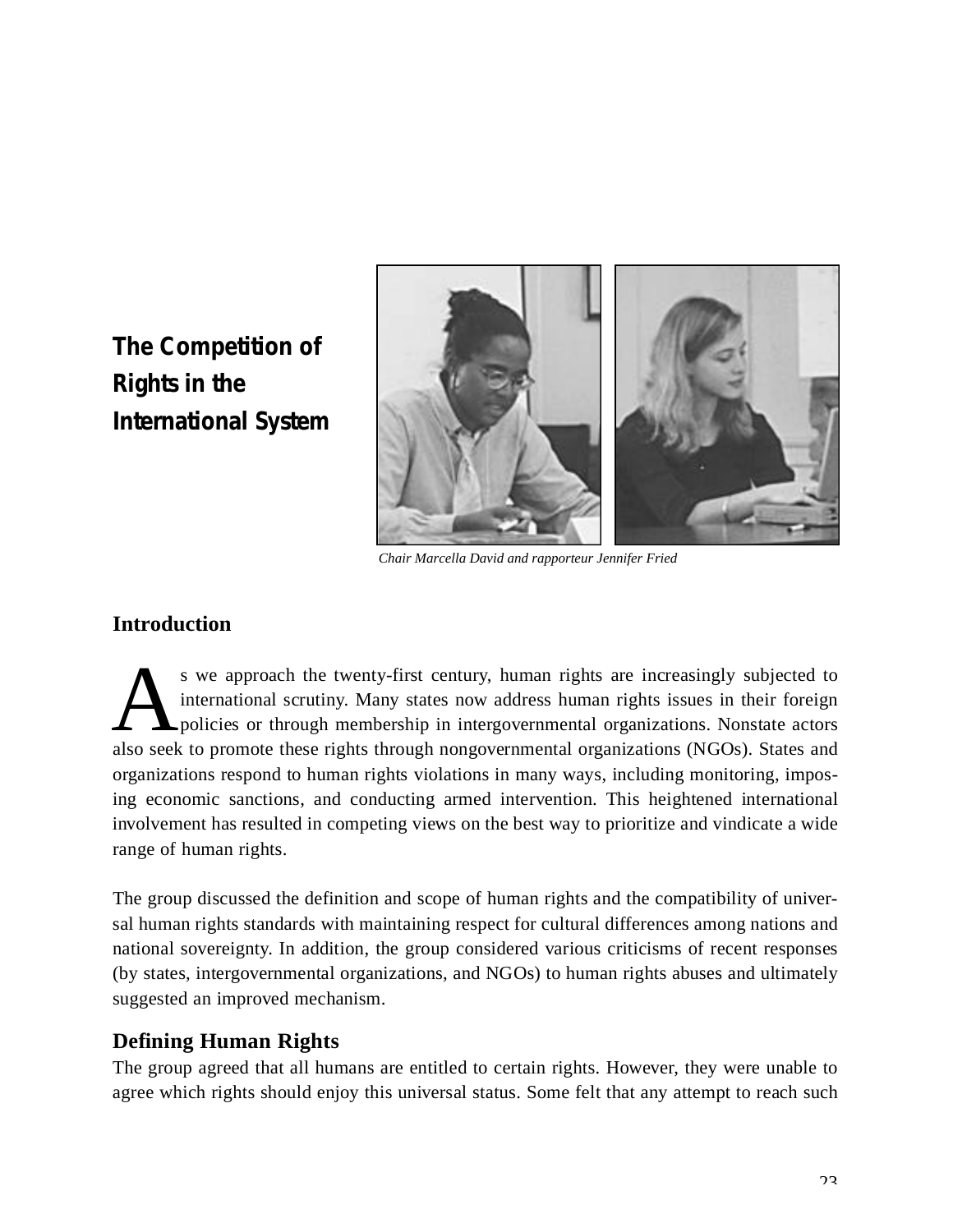an agreement on the scope of human rights would be fruitless, while others believed that defining human rights was crucial for effecting reform.

Those who wished to give content to the concept of universal human rights argued that if there were no common understanding, the international community would have no authority to address human rights issues. These group members felt that the international regime could only protect human rights if it set standards by which states' practices could be measured. That way, when one state failed to comply with a standard, other states would be justified in examining the situation.

However, some participants found the group's attempt to define human rights to be problematic. They felt that such a definition was bound to be somewhat arbitrary and more reflective of some states' perspectives than others. These participants preferred to focus on progress and im provements in the human rights arena, and they maintained that seeking to define who is and who is not in violation distracts us from that more important goal. One participant felt that





*Participants in the competition between rights discussion group.*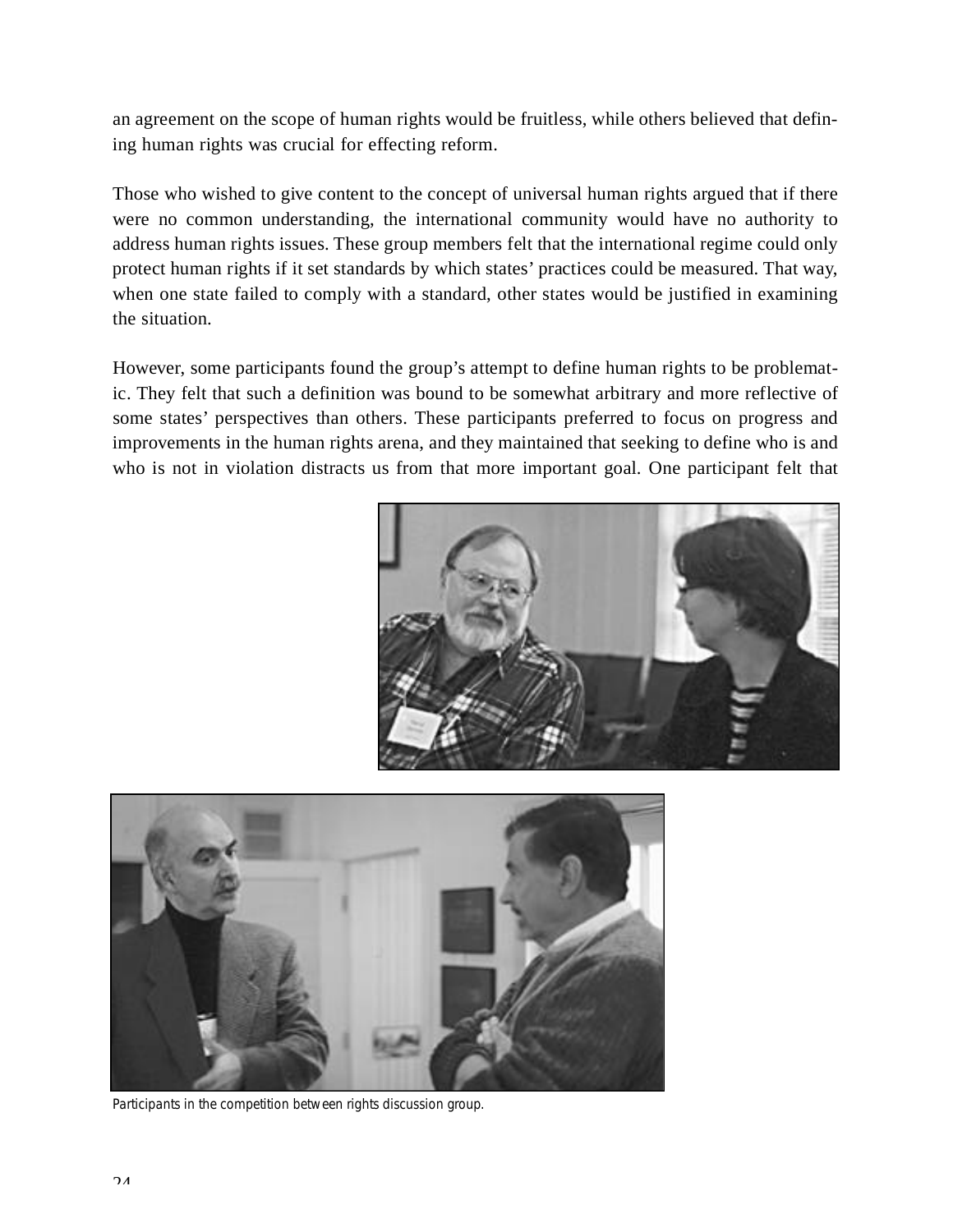standard-setting was an inherently unwelcome imposition on a particular state's practices. This participant believed that even the group's use of the term "rights" was problematic because this word connotes a more clear-cut dichotomy between permissible and impermissible practices than actually exists.

A third perspective favored defining human rights by listening to the victims of these injustices rather than by utilizing state-created standards. A participant of the group advocating this approach strongly agreed that human rights must be defined but argued that those who are suffering from these abuses should supply the definition or standard.

The group observed that the members' respective careers shaped their views on this question. For example, the lawyers in the group were more inclined than the academics to see human rights as definable and amenable to standard-setting.

### **Cultural Relativity of Human Rights**

There was no dispute that various cultures interpret and implement human rights standards in distinct ways. For example, some states emphasize civil and political rights, whereas others prioritize social, economic, and cultural rights. Some states see human rights as belonging to the people collectively, while others view them as rights to be enjoyed by individuals.

Although the entire group acknowledged this reality, the members were strongly divided on the question of whether human rights standards should ideally be universal or tailored to the cultures of the particular nations they are applied to. Some felt that fashioning culturally specific human rights standards was necessary to foster respect for differences among nations. Other proponents of cultural relativism noted a pragmatic advantage to such an approach: nations would have more respect for a human rights paradigm that was constructed with their culture in mind. One member likened a universal (as opposed to culturally specific) human rights regime to colonialism. Even if universal standards are created with good intentions, this member argued, it is still paternalistic and wrong to impose a foreign set of norms upon a nation.

Many other group members emphasized that noncontextualized, universal human rights standards are necessary because heads of state are often not true representatives of their people. In such situations, culturally specific human rights standards are dangerous because they act as a shield, allowing tyrants to defend their human rights abuses under the pretense of preserving cultural uniqueness. So, while cultural relativism may be an appealing model in theory, these participants argued that its practical implications are often dangerous.

Other participants of the groups went further in their rejection of cultural relativism holding that even on a theoretical level, it is inappropriate. They believed that the entire substance and force of the concept of human rights comes from its equal application to all humans. If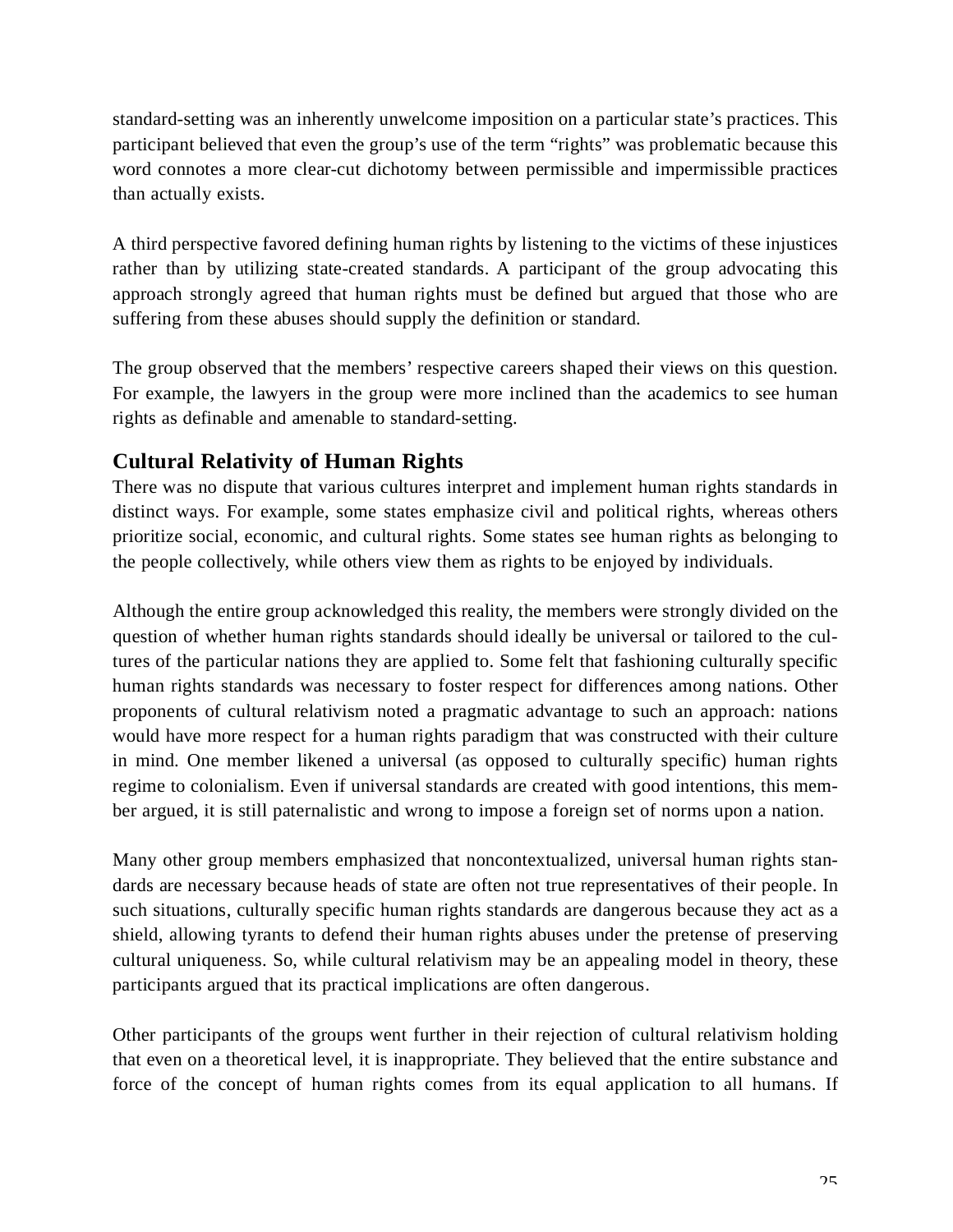standards were shaped so as not to offend any particular nation, the potency of the rights would be greatly diminished.

Those participants who preferred culturally sensitive human rights standards felt that a nation's human rights practices should be changed only from within. They argued that such internal reform would be more effective than change from the outside because only the citizens within a nation can fully understand the internal logic of their culture.

Indeed, all members of the groups agreed that it is preferable that human rights reform comes from within a nation rather than from the outside. However, most members felt that when such internal reform is not possible, the international community is justified in responding to severe human rights abuses.

### **National Sovereignty**

Those participants who insisted on entirely internal human rights reform argued that the ageold doctrine of state sovereignty demanded that states allow one another to handle their own domestic problems. They felt that national boundaries were important to preserve the rich diversity of national cultures and values.

However, most participants believed that the concept of national sovereignty has waned in legitimacy over the years and is no longer a valid reason to shield a state's human rights abuses from international scrutiny. Further, these participants rejected the current doctrine of "states rights" as a mere euphemism for the now discredited aspect of the sovereignty doctrine.

The participants articulated their differing views of national sovereignty in a discussion of the international response to the atrocities committed by the Chilean dictator, Augusto Pinochet. At the time of the conference, efforts were underway to punish General Pinochet in the Spanish legal system in contravention of immunity conferred by Chile, the nation that was ravaged by his cruelty. The group was evenly divided on the merit of this external response.

Some argued that international redress of Pinochet's crimes was unwarranted. They believed that outsiders were not suited to act on behalf of the victims—who were primarily Chilean because as foreigners, they were not subject to the repercussions of their actions. For example, Pinochet's extradition may lead to tightened military control in Chile and the perpetration of more human rights abuses. If such harmful consequences ensued, the Spanish magistrate would not have to suffer from them. These participants argued that such unaccountability sometimes makes international redress of domestic human rights violations inappropriate.

In addition, some feared that the Pinochet case will set a dangerous precedent, inviting the international community to usurp what should be a nation's own control over its internal affairs. For example, one participant expressed concern that a perpetrator of apartheid in South Africa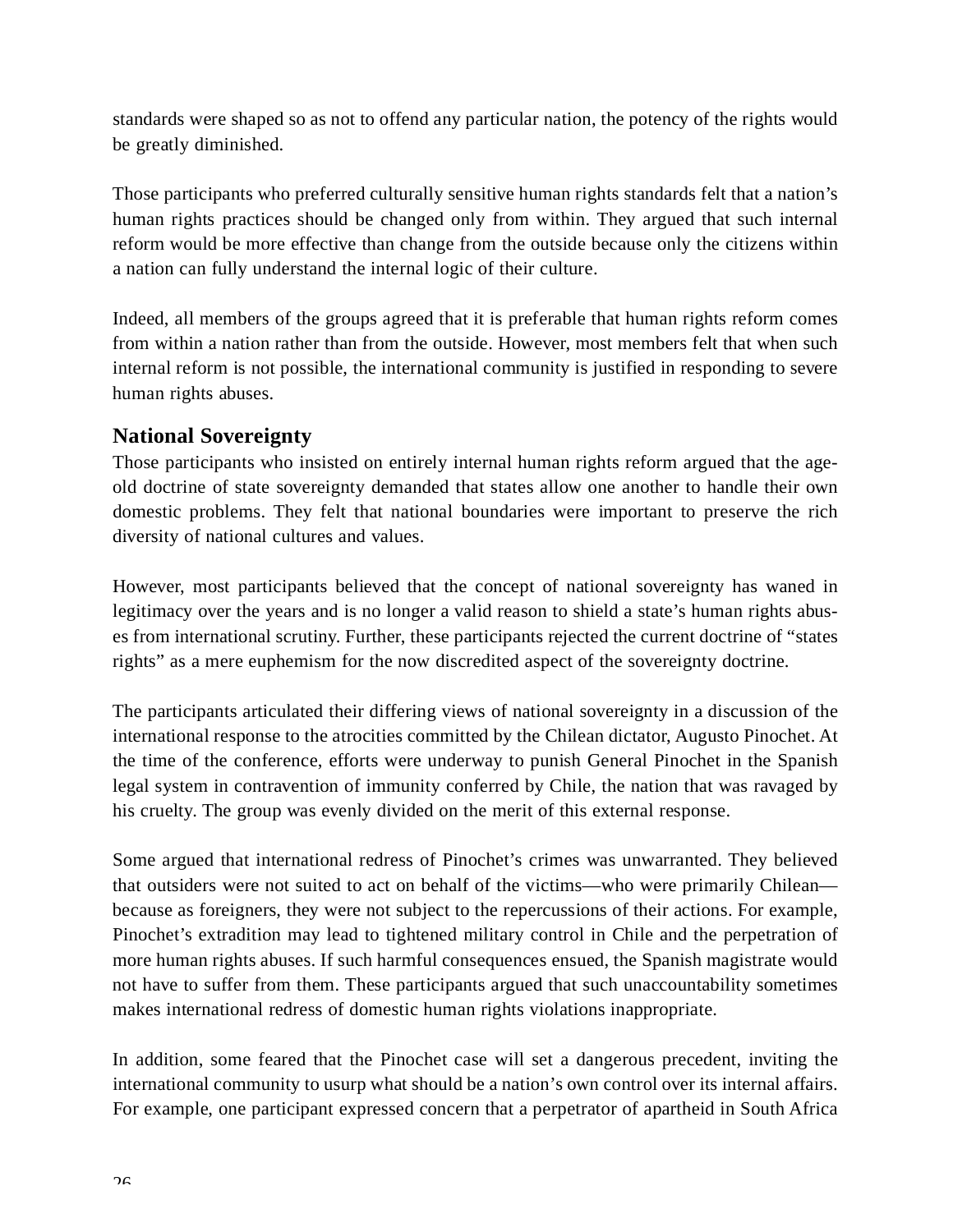who had already been pardoned by his own country (through South Africa's Truth and Reconciliation Commission) might now be subject to international redress as well. This participant feared that such a result would lead to endless and disorganized reparations of human rights violations.

Others maintained that the Pinochet case would not serve as such a precedent. They argued that it only warrants redress from outsiders where the people within a country have not made a sincere attempt to bring a perpetrator to justice. Therefore, while the establishment of the Truth and Reconciliation Commission in South Africa precludes international punishment of South Africans—because the nation has, with popular support from its citizens, already taken its ow n steps in redressing the problem—the immunity granted to Pinochet does not protect him from international liability.

### **International Responses to a Nation's Human Rights Violations**

In those situations where the international community does react to a nation's domestic human rights violations, there are several ways it may respond. NGOs monitor and critique nations' practices in order to bring public attention to human rights abuses and lobby for other actions. States and intergovernmental organizations have the additional power of imposing economic sanctions or physically intervening so as to pressure nations to conform to human rights standards.

The group agreed that the least offensive and intrusive international response to human rights violations is an organization or nation's bare criticism of other countries. Even though some participants felt that such criticism would be unwarranted without considerations of cultural relativism, there was consensus that groups and states should be able to at least comment on a situation.

#### **International Monitoring of Domestic Human Rights Issues**

The group also agreed that monitoring (whether conducted by state actors or nonstate actors) is among the more respectful and useful means for promoting human rights.

One participant illustrated the effectiveness of monitoring by noting its advancement of human rights in Iran. The participant told a story of an Iranian human rights liaison, who (while defending Islamic laws in front of the UN Human Rights Committee) returned home to encourage Iranian leaders to improve human rights in their country. The liaison explained to the Iranian leaders that change was necessary because Iran was being scrutinized by international bodies such as the United Nations and the Lawyers' Committee for Human Rights. This was offered as a direct example of the effectiveness of monitoring by intergovernmental organizations and NGOs.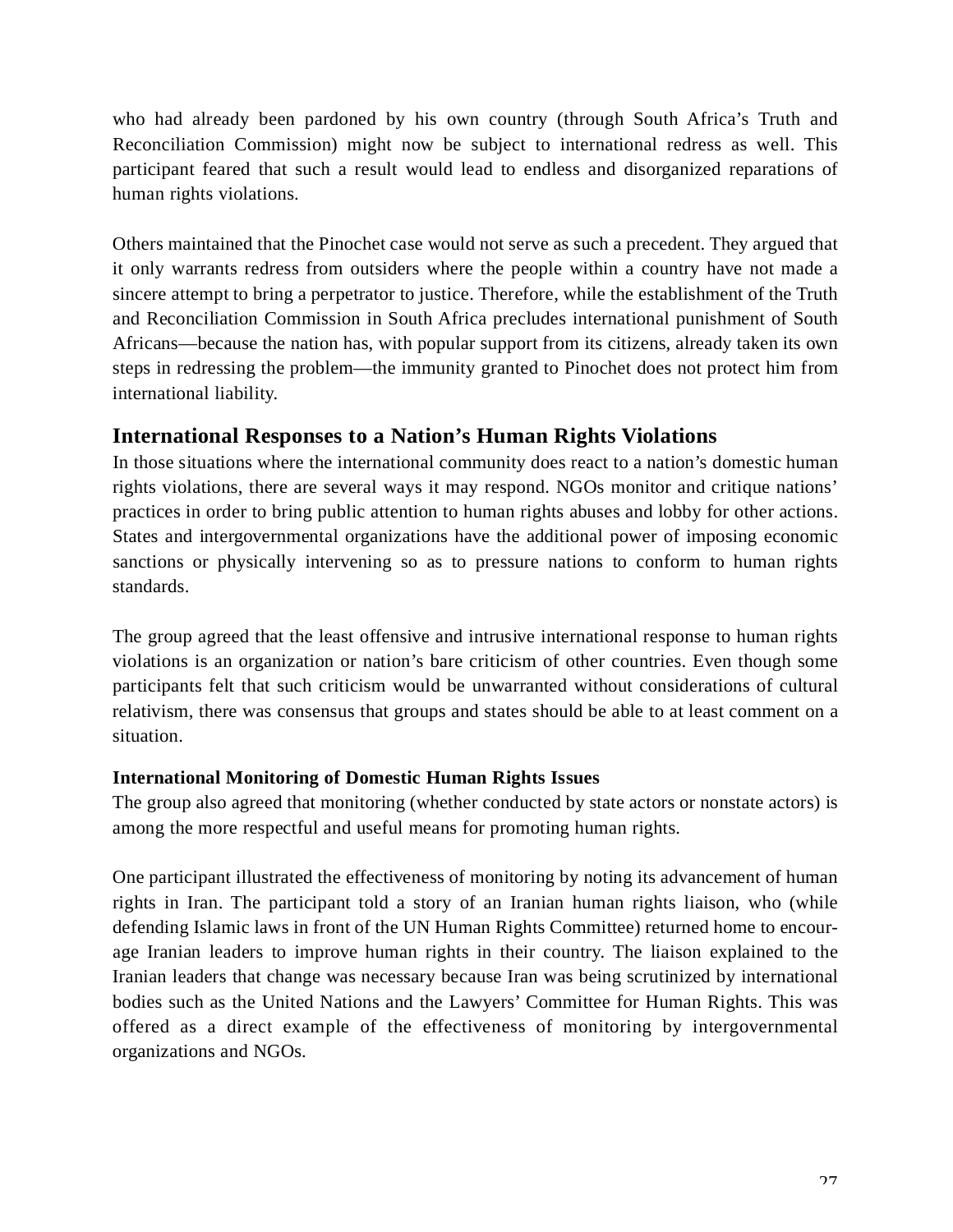This member also noted that international monitoring had the additional advantage of introducing human rights discourse to nations for whom this had been an unfamiliar concept. For example, international monitoring in Iran helped infuse the country with new ideas about human rights, which in turn fostered the creation of various human rights committees within Iran.

However, some participants were less enthusiastic about monitoring. They noted the political biases of a monitoring body often rob the integrity of the process. Notably, states (as inherently political entities) generally have more incentive to monitor an adversary than a friend. For example, one participant noted that China only monitors the United States' human rights abuses, and no other countries.

Another criticism of monitoring is its susceptibility to hypocrisy. For example, many believe that the United States maintains a double standard by not subjecting itself to the same rigorous scrutiny as it applies to other nations. Participants viewed this primarily outward-looking monitoring as a shallow display of concern for human rights. Moreover, such inequitable monitoring will likely be ineffective because states will hesitate to comply with standards not adhered to in the monitoring country.

The group agreed that monitoring should be evenhanded and include observation of one's own condition. However, some participants reminded the group that the United States does indeed monitor its own human rights status, pursuant to various UN conventions, as well as through NGOs. Others maintained that such self-monitoring was superficial, self-congratulatory, and empty compared with the United States' more severe monitoring of other countries.

#### **International Intervention to Address Domestic Human Rights Issues**

Intervention is perhaps the most intrusive method of compelling a nation to comply with human rights standards. The United Nations authorizes intervention only where there is a "threat to international peace and security." Although such a threat typically occurs where there is antagonism between two or more nations, it has, in recent years, been found in strife that is purely internal to a particular nation.

Most participants agreed that an intervention in an entirely domestic situation must be reserved for only the most drastic human rights violations. For example, the group agreed that a domestic genocide does warrant intervention, whereas a state's discrimination against women does not. Although both human rights abuses take place within a state's borders, the group agreed that only the former justifies intervention due to its extremely violent nature. One participant suggested that humanitarian intervention in an entirely domestic affair is only authorized if all other alternatives for reform have been attempted and intervention was absolutely necessary to save human lives.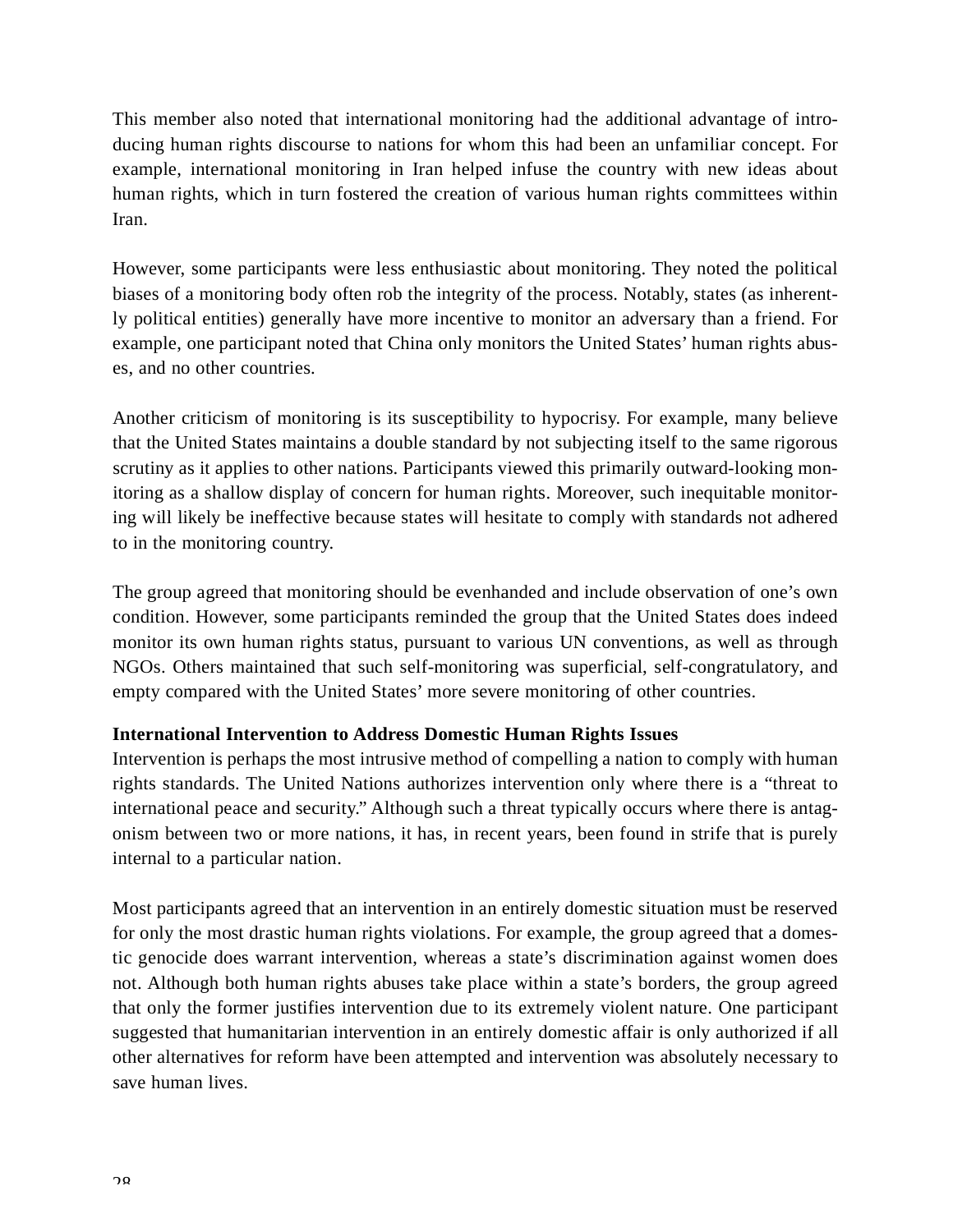Several participants reminded the group that so-called "humanitarian intervention" is seldom actually motivated by purely humanitarian purposes. They believed that the states only intervene if they have a political interest in doing so. Others agreed, but maintained that the motivation of the intervention was less important than its results. These participants acknowledged the politicization of intervention but still felt that it was a valuable tool for halting human rights abuses.

#### **Economic Sanctions as a Response to Domestic Human Rights A buses**

There was wide agreement in the group that imposing economic sanctions is a poor tool for promoting human rights. Participants believed that sanctions usually harm a state's people especially the children—more than its corrupt leaders. Participants argued that North Korea and Iraq were two situations that illustrate the misguided intentions of sanctions. One participant's aversion to sanctions was so strong that he suggested that human rights violations are better ignored than addressed with sanctions.

Although the group generally objected to economic sanctions, many participants maintained that economic aid was a useful method of improving human rights situations in various nations. For example, many human rights activists believe that the key to reform is improving of China's economic standing.

#### **Beyond the Conference**

Based on its discussions, the group expressed interest in creating a human rights monitoring project involving nonstate actors from China, Cuba, and the United States. The project would operate on the basis of mutual understanding of the nations' respective political systems. There was wide agreement that human rights could be best promoted with such an understanding.

One participant suggested that NGOs educate the other countries about their respective political systems. This participant explained that a nation's interpretation of human rights is largely determined by its political structure. For example, this participant argued that unless other countries understood the US federalist system, they could not appreciate why capital punishment is largely determined by the individual states rather than by the federal government. Likewise, the United States can only understand Cuba's implementation of human rights within the context of its political order.

Another participant emphasized the importance of maintaining a dialogue of respect. This participant insisted that human rights could be best advanced if nations interacted on a nonantagonistic, respectful level.

Each of the three teams in this project would compile a list of its own country's human rights obstacles and would also design an index by which to evaluate its current condition and measure progress. Each team would then engage in ongoing self-monitoring as well as mutual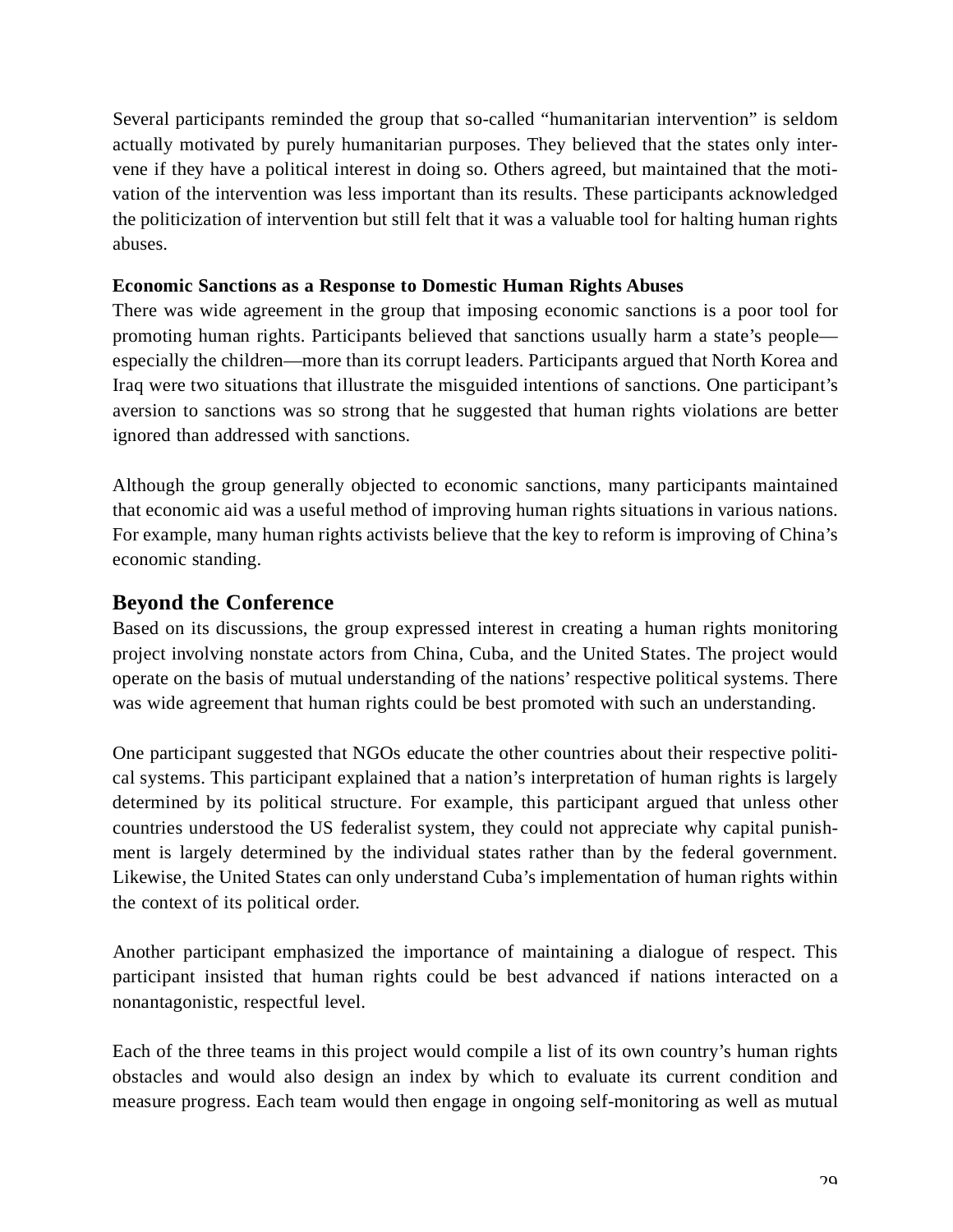assessment, using their own and one another's indices. The group agreed that such monitoring should involve travel to one another's countries, however some participants expressed logistical concerns regarding governmental permission to travel for such purposes. One participant suggested that labeling the project as an academic rather than political endeavor could circumvent this problem.

Several participants wished to implement the project on a community level. One participant felt that social indicators should be used whereby the three teams would ask people in various communities which human rights problems were most pressing to them.

One member questioned the novelty of this project, commenting that self-monitoring already existed pursuant to various UN covenants and mutual assessment already existed in the Organization for Security and Cooperation in Europe. However, most members felt that selfmonitoring by nonstate actors would introduce a valuable perspective—one different than the state-sponsored self-monitoring under the UN regime.

The group agreed to correspond regarding which members would be interested in participating in such a project.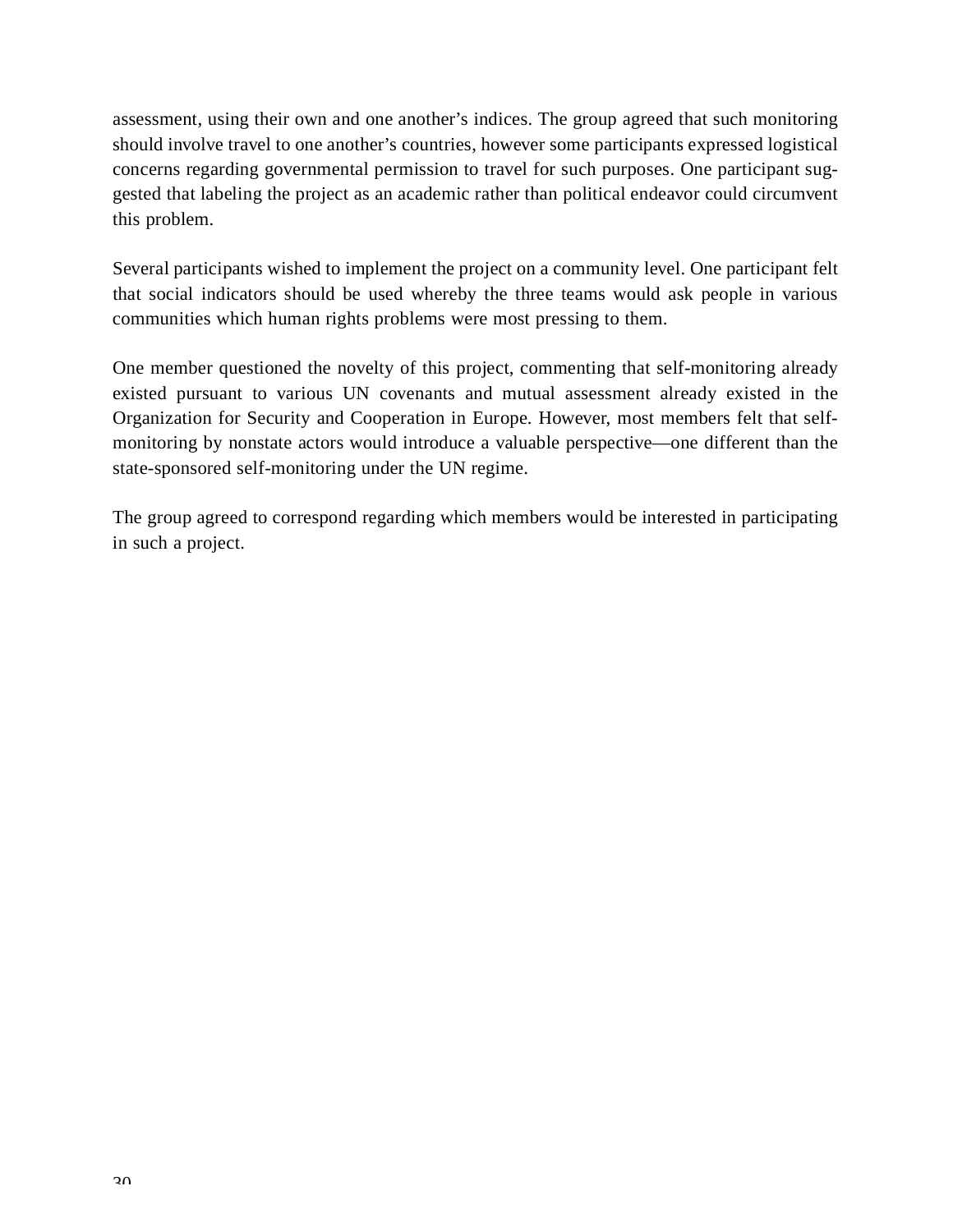<span id="page-30-0"></span>**The Evolving Relations Between NGOs and the UN System: Implications for Global Governance**



*Rapporteur Kent J. Kille and chair Chadwick F. Alger*

s the UN system copes with a growing array of international issues, it serves as a "laboratory" for the development of global governance. An important dimension of efforts to address global concerns in the UN system is the s the UN system copes with a growing array of international issues, it serves as a "laboratory" for the development of global governance. An important dimension of efforts to Laddress global concerns in the UN system is the involvement of nongovernmental organithe Stanley Foundation's fortieth Strategy for Peace Conference was drawn from universities, research institutes, NGOs, the UN Secretariat, and a UN mission, with many in this experienced and diverse group having served in more than one of these capacities. Participants were urged to treat the conference as an opportunity to learn from one another.

Broad issues on the agenda included group members' relevant activities and experiences, the role of NGOs at headquarters in the UN system and in UN activities in the field, and preferred futures for NGO roles in the UN system. Although specific issues were debated, all members of the group agreed that NGOs can play important roles in the UN system and that dialogue regarding the involvement of NGOs in global governance should continue.

### **Looking at NGOs: The Importance of a Historical Perspective**

When assessing the place of NGOs in global governance, the members of the group often echoed the theme that activities of NGOs need to be considered from a historical perspective. For part of the group, this meant emphasizing the recent growth and development of the roles of NGOs. From this viewpoint, NGOs have become more complex and involved members of global governance.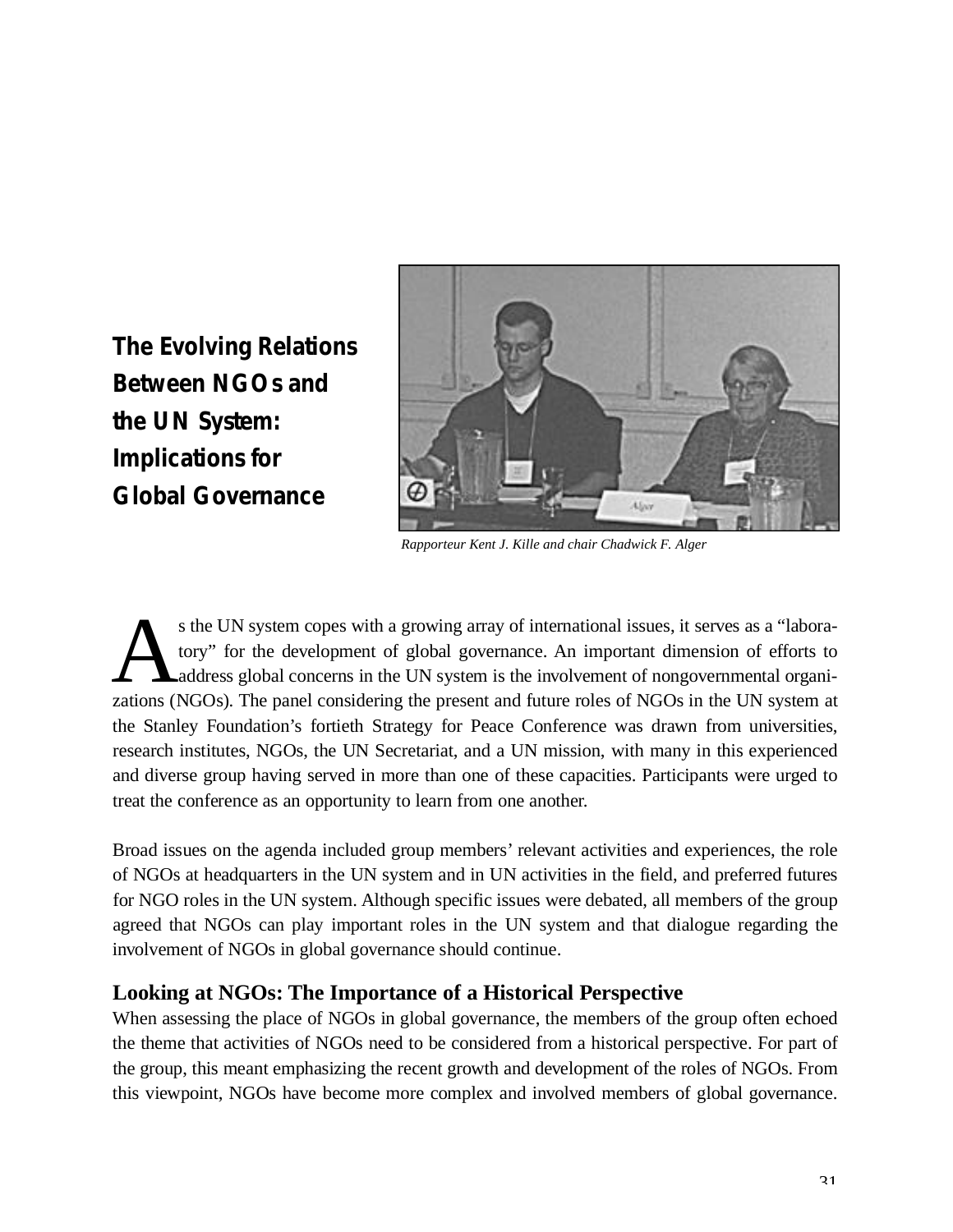The 1990s have especially been a time where the role of NGOs has blossomed at UN-sponsored world conferences, and this success has carried over to a greater number of NGOs involved in the UN system with consultative status. One member of the group hypothesized that the influx of NGOs into the UN system was related to the increased interdependence of the world as well as the end of the Cold War since attempts to gain consultative status at the United Nations are no longer caught up in the East-West political struggle. The importance of NGOs has also grown in UN projects in the field where the United Nations has increasingly sought to develop partnerships with  $NGOs.$ 

Other members of the group cautioned that one should not overstress the "newness" of NGO activity since NGOs have been active participants from the early days of global governance. They cited, for example, the vital role played by NGOs at the founding of the United Nations as well as their often forgotten presence at the League of Nations. One participant, while acknowledging the important work that NGOs are doing today, questioned whether this was any more impressive than the historical precedents of the antislavery movement or the early work of the International Committee of the Red Cross. In addition, the argument that the post-Cold War era was more conducive to depoliticizing the approval of consultative status was challenged by those who claimed that NGOs that addressed more politically sensitive issues, such as human rights, still face great political roadblocks for their acceptance into the UN system.

### **The Impact of NGOs on the UN System**

There was agreement that NGOs play a significant role in shaping international decision making through their involvement in UN meetings and conferences. Several individuals stressed that NGO involvement can lead to better decision making at the United Nations. As one participant explained, better input leads to better output. Even if NGOs are unable to vote at international organizations or conferences, they still play an important role in monitoring what occurs at these meetings and also work to influence the agenda and policy outcomes. One member of the group emphasized that,



*Participants in the evolving relations between NGOs and the UN system discussion group.*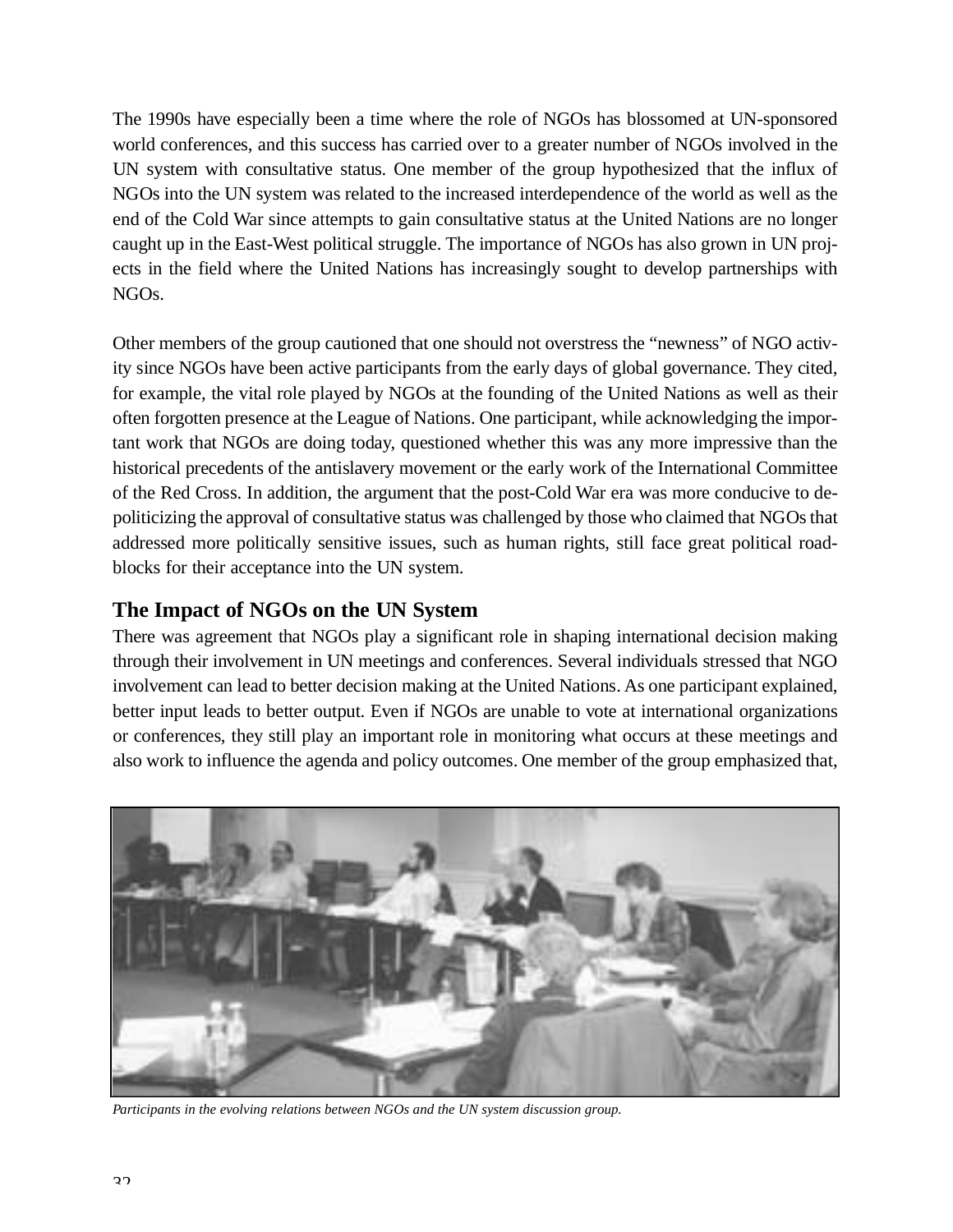since state efforts to address global problems were often lacking, NGOs were taking on advocacy roles that were vital for ensuring that certain international issues received enough attention.

UN-sponsored conferences were highlighted as an area where NGOs have a growing impact both in terms of greater numbers and degree of involvement. One important development has been participation of NGO representatives in national delegations. Despite concerns by some states that such in dividuals do not belong on government delegations, the group did not see this trend ending. NGOs have expertise on particular issues and can be particularly valuable to small countries that lack the time or money to develop such knowledge on their own while dealing with a wide range of global issues.

### **Do NGOs Represent a Democratization of Global Governance?**

Underlying the discussion of the role of NGOs in global politics was a broader debate over whether NGOs represent a democratizing force. One part of the group stressed that NGOs are essential tools of democracy since they provide wider access to international decision making. NGOs help to make other international actors more transparent and accountable. In a world where some of the greatest opponents of international democracy are the large democratic states, NGOs have been successful in uncovering and publicizing how what states say nationally is not being followed internationally. Some stated that making the international system more participatory has been the most important contribution by NGOs. One group member argued that NGOs have been doing a good job making global governance more democratic, but that NGOs need to more explicitly embrace this role since this has thus far largely been a side effect of NGOs working on global issues. NGOs need to recognize that creating avenues for local participation in global decisions is a meaningful end in itself.

Other members of the group questioned this emphasis on the democratizing presence of NGOs. One member acknowledged that NGOs did bring in people that would otherwise be excluded from global governance, but cautioned that this was an "imperfect surrogate" for more direct popular participation. Another participant asserted that NGOs were not more representative than governments since NGOs are self-selecting groups of individuals with their own agendas. Others similarly questioned whose interests were being represented by NGOs. Members of the group observed that there was a discrepancy between the influence of NGOs entrenched at UN headquarters and less prosperous NGOs from developing countries and the grassroots. Reacting to the assertion that democratic countries were not acting in a democratic fashion in the UN system, one group member retorted that many NGOs are not democratically structured yet promote the principles of democracy for global governance. Another participant objected to this line of thinking and argued that the important thing for NGOs is their issue expertise, not whether or not the organization has a democratic structure.

### Are Some NGOs a More Positive Force for Global Governance?

Members of the group were careful to differentiate between types of NGOs. For example, many group members questioned the legitimacy of government-organized nongovernmental organiza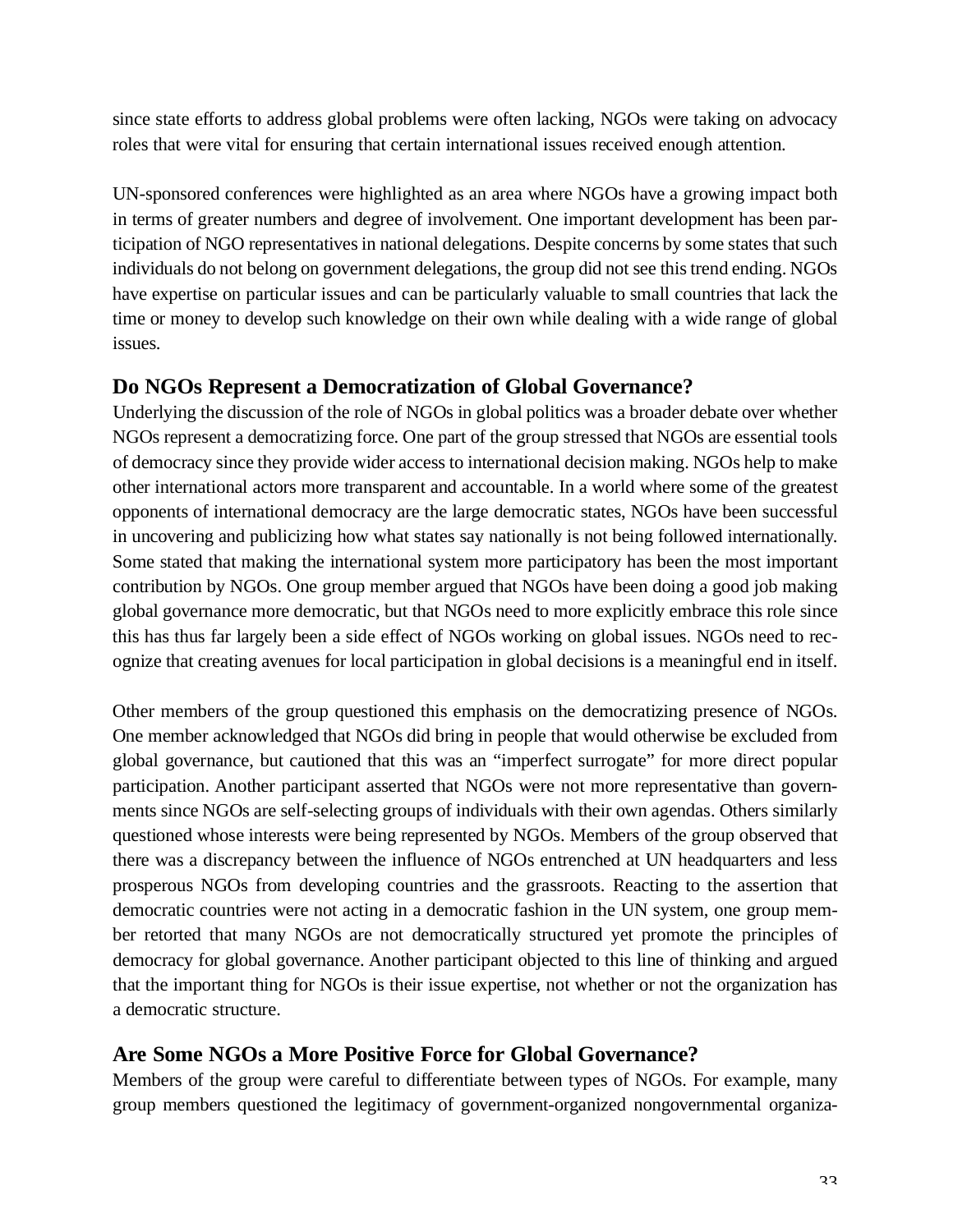tions (GONGOs). The fear was that governments were adapting to the impact of NGOs by working to create their own quasi-independent organizations. Some members saw this as a clear "regressive tendency" that would undermine the contribution of NGOs in broadening participation since GONGOs did not represent a popular movement. However, one participant warned that the government link to NGOs should not be overgeneralized since many such organizations in Europe are associated with governments or political parties without negative side effects. Also, UN agencies need to be cautious in their relations with NGOs since there are "bogus" NGOs being created to pursue UN funding that are not carrying through with contracted work.

Another disputed issue was the place of business organizations at the United Nations. This issue was related to the recent moves by Secretary-General Kofi Annan to create greater links with business. The concern expressed was that business groups could not be integrated into the United Nations as a responsible part of global governance because businesses would seek to co-opt the United Nations to their purposes. Members wondered why corporations were being given special treatment to the detriment of nonprofit organizations (referred to as "true" NGOs), especially at a time when a stronger NGO presence was necessary to ensure that business remains accountable.

One group member countered that others were looking at the United Nations through a "distorted lens." The United Nations was founded on a liberal capitalist ideology so the connections being forged between the United Nations and business may be an inevitable extension. Several participants commented that business groups needed to be included since they were a legitimate part of the political process, especially for issues such as sustainable development. One participant warned that if NGOs attempted to exclude business groups as NGOs at conferences, they would make their way in through government channels. Another member reminded the group that business should not be seen as monolithic, as demonstrated by the \$1 billion gift to the United Nations from Ted Turner. In general, there was a grudging acceptance by some that if the states or other NGOs were not going to economically assist the United Nations, then it may need to turn to business as a potential source of funding.

One group member questioned whether national NGOs should have consultative status at the United Nations. The member argued that their presence, which is only possible due to a change in the rules for consultative status implemented in 1996, makes the situation that much more complex and unwieldy by bringing in inexperienced actors which are naive about international diplomacy. This participant also raised the concern that the national NGOs gaining access to the United Nations were most often from the developed world, especially the United States, instead of NGOs from lessdeveloped countries. This point led another member to remind the group that the "rush of numbers" was only approximately 300 to 400 new NGOs a year, which is a paltry number compared to the number of NGOs in the world—so many NGOs are still shut out of the political process.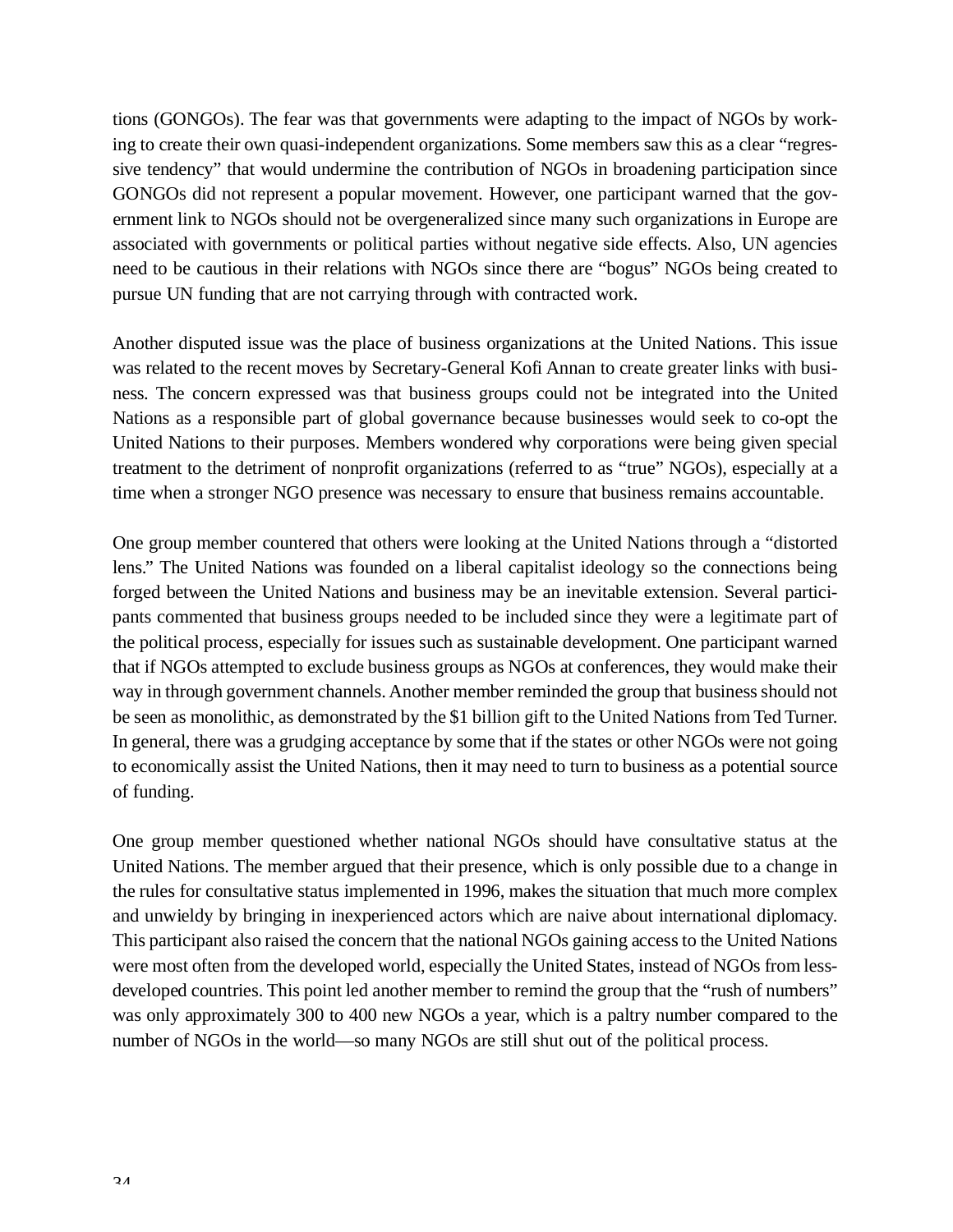### **Political Backlash: The Price of NGO Success?**

Group members expressed concern that NGOs were becoming victims of their success and were facing a growing political backlash. One participant described the "sense of siege" that states felt at the United Nations due to the increased participation of NGOs. One outcome has been a 1996 revision that has led to a tortuous process for providing new NGOs with consultative status and for reviewing existing consultations. One group member explained that gaining ECOSOC consultative status can be very "sticky" as national delegations focused on defending their national sovereignty might seek to show their strength by blocking accreditation. This point was echoed by another participant who had observed an NGO pulling out of the application process due to the political attacks that the organization faced.

A major concern among some participants was the feeling that political backlash was leading to a decreased level of access for NGOs that had already gained consultative status. Several participants recounted the frustrations that NGOs face in their day-to-day efforts at UN headquarters. NGOs' second-class treatment includes increased security procedures that other UN participants are able to avoid and the inability to gain admission to many meeting areas, including the delegate's lounge, where much NGO effort to have influence has traditionally been directed. Energies that should be focused on promoting international issues are instead being spent on preserving NGO-UN relations.

Other members of the group expressed their belief that this issue was being overemphasized. One complaint was that the debate over the role of NGOs was being misfocused on representation and accreditation at the expense of the more important issue of participation. In other words, instead of focusing so much attention on who is sitting where, a more meaningful role for NGOs is building constructive partnerships across a range of groups so that issues troubling people are better addressed. A related statement was that NGOs were too focused on formulating global norms since "Policy without implementation is no policy at all." This challenge was rebuffed by the claim that creation of international norms is a vital role for NGOs, since without norms there would be nothing to execute.

### **NGOs and Global Trade Regimes**

Several group members expressed concern about the growing trend for high-level trade issues to be handled without UN and NGO involvement. These participants focused particularly on the role of the World Trade Organization (WTO) in global governance. The WTO's rules can permeate all parts of people's lives, yet it lacks transparency and accessibility for other actors. Since the W TO is set up outside the UN system, the "global commodification" process is not being carried out in line with broader UN principles. As the collective values of the United Nations become marginalized, the very form of multilateral governance could be shifting. One group member stated that the W TO serves as a reminder that when seeking to build more robust international institutions, you should "be careful what you wish for."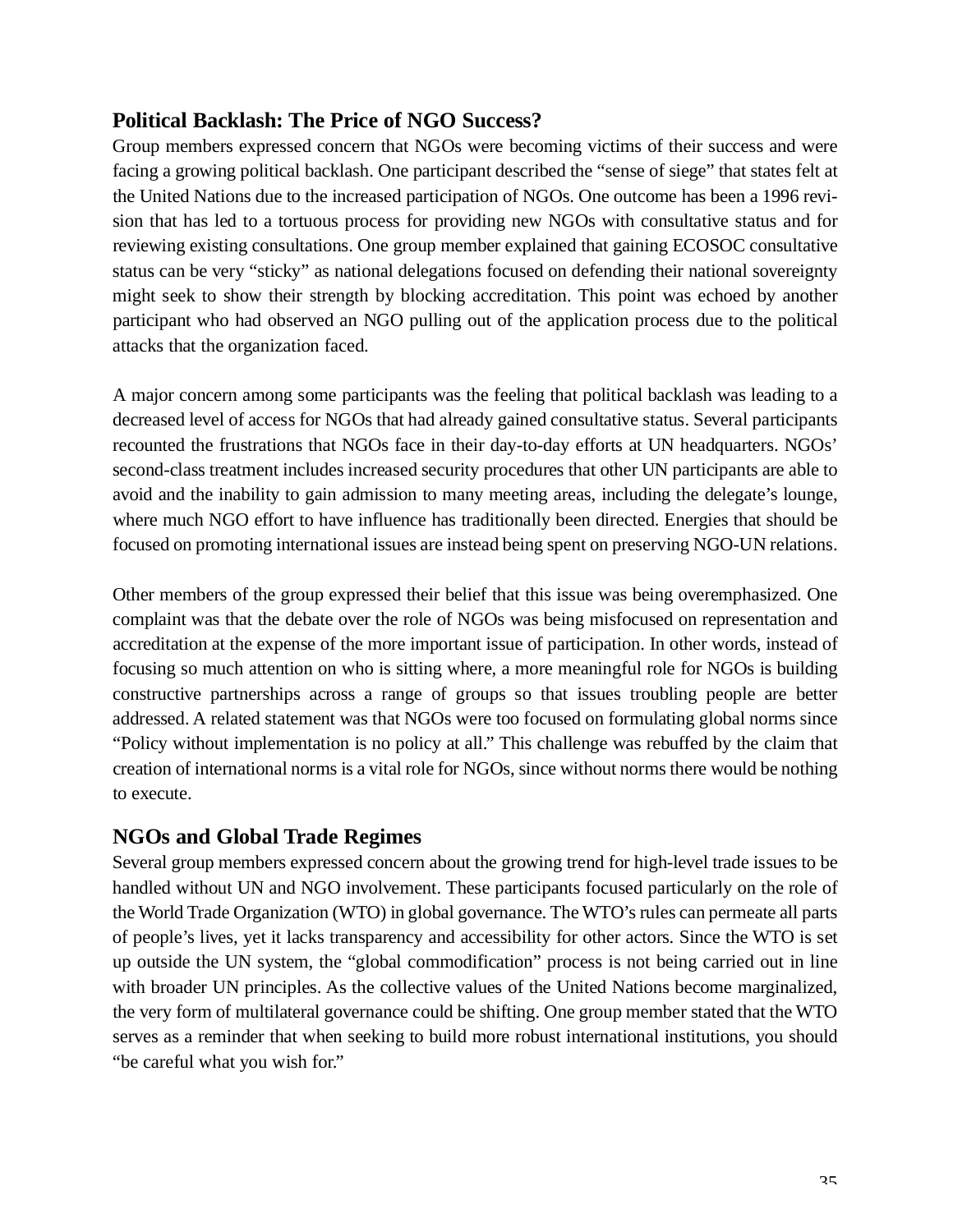Since trade regimes have a greater tendency to ignore the place of NGOs, this shift could have pronounced effects on the ability of NGOs to participate in global governance. Group members urged NGOs to seek better access to global financial decisions and to assert the place of broad international norms as an antidote to purely financially focused organizations such as the WTO. One group member cautioned that we need to make sure that a positive vision for an alternative to global governance exists instead of simply resisting the approach of the WTO. One possible idea presented was that NGOs could work to make consumers better informed about the products they purchase and to organize a consumer boycott on certain goods.

### **Linking the United Nations and NGOs in the Field**

As indicated earlier, there was great concern on the part of some participants that inadequate attention was being given to the implementation work of the United Nations and NGOs. This led to a lengthy discussion of how the United Nations and NGOs could better link their efforts with local or grassroots efforts. There was agreement that steps needed to be taken to develop more effective partnering between the different levels of governance, although the group also recognized that overcoming the hurdles to developing these connections will be a complex process.

Issues that must be dealt with for creating more productive connections include legal, political, professional, and organizational needs. Since the United Nations is legally bound to deal with governments, the United Nations has to creatively devise ways to subcontract to NGOs with minimal government interference, although in the long term there is a potential backlash from governments that could occur since they retain veto power over missions on their territory. The United Nations also has to recognize the political tensions and implications when dealing with different grassroots o rganizations. For example, when the United Nations contributes to one organization, it may antagonize another. In addition, given the resources that the United Nations or large international NGOs can bring to bear on a situation, their involvement may have a major impact on the political dynamics in the area.

It was also pointed out that many UN officers are not well prepared to deal with NGOs. For example, they need to learn the NGO lingo, be able to recognize bogus NGOs, and devise ways to properly distribute resources. In reverse, as NGOs become more professional and better funded, they may distance themselves from their communities. Thus, the United Nations must be careful to help strengthen the organizations that are assisting local people without enticing these organizations to expand to the point where they lose touch with their constituencies. However, the organizational structure of the United Nations can make the linking process overly difficult. Grassroots organizations may come to feel that dealing with the complexity of the UN agencies is not worth the effort and will back away from the United Nations. One member of the group encouraged both NGOs and the United Nations to do a better job coordinating themselves so that when problems were identified it would be easier to pursue quick and viable solutions.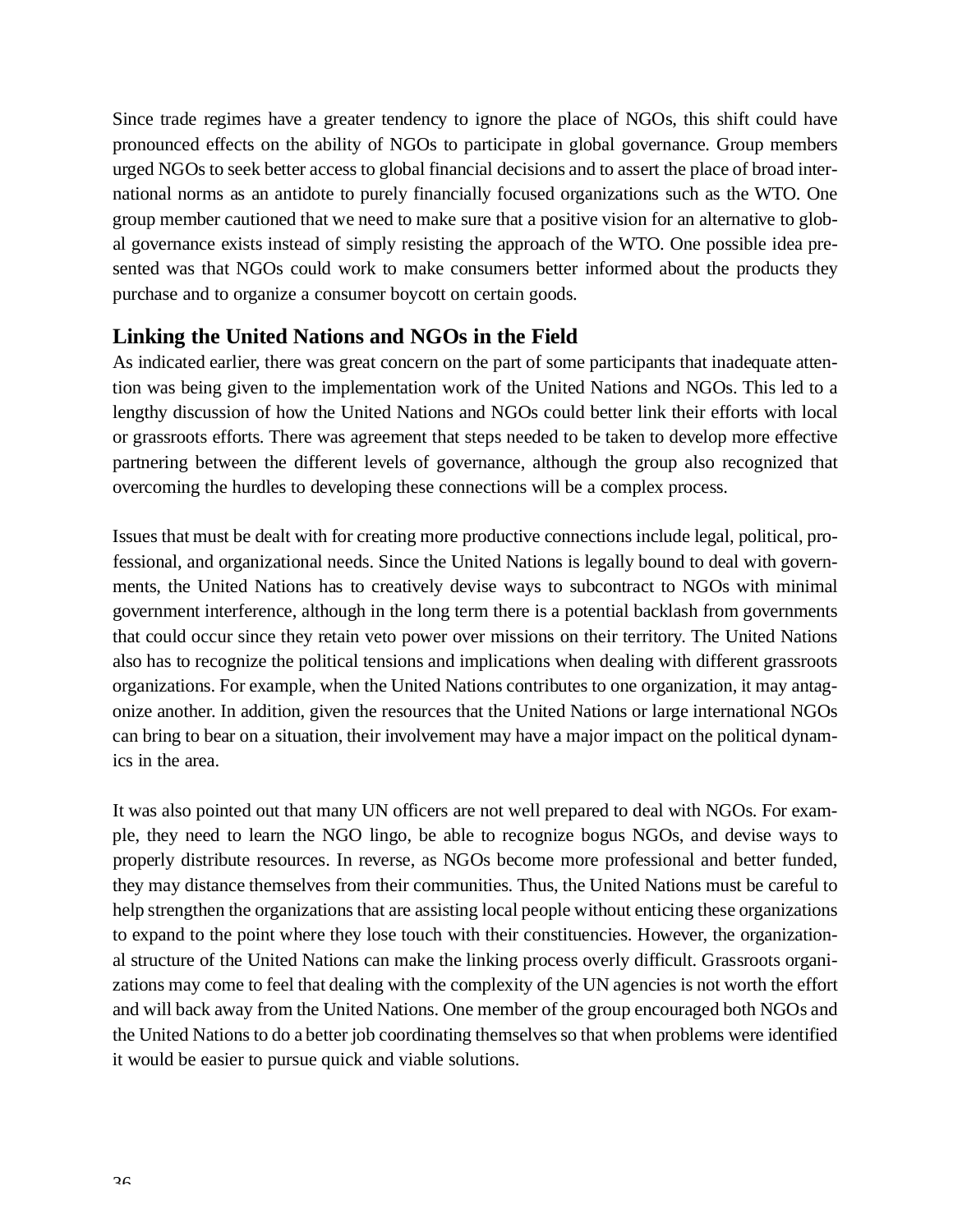One issue raised was how linking the United Nations and the grassroots can be beneficial for the United Nations. By working to extend their efforts to the grassroots, UN officials will become better informed regarding what type of assistance is required to make their programs more effective. One participant argued that for the United Nations to have a meaningful impact on the world, it must be able to better address problems that plague local communities. Several participants stressed the idea that NGOs with the proper expertise and contacts could serve an important broker role between the United Nations and the grassroots. Since the grassroots may get overwhelmed and the United Nations is farther removed from local concerns, some NGOs could assist in overcoming these differences by creating links between willing agencies and local groups.

### **The Future Place of NGOs in Global Governance**

Effective global governance requires cooperation among an array of actors, from local to global, so determining ways to ensure better working relations among these groups is an important task for the future. At the United Nations, NGOs must work to maintain a high level of access and continue to serve as active players in keeping global policymaking transparent and accountable. One potential approach raised early in the group meetings, but that did not get discussed extensively, was creating a "people's assembly" alongside the General Assembly. However, one participant warned about holding a Technicolor vision of multilateral governance with full NGO participation in the face of the current unevenness in relations between NGOs and the United Nations and urged group members not to lose sight of the difficult access struggle that NGOs continue to face. Several participants stressed the need for NGOs to work together to draft a code of conduct that would encompass a set of consistent and clear procedures to which NGOs should adhere. Established NGOs also need to do a better job at helping newer NGOs adjust to the complexity of UN system procedures. The efforts of NGOs in the field must also be better supported and not ignored at the cost of focusing on representation. Constructive global governance necessitates more effective ways of bringing grassroots communities into the process. This requires more effective partnering by UN agencies and NGOs with the grassroots.

A member of the group argued that one way to ensure that global efforts were translated into making a difference at the local level was getting existing international conventions better recognized and enforced. NGOs should dedicate themselves to publicizing the need to put these agreements into action. As part of this, they should wage a campaign to make international conventions a focus of the upcoming Millennium Summit. Another participant discussed the legal assistance that NGOs could provide to countries that cannot afford to study and prepare reports for the treaty issues they face. Thus, along with improving the status of current conventions, NGOs can help to overcome the concern for "no new treaties" from overwhelmed countries so that the internationalization of norms that underpin global governance can continue to develop.

The stress on creating links between different levels of governance led several participants to ponder the place of states in the future arrangement of global governance. Some stressed that NGOs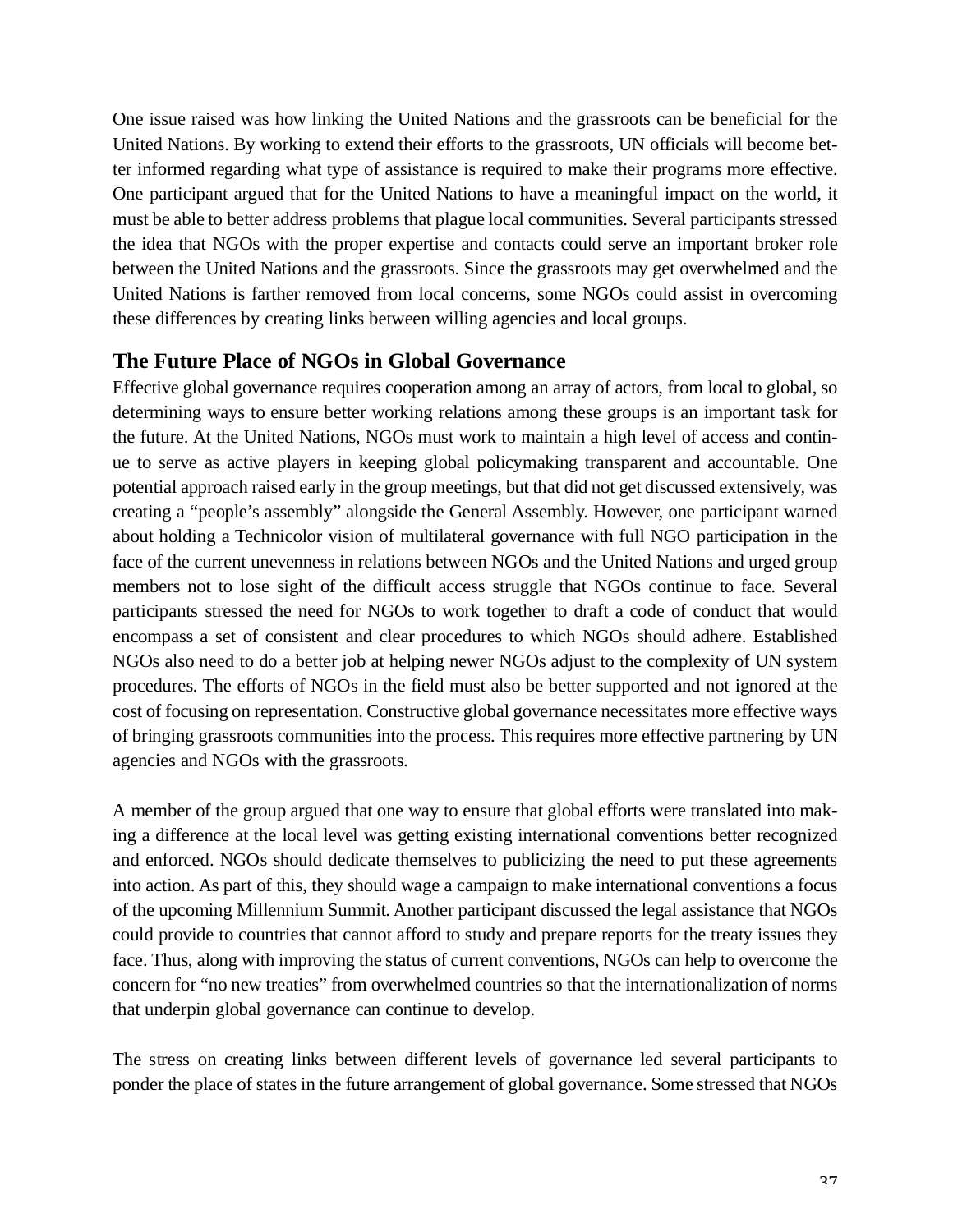will not replace states, but will instead work with them to ensure that programs to help people are better carried out. One group member pointed out that, while NGOs could lobby on behalf of international treaties, states will remain the primary actors in international relations since governments hold the final authority for implementing global accords. Another participant noted that states and NGOs are caught in a contradictory relationship of building alliances while challenging one another over the treatment of people and that it will be interesting to see how these relationships shift in the future. One group member warned that NGOs embody a certain degree of antistructure in a world of structure, so they need to be careful to maintain their distinct identity and to avoid complete co-optation into the state system.

#### **The Importance of Knowledge**

Participants emphasized the importance of knowledge for developing a better understanding of NGOs and their place in global governance. Some group members requested that, to aid in this process, NGOs should become more accessible to social science researchers. Since NGOs are often too busy or not well enough funded to carry out studies of their capabilities, academics can perform a useful service as an objective analyst, but not if they cannot get access to the necessary data. Academics must be prepared to overcome reservations by NGOs over revealing information or concerns that scholarly studies will not assist them with their work. Overall, academics and NGOs must work together to break down the practitioner-academic gap that is impeding better communication.

One part of the problem may be that academic programs are not designed to produce knowledge that is useful to NGO practitioners. One group member claimed that not enough intellectual capital is devoted to the core issues that interest NGOs. NGOs desire knowledge that will be useful to them, but they lack the resources to set the intellectual agenda. In addition, colleges are not providing training that would produce effective NGO leaders for the future. One important step could be providing more funding for NGO internships to provide students practical experience. One participant made a related argument that the knowledge possessed at the grassroots is often overlooked, so future studies should include nontraditional ideas regarding governance. In the end, advancements in global governance will not be possible unless knowledge about this realm is better developed.

### **Conclusion**

The overriding theme throughout the conference was that the relation between NGOs and the UN system is an important aspect of global governance. As international efforts to address the problems that plague humankind continue to develop, both the United Nations and NGOs will undoubtedly play an important role, but the degree to which and in what manner these organizations interact will help to shape the form of global governance that unfolds. Based on this understanding, the debates over the issues of democratization; NGO access; the development of knowledge about NGOs, and the place of GONGOs, business organizations, global trade regimes, and the grassroots should be seen as key discussion points for the continuing dialogue over the future place of NGOs and the UN system in global governance.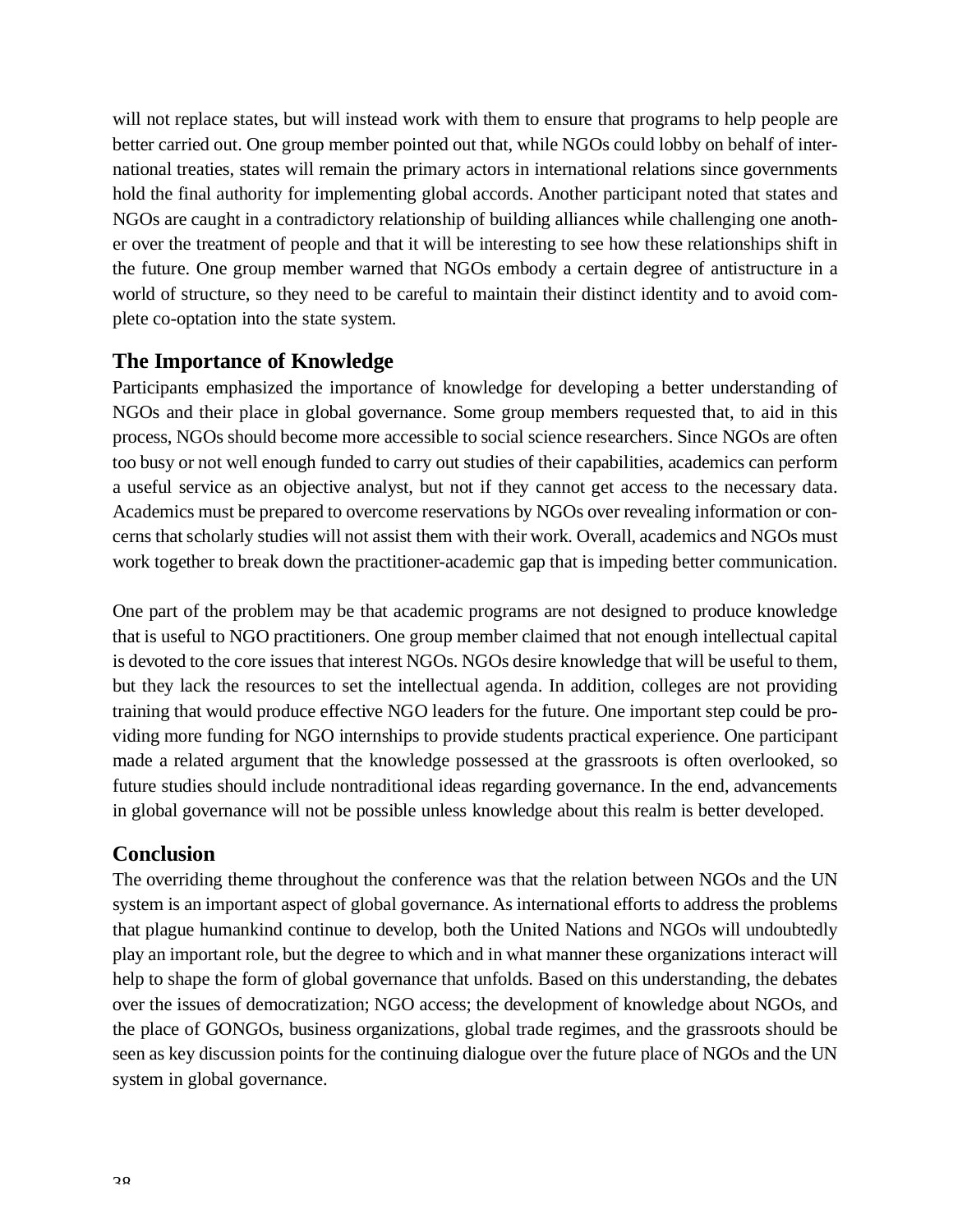<span id="page-38-0"></span>**The Limits and Possibilities of International Humanitarian Intervention**



*Rapporteur Teresa A. Booker and chair Thomas G. Weiss*

This session's agenda was framed on the assumptic to future humanitarian efforts, and hence it was in tions. As in debates in other international forur uncontested. Participants debated ends as well as means. his session's agenda was framed on the assumption that military forces would contribute to future humanitarian efforts, and hence it was important to find ways to improve operations. As in debates in other international forums, however, this assumption was not

They began by attempting to define the terms "humanitarian" and "intervention." The debate was anything except academic, and the group was split as to whether definitions should center on motives or outcomes. The ethics of law dictated different approaches from the ethics of consequences. Some actions may be fundamentally humanitarian in nature while others may involve multiple motives; and although motivations may be self-serving or even nefarious, the impact may still be "humanitarian." Moreover, decision making was even more complicated because unintended consequences, both positive and negative, are the rule rather than the exception in complex emergencies.

One member pointed to "cognition creep" and argued that "humanitarian" had been stretched so far that the adjective's currency was debased. That definitions were elastic did not mean that intervention should not take place, but many still believed that the conference really was about "military intervention for humanitarian purposes" rather than "humanitarian intervention." The extent to which such a change in labels would be merely semantics or useful "truth in packaging" was not resolved.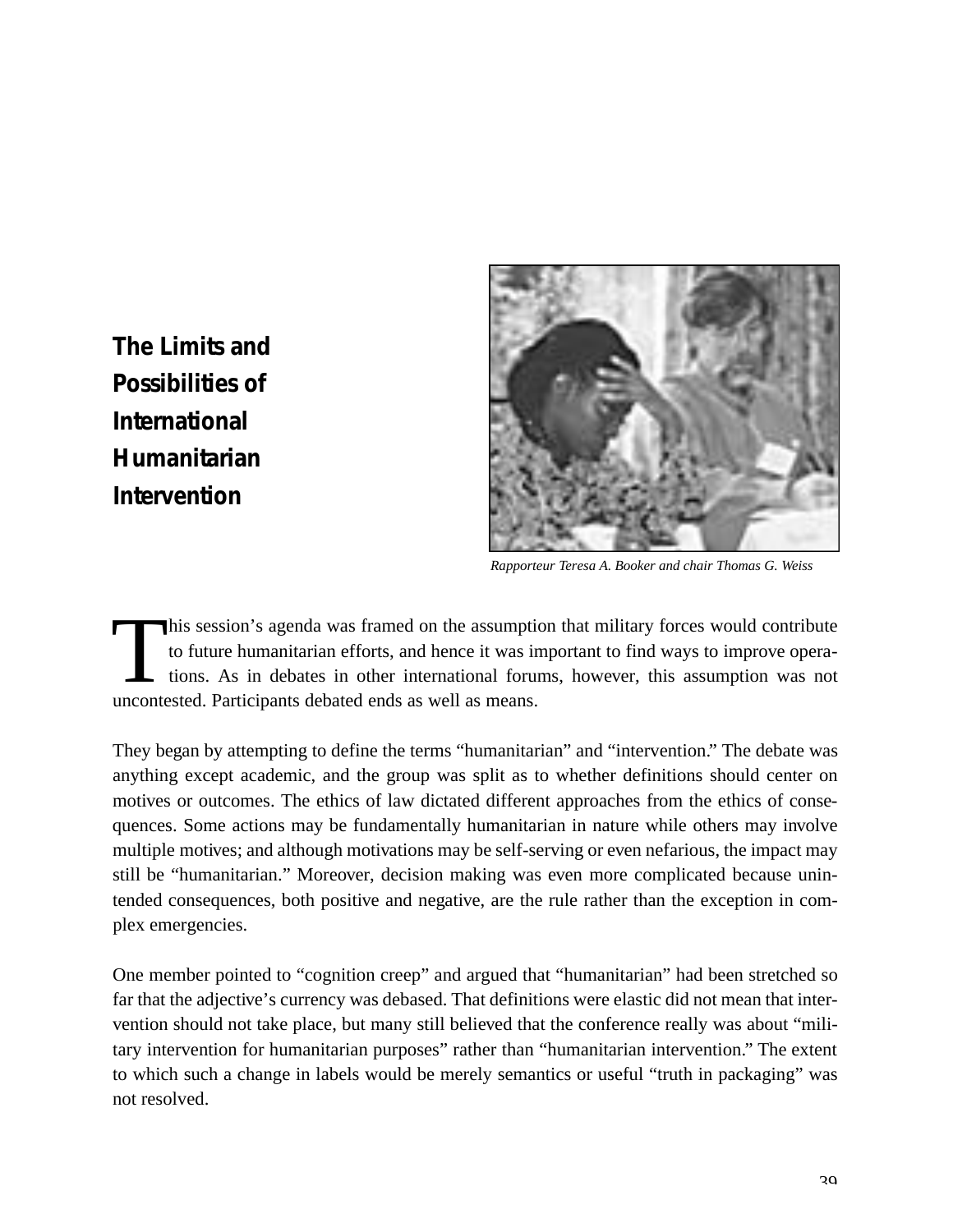"Intervention" also has a variety of meanings ranging from telephone calls for persuading parties to coercive military forces for overriding the stated wishes of political authorities. Participants agreed that this conference should focus on the coercive side of the definition rather than the entire "tool kit" of international options. By definition, Chapter VII military operations take place without the consent of nation-states targeted for intervention.

In that way and others these operations violate the International Committee of the Red Cross's (ICRC's) principles of classic humanitarian action—consent, neutrality, and impartiality. Views were divided about the extent to which the ICRC's principles—which in fact constitute the core approach for many civilian aid agencies—provide sound operational guidance for practitioners or rather are less relevant within the highly politicized context of virtually all of today's war zones. The group contrasted the soothing clarity of respecting classical humanitarian principles with the complexity of making the tortuous calculations of instrumental humanitarianism (weighing consequences in a pragmatic or utilitarian way rather than blindly applying principles).

### **Pluses and Minuses of Military Humanitarianism**

One participant pointed out that conceptions of humanitarian intervention implicitly or explicitly reflect either medical or military models. Selecting one usually reflects anticipated results—for instance, to dispense emergency succor or to halt human rights abuses. The group's discussions emphasized the military humanitarianism that seemingly was the model of choice in 1999 in the face of crises in Kosovo and East Timor. This model was further divided into two parts, one for resolving armed conflict and the other for subduing political authorities. There was consensus that responses to humanitarian crises warranting the use of the military thus far had been ad hoc, inconsistent, and selective.

The main continuity seemed to stem from the fact that the main interveners in such missions have been the major powers. In this regard, the oft-used sobriquet of the international community was



*Participants in the international humanitarian intervention discussion group.*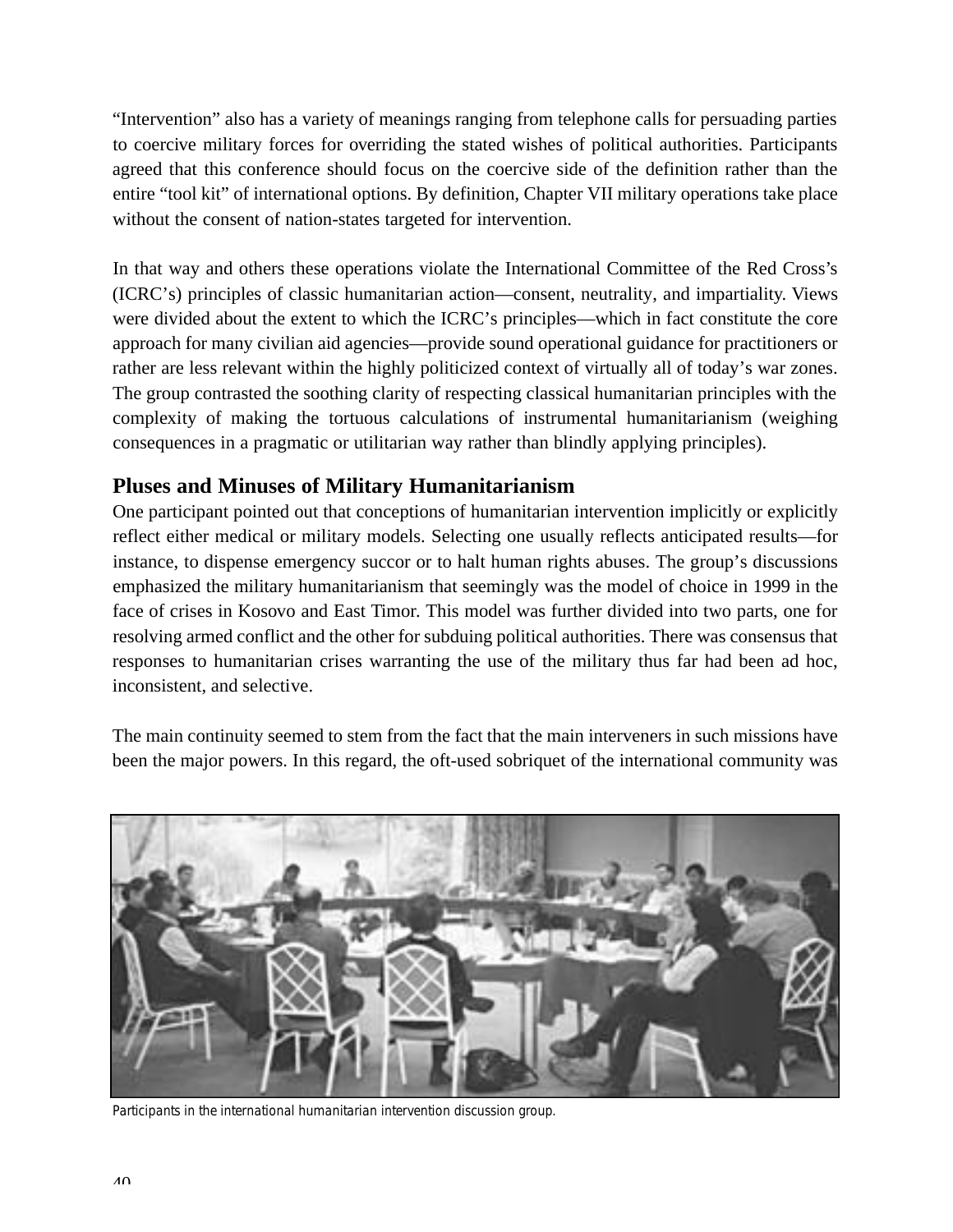criticized by some as extremely imprecise. Actions were usually taken by a few states as a "coalition of the willing" that hardly shared the commonality of values that was supposed to constitute a community. One member noted that students are penalized for using fuzzy terms and proposed that officials and journalists be treated the same way.

Participants seemed to accept the definition of military humanitarianism that was offered by one member of the group: the deployment of outside military forces in an indigenous state for such compelling reasons as halting genocide or other egregious civilian suffering. Humanitarian action usually involves permission from a host state. Military humanitarian intervention, however, occurs when conditions are bad enough to ignore the fundamental tenet of nonintervention in the domestic affairs of a sovereign state.

### **Using the Military in Humanitarian Efforts**

The group discussed the comparative advantages and disadvantages of deploying the two main military capacities in complex emergencies—enhancing physical security and improving logistics. Most of the group recognized the military as an effective mobilizer and initial provider of necessary services prior to the arrival of civilian aid agencies. At the same time, the group's conversation centered upon the possible disadvantages of increasing costs and displacing aid agencies, on the one hand, and of politicizing humanitarian action, on the other. More than one member pointed out that there was still "a reluctance to intervene" in most armed conflicts and that such areas as Tibet and Chechnya were simply off limits. Others expressed serious concern about the use of air power recently in Kosovo and on an ongoing basis in Iraq because these actions increased civilian suffering in the name of humanitarianism. They warned that extreme caution was necessary and that all options other than military should be explored prior to the authorization of forcible coercion.

In spite of a widespread view to the contrary, the military was not always keen to participate in humanitarian efforts. For one thing, soldiers are trained to react quickly and aggressively. They are not neutral; but in humanitarian intervention, they are often called upon to work "with people whom they would otherwise want to arrest." Their hierarchical culture and prescribed standard operating procedures are quite distinct from those of their civilian counterparts who clearly don't operate like this.

For this part of the agenda as well as the following one, participants often returned to the elusive notions of success and failure. In many cases, "like beauty, success and failure are in the eyes of the beholder." Even when observers agree about the characteristics of success, however, factoring in opportunity costs—that is, what could have been done with the same resources—requires nuancing still further judgments.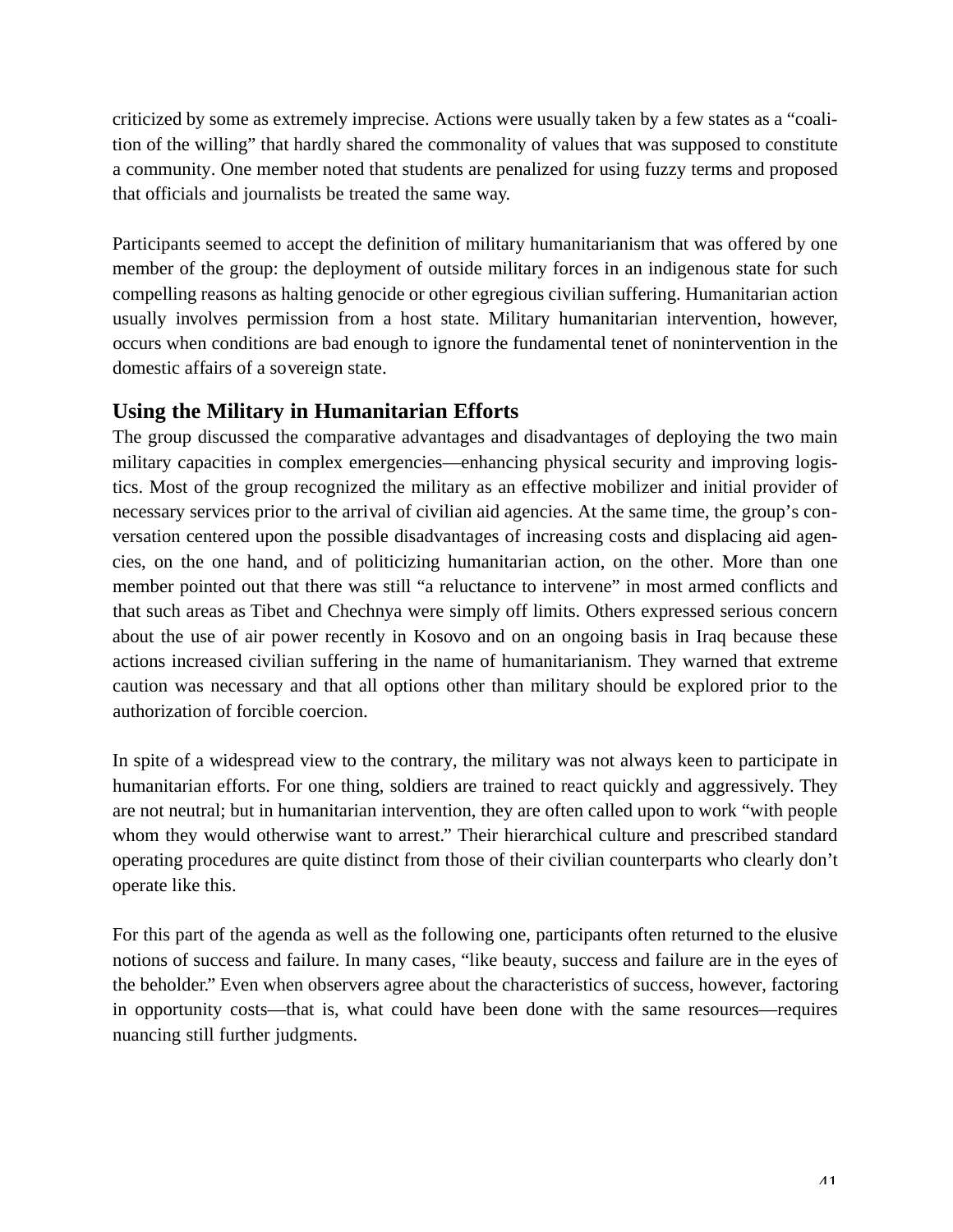#### **Pluses and Minuses of Regional Organizations as Subcontractors**

According to Chapter VII of the United Nations Charter, regional arrangements and agencies have an essential role to play in international peace and security. There are pros and cons to having regional organizations act as UN subcontractors for humanitarian intervention. Regional powers often have vested interests in a conflict in their neighborhood and try to push their own agendas and interests. Moreover, regional actors can undermine international standards since they may not subject themselves to the same international oversight and standards as the universal United Nations. Under the Geneva Conventions, the ICRC is responsible to victims and governments who adhere to the conventions, but regional organizations do not always have a similar commitment to respect international humanitarian law.

At the same time, countries in a region have substantial geopolitical interests in dealing with an armed conflict next door because their economies and countries bare the brunt of such violence, including massive forced migration. Hence, they may be more likely to act than distant countries; and, moreover, proximity makes rapid reaction plausible especially because the agendas of regional organizations are not as cluttered as the United Nations' agenda.

Physical proximity alone does not always overcome the feeble operational capacities of many regional bodies. The North Atlantic Treaty Organization (NATO) seemed a *sui generis* case, whereas the Economic Community of West African States (ECOWAS) was perhaps more typical. ECOWAS was cited as an example of the military being unable to mediate or enforce peace in Liberia. ECOWAS itself was fighting one of four warlords, and individual military commanders often profited from corrupt local arrangements. Now, years after ECOWAS began operations, Liberia's resources are depleted, its infrastructure destroyed, and its economy nonexistent. This case and others makes it imperative to engage regional actors in ways that "do not destroy a country in order to save it."

Concerning nation-building and trusteeship, the overwhelming tendency to look backward rather than forward and to focus on the short rather than the long term disturbed one participant. The suggestion that development be placed in the forefront of humanitarian efforts struck other members of the group as unrealistic in light of dwindling aid and donor fatigue. At the same time, another member suggested that the real logic of humanitarian intervention pointed to recolonization. And because a return to colonialism was so unlikely, it was important to be more modest and perhaps "go back to the ICRC's basics." Other members of the group took exception with "colonization" and preferred "trusteeship," which connoted efforts to hand over responsibility to local populations rather than to exploit them for the benefit of the metropole. At various points during the discussion, the group considered the extent to which humanitarian aid fuels wars in such cases as Somalia and Sudan. Members of the group agreed that UN trusteeship could mitigate mismanagement. In the end, however, the "basic arrogance of the proposition of nation-building"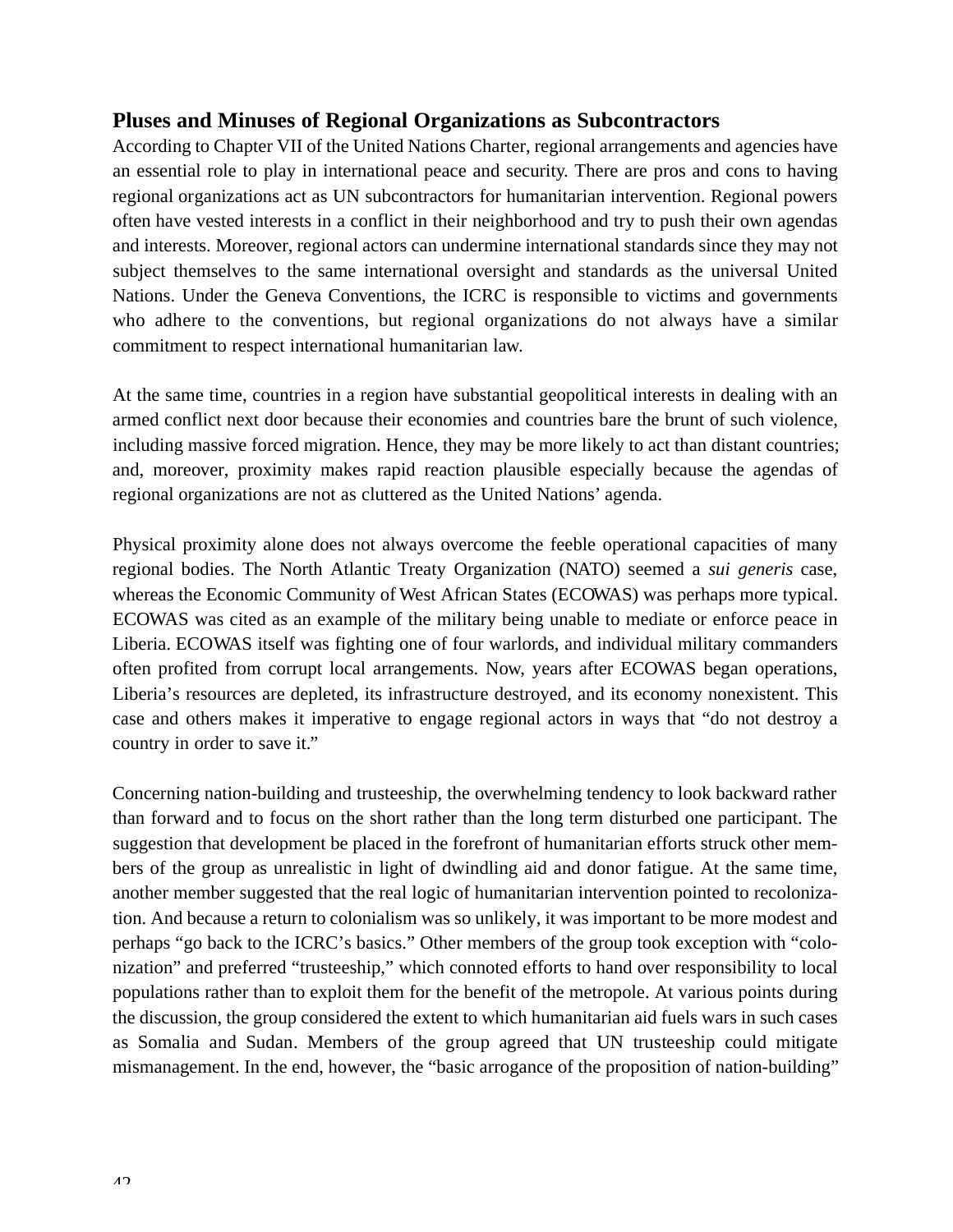should cool the fervor of outsiders or insiders, military or civilian. Although other UN precedents were mentioned (including Namibia, Cambodia, and Palestine), East Timor and Kosovo represented qualitatively new experiments.

Part of the conversation addressed the issue of responsibility and accountability. If the signatories of peace agreements do not respect their commitments, should they not be left alone? One member asked whether an intervention in the American Civil War would have been a good idea. Another argued that belligerents should not be stopped because "unless they are ready and willing to settle, they are not going to settle." In responding to heated questioning about what appeared as "throwing in the towel," this member went on to say that this view was not callous but sensible, and that such an approach would not necessarily mean doing nothing. For instance, arms embargoes and other economic sanctions were one policy option. Or, instead of the virtually impossible task of intervening between or among warring factions, perhaps it would be better to seal borders, prevent the delivery of weapons, and create truly safe havens—thereby quarantining violence and minimizing civilian casualties. The majority of the group asserted that fighting simply could not be allowed to continue when genocide was taking place, that more imaginative solutions could and should be found.

### **US Foreign Policy and Multilateralism**

In terms of humanitarian intervention, it became clear that the "Somalia syndrome," and Presidential Decision Directive 25 (PDD-25) that had resulted and constrained American peace operations in the mid-1990s, has almost been put to rest. The president's latest address at the fiftyfourth session of the General Assembly about the need to intervene for humanitarian purposes echoed closely the secretary-general's earlier remarks about the limits of sovereignty in the face of massive abuses of human rights.

Responses were muted about PDD-56, which outlines Washington's attempt for more coordinated responses to complex contingency operations. The administration recognizes the probability that ethnic conflicts will continue and that the American public will pressure the government to take the lead on occasion. The primary purpose of PDD-56 was to apply lessons from previous humanitarian interventions and to make more readily available coordinated expertise and consolidated resources. In spite of shortcomings, PDD-56 was better than the more ad hoc ystem of the past.

When asked whether something akin to past rhetoric about a "new world order" or "assertive multilateralism" would appear in the forthcoming presidential campaign, the group overwhelming responded "no." Indeed, no declared candidate had yet mentioned humanitarian issues. Thus this issue in particular and foreign policy in general would probably be close to invisible during the upcoming campaign. Indifference seemed a bigger threat than overstretch or American hegemony. This reality created substantial problems in that US leadership is indispensable for vigorous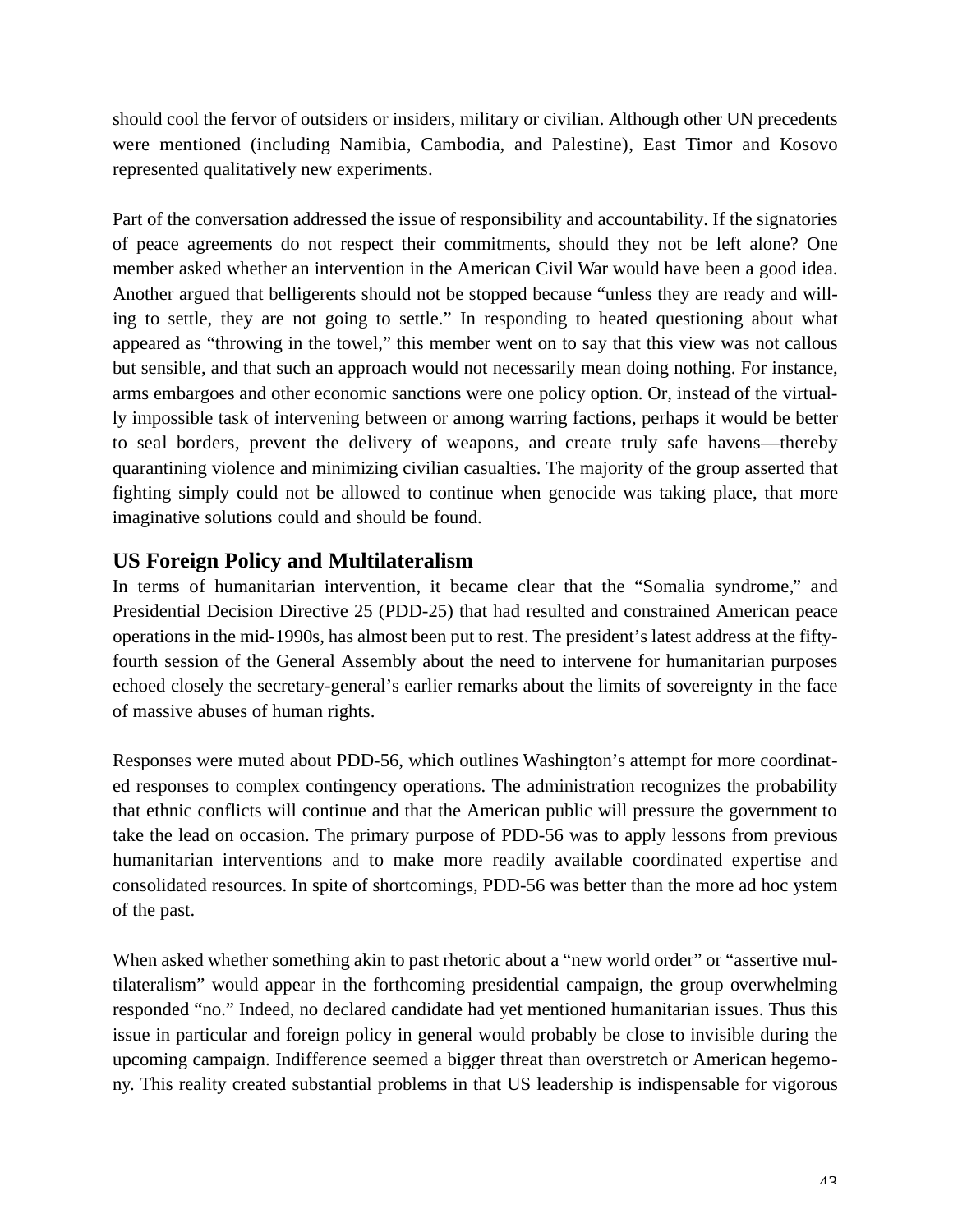international action. Throughout, numerous members lamented Washington's growing emphasis on "exceptionalism," including the embarrassing inability to respect international agreements and pay its UN bills.

The group discussed the public's confusion in separating manmade from natural disasters. The latter exposes victims in need of assistance, and politics is secondary. In manmade disasters, politics, however, are central. Civilian casualties and ethnic cleansing are not collateral damage but war aims. Hence, rather than merely rushing to the rescue, it is necessary for humanitarians of all stripes to reflect rather than merely react automatically. One participant singled out the case of Somalia because the assumption was that the military would be able to "just arrest Aidid," but many Somalis were willing to die for him. Cognitive models and implicit theories about the ways that international relations operate are in the heads of analyst and practitioners and, in fact, affect the ways that policy is formulated.

Confusion not only exists concerning types of disaster but approaches approved by the public. Rather than as war, the proverbial woman and man on the street sees humanitarian intervention as police work, and then they are upset because "police are not supposed to be killed." Part of the problem is that the public does not view humanitarian action as part of national security. The challenge for policymakers and leaders is thus to make the case for more exotic issues to be included in the definition of American interests. Although "eliminating ethnic cleansing as a policy option and deterring war criminals" could be framed in such a way as to be included in a definition of vital interests, they presently are not.

In spite of the so-called zero-casualty foreign military policy, ironically the public expects and accepts deaths among journalists and personnel from aid agencies. In attempting to gauge American responses to emergencies, it was argued that mass starvation was unacceptable, but genocide was not necessarily a sufficient "trigger to go in." In other words, genocide is political; and a humanitarian emergency may not exist unless the public sees that people are starving or suffering from an epidemic. More than one cited the media's effectively transmitting images of starvation (and more recently of mutilation in Sierra Leone) as explanations for public outrage and heightened attention in Washington.

One of the more passionate exchanges occurred in response to a query to government officials about the role of emotions in policymaking and decision-making processes. Images of amputated or starving victims affected them and their superiors viscerally—"We are not machines." Other members of the group suggested that emotions are a tool used by the media to incite responses from the public and politicians.

One member of the group questioned the purported impact of emotions, citing the impression that most members of the group had ignored comments from a few participants who opposed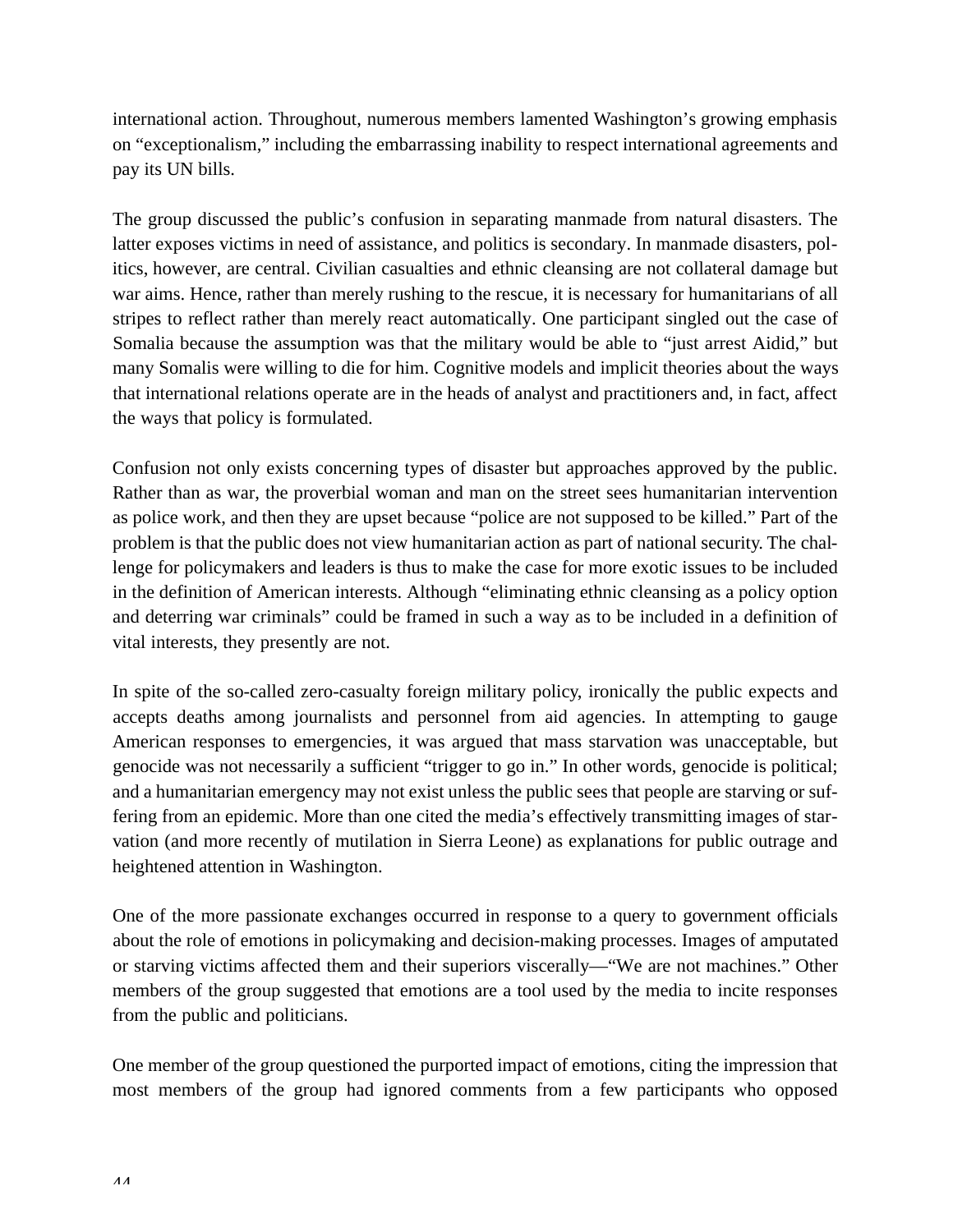intervention at all as a policy option. This accusation elicited many sharp reactions. Some responded that they had in fact addressed the relevant points while the majority judged that these participants' positions were ideologically based and simply not relevant to the agenda.

When it comes to addressing massive human rights violations, one member stated that Americans are willing to "go in for a dime, but not a dollar." As a result, it was desirable to understand the limits of what can be done and urge the administration to focus on relatively inexpensive and brief "tourniquet operations" in which American firepower and logistic capacities were essential worth perhaps "35 cents." Because the United States is not particularly good at nation-building, and could perhaps do more harm than good, the task should be the responsibility of local communities with help from local and international NGOs. But Washington should contribute a fair share of the financing. In a clear criticism of the longstanding penchant for instant solutions and micromanagement, another member argued that Americans should reevaluate their willingness "to use a 5,000-mile screwdriver." Humility is required, especially because knowledge of local conditions as well as resources are in such short supply. When it comes to humanitarian intervention, "Americans are like cats. When they are in, they want to get out; and when they are out, they want to get back in."

In some ways the debate ended where it began, with a discussion about means and ends. If "humanitarian" was to be more than a "flag of convenience," an in-depth discussion of the criteria for intervention was essential. According to this view, more attention should have been paid to defining the term and discussing the legitimacy of intervention. The latter was particularly important when establishing criteria for intervention, forming coalitions, and determining whether action was too early or too late. For others, such a debate would have limited value in that establishing when the United States "can" legitimately resort to humanitarian intervention would not be helpful in identifying when Washington "must" or "will" intervene.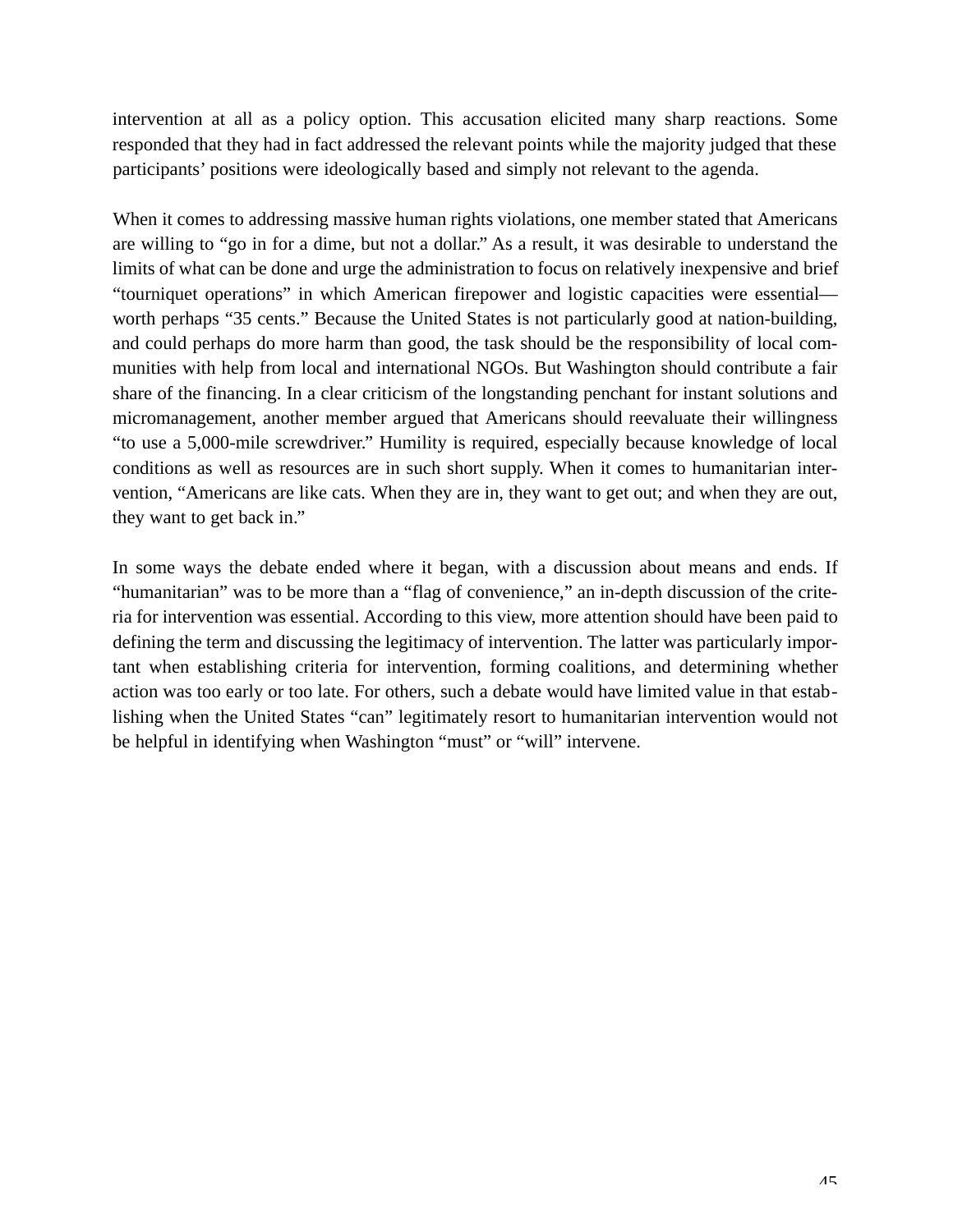<span id="page-45-0"></span>

### **Post-Conflict Reconciliation: Building Peace and Redressing Historical Injustice**

#### **Chair**

**Pauline H. Baker**, President, The Fund for Peace

#### **Rapporteur**

**Dorothy Shea**, Special Assistant, Office of War Crimes Issues, US Department of State

#### **Participants**

**Kristin Corra**, Consultant, Fund for Reconciliation and Development

**Stephen J. Del Rosso Jr.**, Senior Program Officer, International Peace and Security Program, Carnegie Corporation of New York

**Doan Thi Phuong Dung**, Deputy Head, English Department, and Co-researcher, Euro-American Studies Division, Institute for International Relations, Vietnam

**William J. Durch**, Senior Associate, The Henry L. Stimson Center

**Mark S. Ellis**, Executive Director, Central and East European Law Initiative, American Bar Association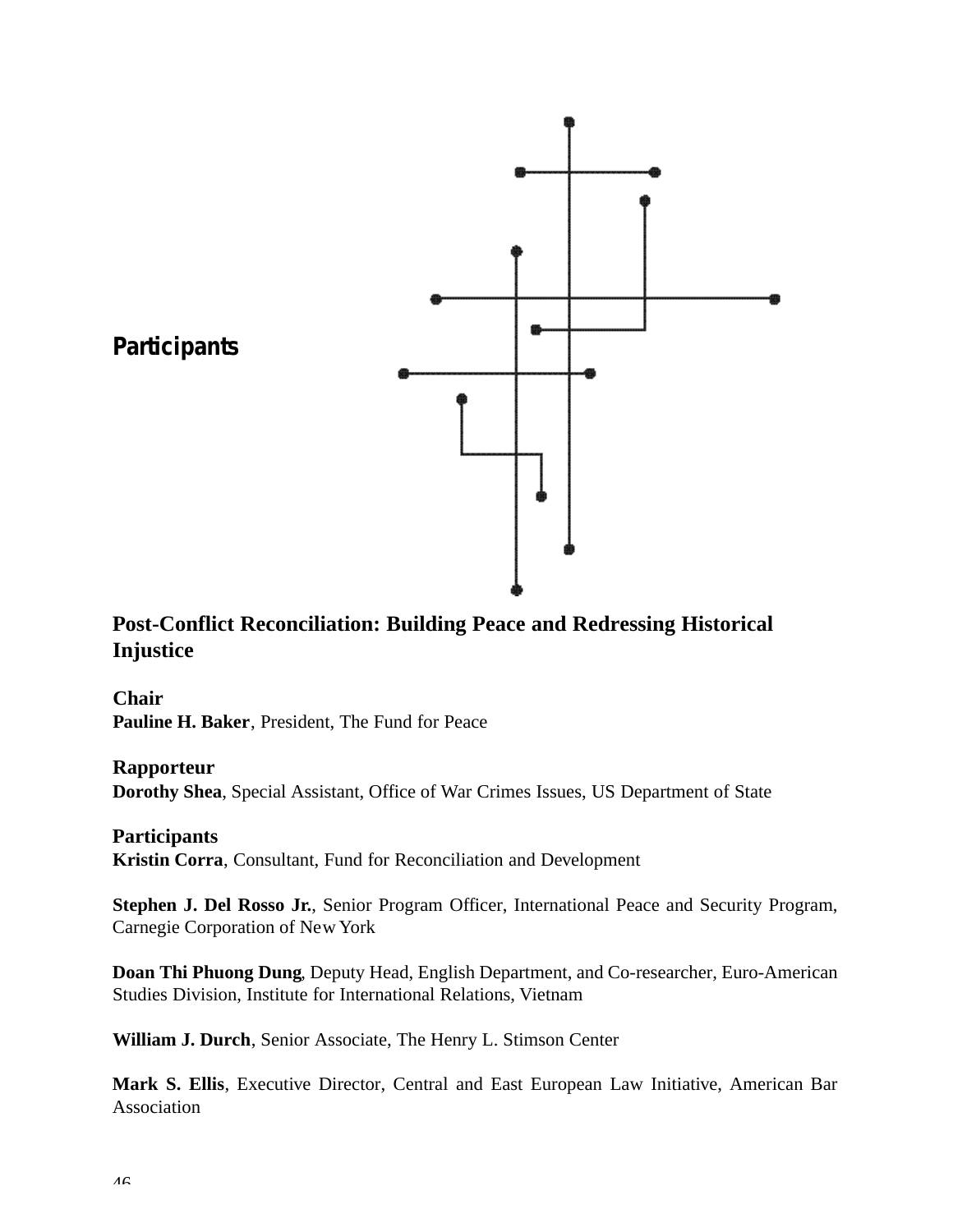**Felice D. Gaer**, Director, The Jacob Blaustein Institute for the Advancement of Human Rights, The American Jewish Committee

Allan Gerson, Senior Fellow for International Law and Organization, Council on Foreign Relations

**Peggy L. Hicks**, Director of Programs and General Counsel, International Human Rights Law Group

**Neil J. Kritz**, Director, Rule of Law Program, US Institute of Peace

**Johanna Mendelson Forman**, Senior Adviser for Democracy and Governance, Bureau for Policy Planning and Program Coordination, US Agency for International Development

**Madeline H. Morris**, Professor of Law, Duke University Law School

**Santiago Perez Benitez**, Professor of Latin American Studies, Instituto Superior de Relaciones Internacionales, Cuba

**Robert M. Perito**, Acting Director, International Criminal Investigative Training Assistance Program, US Department of Justice

**Pierre Pont**, Post-Conflict Unit, The World Bank

**Gay Rosenblum-Kumar**, Public Administration Officer, Department of Economic and Social Affairs, United Nations

**Michael P. Scharf**, Director, Center for International Law and Policy, and Professor of Law, New England School of Law

**Tran Thi Bich Van**, Desk Officer, Americas Department, Ministry of Foreign Affairs, Vietnam

**Wang Fei Ling**, Associate Professor of International Affairs, Sam Nunn School of International Affairs, Georgia Institute of Technology

**Paul R. Williams**, Professor of Law, School of International Service, Washington College of Law, American University

**I. William Zartman**, Director, Conflict Management Program, School of Advanced International Studies, The Johns Hopkins University

疊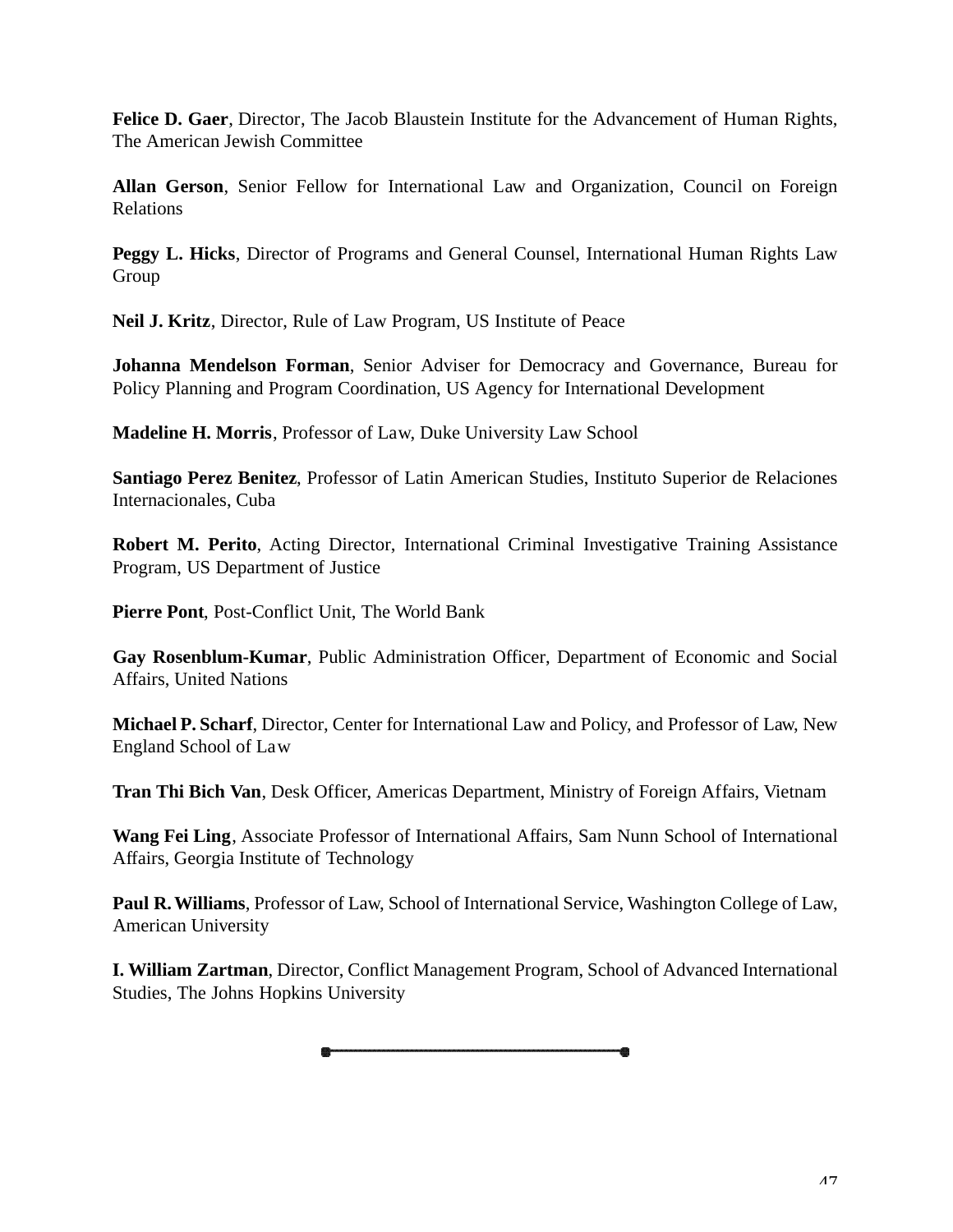### **The Competition Between Rights in International Politics: Balancing the Rights of Nation-States, Groups, and Individuals"**

**Chair**

**Marcella David**, Visiting Professor of Law, University of Pennsylvania Law School

**Rapporteur**

**Jennifer Fried**, J.D. Candidate, The University of Pennsylvania

#### **Participants**

**Reza Afshari**, Professor of History, Pace University, Pleasantville

**Kurt Burch**, Associate Professor of Political Science and International Relations, University of Delaware

**Frank Ching**, Senior Editor, *Far Eastern Economic Review*

**Sherry Gray**, Program Officer, The Stanley Foundation

**Allen Hunter**, Senior Research Scholar, International Center for Advanced Studies, New York University

**Miguel Limia David, Researcher, Instituto de Filosofia; Professor of Philosophy, Instituto** Superior Pedagogico Enrique Jose Varona, Cuba

**Julie A. Mertus**, Assistant Professor of Law, Claude W. Pettit College of Law, Ohio Northern University

**John Mueller**, Director, Watson Center for International Peace and Cooperation, and Professor of Political Science, University of Rochester

Ni Shixiong, Executive Director, Center for American Studies; Professor of International Relations, Fudan University, People's Republic of China

**Marina Seassaro Ottaway**, Senior Associate, Carnegie Endowment for International Peace

**David P. Stewart,**Assistant Legal Adviser for African Affairs, US Department of State

**Andre Surena**, Assistant Legal Adviser for Human Rights and Refugees, US Department of State

**Josefina Vidal Ferreiro**, First Secretary, Cuban Interests Section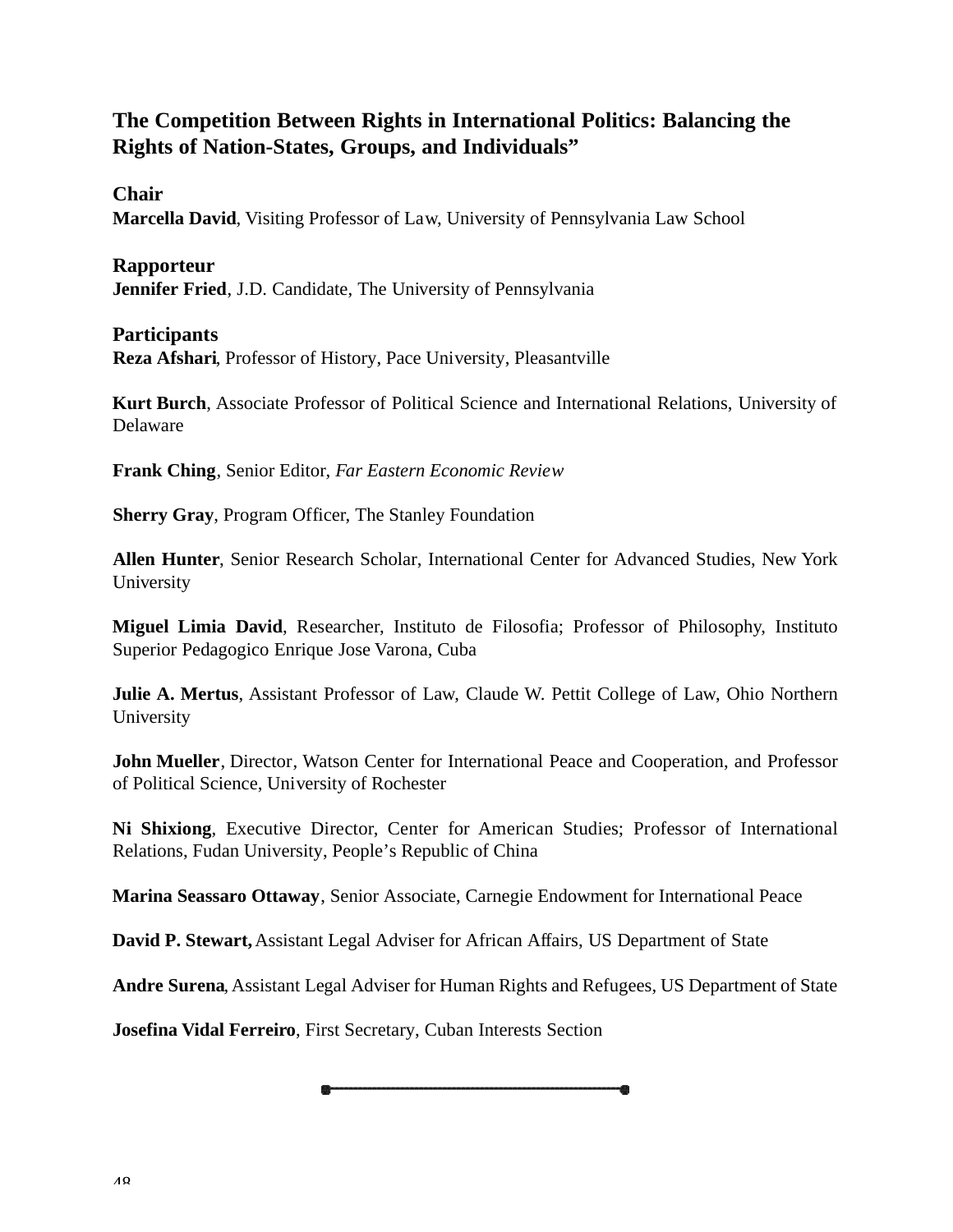### **The Evolving Relations Between NGOs and the UN System: Implications for Global Governance**

**Chair**

**Chadwick F. Alger**, Mershon Professor of Political Science and Public Policy Emeritus, The Ohio State University

#### **Rapporteur**

**Kent J. Kille**, Instructor, International Studies Program, The Ohio State University

#### **Participants**

**Barbara Adams**, Deputy to the Coordinator, Nongovernmental Liaison Service, United Nations

**Roger A. Coate**, Associate Professor of Government and International Relations, Walker Institute, University of South Carolina

**Manisha K. Desai**, Associate Professor of Sociology, Hobart and William Smith Colleges

Leona S. Forman, Chief, Information Centres Service, Department of Public Information, United Nations

**John Foster**, Former Ariel F. Sallows Professor of Human Rights, College of Law, University of Saskatchewan

**Leon Gordenker**, Professor of Politics Emeritus, Center of International Studies, Princeton University

**Peggy Kerry**, NGO Liaison Officer, United States Mission to the United Nations

**Robert Latham**, Program Director, International Peace and Security, Social Science Research Council

**Le Lihn Lan**, Head, Euro-American Studies Division, Institute for International Relations, Vietnam

**Afaf Mahfouz, President, Conference of Nongovernmental Organizations in Consultative** Relationship With the United Nations (CONGO)

**Patricia M. Mische**, Lloyd Professor of Peace Studies and World Law and President Emeritus of Global Education Association, Antioch College

**William R. Pace**, Executive Director, World Federalist Movement and Institute for Global Policy

**Andrew E. Rice**, Chairman Emeritus, International Development Conference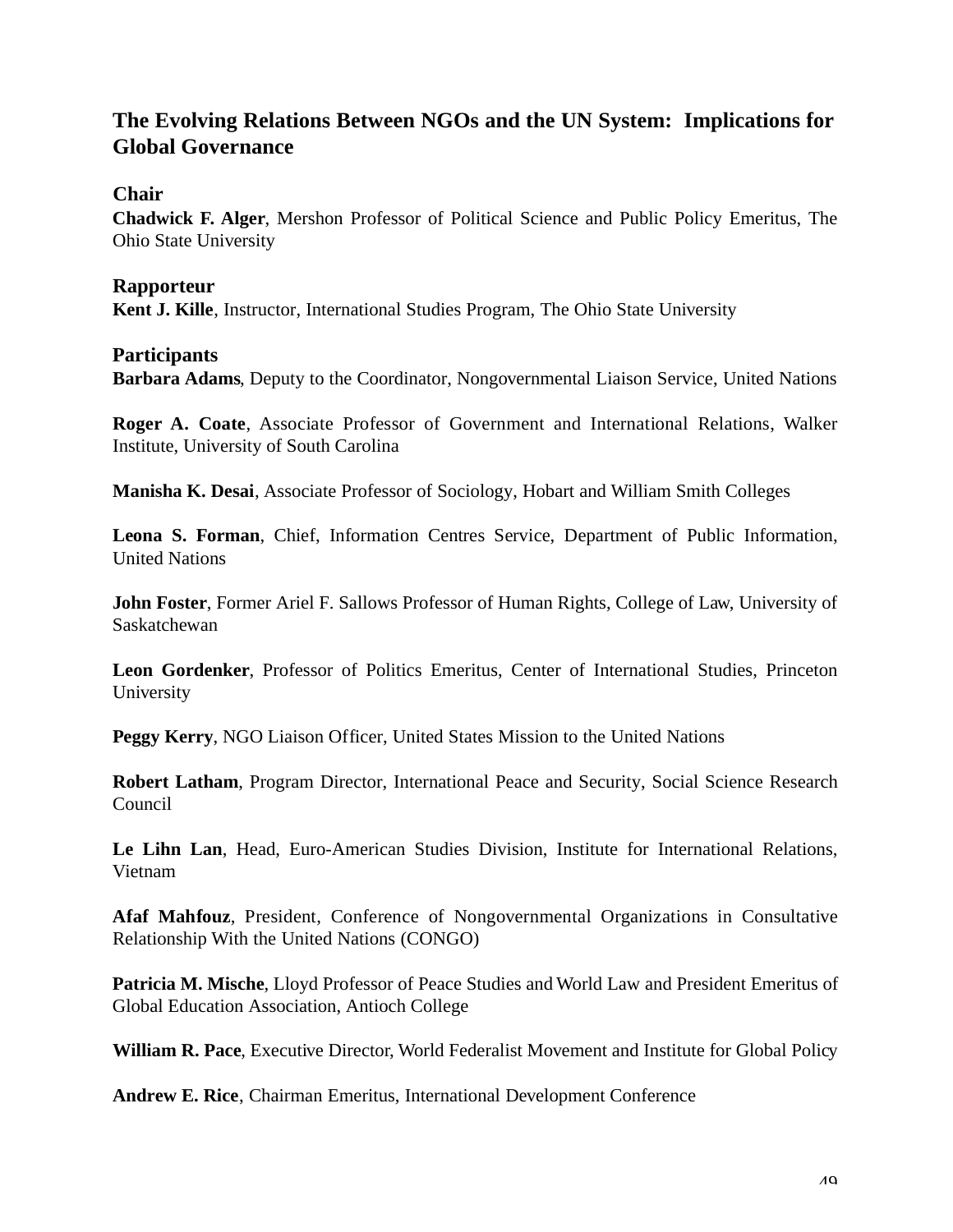**Cyril Ritchie**, Chairman, Steering Committee, World Civil Society Conference

**Lester Edwin J. Ruiz**, Professor of Theology and Culture, New York Theological Seminary

**Jackie Smith**, Assistant Professor of Sociology, State University of New York, Stony Brook

**Kendall W. Stiles**, Associate Professor of Political Science, Loyola University

**Joanna Weschler**, United Nations Representative, Human Rights Watch

**Peter Willetts**, Professor of Global Politics, Department of Sociology, City University, United Kingdom

### **The Limits and Possibilities of Humanitarian Intervention**

#### **Chair**

**Thomas G. Weiss**, Presidential Professor, The Graduate School and University Center, The City University of New York

#### **Rapporteur**

**Teresa A. Booker**, Ph.D. Candidate in Political Science, The Graduate School and University Center, The City University of New York

#### **Participants**

**Beverlee Bruce**, Program Director, Social Science Research Council

**Judy M. Buelow**, Desk Officer, Office of Peacekeeping and Humanitarian Operations, US Department of State

**Carmen Castillo Herrera**, Funcionaria de la Vicerrectoria de Relaciones Internacionales, Universidad de la Habana, Cuba

**Roberta Cohen**, Co-director, Project on Internal Displacement, The Brookings Institution

**Neta C. Crawford, Assistant Professor of Political Science, University of Massachusetts,** Amherst

**Donald C. F. Daniel**, Milton Miles Chair of International Relations, US Naval War College

**Hoang Thanh Chuong**, Security Analyst, Policy Planning Department, Ministry of Foreign Affairs, Vietnam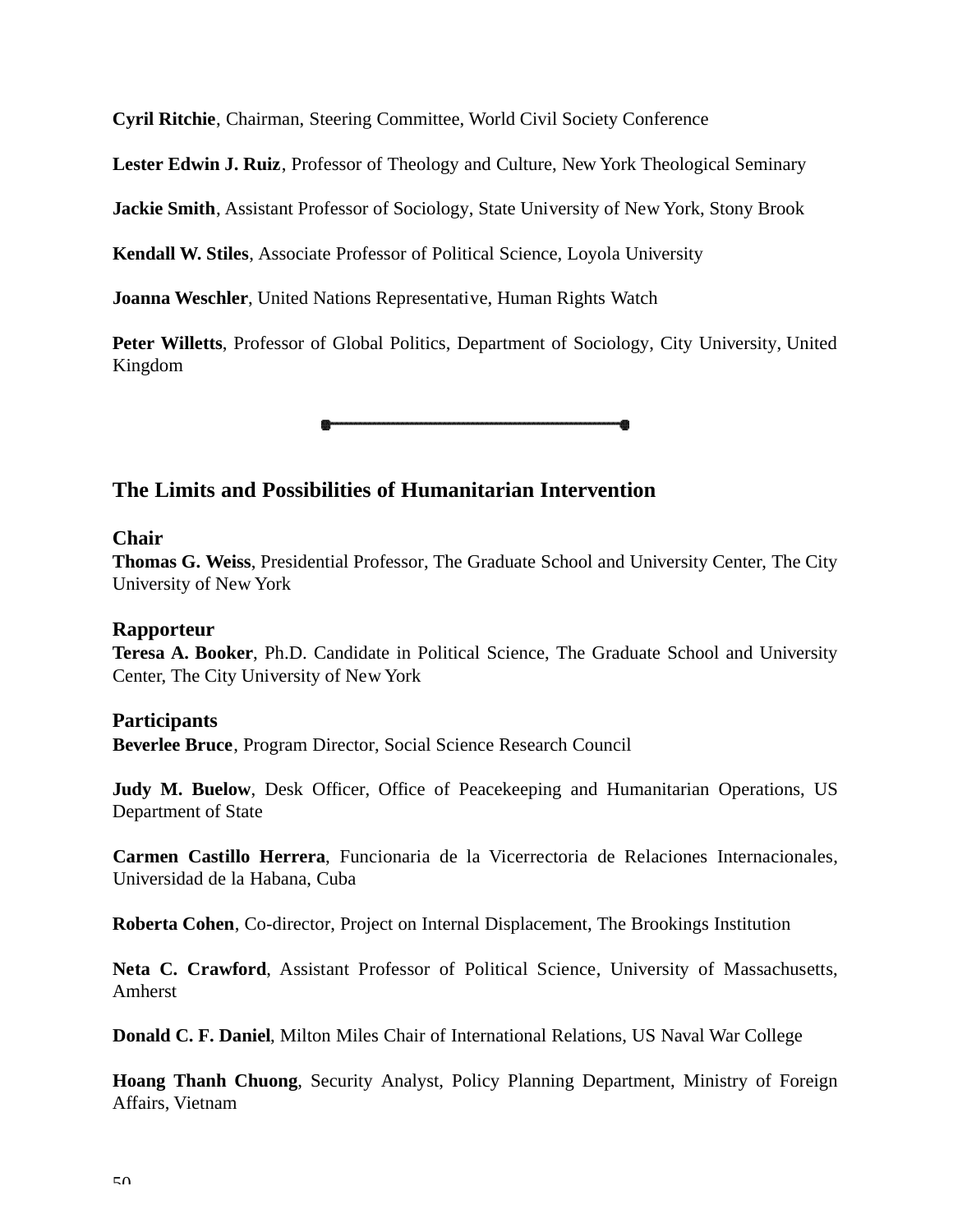**Alan Kreczko**, Principal Deputy Assistant Secretary of Population, Refugees, and Migration, US Department of State

**Nguyen Thai Yen Huong**, Deputy Director and Senior Researcher, European-American Division, Institute for International Relations, Vietnam

**Wentworth B. Ofuatey-Kodjoe**, Professor and Executive Officer, Ph.D. Program in Political Science, The Graduate School and University Center, The City University of New York

**Andre Pasquier**, Head of Regional Delegation for North America and Canada, International Committee of the Red Cross

**David Rieff**, Senior Fellow, World Policy Institute, New School for Social Research

**Lionel A. Rosenblatt**, President, Refugees International

**Eric P. Schwartz**, Special Assistant to the President and Senior Director for Multilateral and Humanitarian Affairs, The National Security Council

**Raimo Väyrynen**, Professor of Government and Senior Fellow, The Joan B. Kroc Institute for International Peace Studies, University of Notre Dame

**Stanley Foundation Staff**

**Sherry Gray**, Program Officer

**Jeff Martin**, Vice President and Acting Director of Programs

**Kristin McHugh**, Associate Producer, *Common Ground*

**Susan R. Moore**, International Programs Associate

**Keith Porter**, Senior Producer, *Common Ground*, and Program Officer

**Elaine Schilling**, International Programs Assistant

**Richard H. Stanley**, President

**Joan D. Winship**, Vice President

A ffiliations are listed for identification purposes only. Participants attended as individuals rather than as representatives of their governments or organizations.